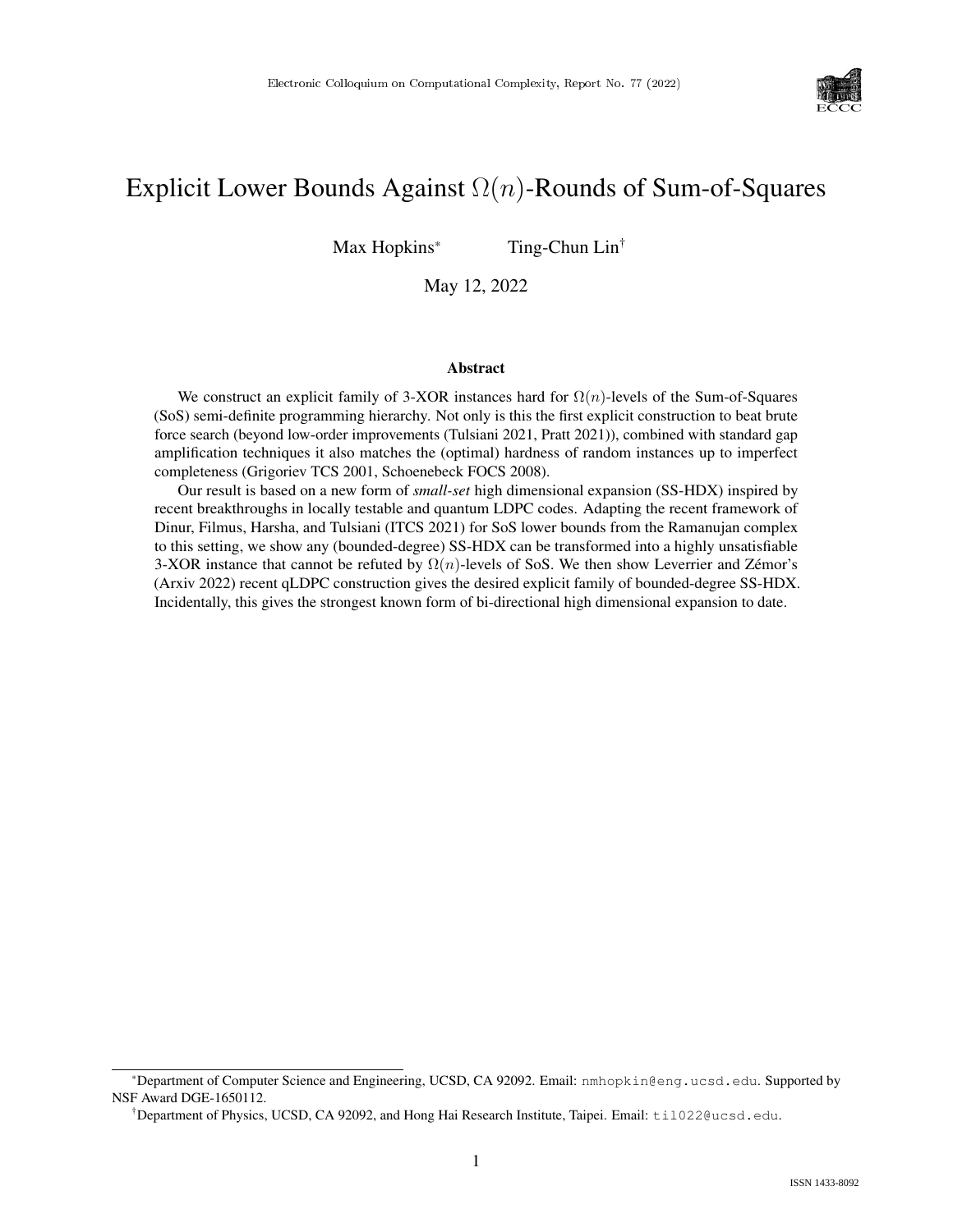### <span id="page-1-2"></span>1 Introduction

The Sum-of-Squares (SoS) semi-definite programming (SDP) hierarchy is one of the most powerful and widely studied algorithmic frameworks for approximating constraint satisfaction problems (CSPs) in theoretical computer science, yet very little is known about the structure of instances that are *hard* for the paradigm. Indeed, while it has long been known that *random* instances of CSPs are hard for Sum-of-Squares [\[Gri01b,](#page-37-0) [Sch08,](#page-39-0) [Tul09,](#page-39-1) [BCK15,](#page-35-0) [Cha16,](#page-36-0) [KMOW17\]](#page-38-0), there are essentially no *explicit* constructions of hard instances better than brute force search [\[DFHT20,](#page-37-1) [Tul21,](#page-39-2) [Pra22\]](#page-39-3). Leveraging recent breakthroughs in lo-cally testable [\[DEL](#page-36-1)<sup>+</sup>21, [LH22a\]](#page-39-4) and quantum low-density parity-check (qLDPC) codes [\[PK21a,](#page-39-5) [LZ22\]](#page-39-6), we resolve this problem, giving the first explicit family of highly unsatisfiable CSPs that cannot be refuted by  $\Omega(n)$ -rounds of Sum-of-Squares.

<span id="page-1-0"></span>**Theorem 1.1** (Main Result: Explicit 3-XOR Instances Hard for SoS). *There exist constants*  $\mu_1, \mu_2 \in (0, 1)$ *and an infinite family of 3-XOR instances constructable in deterministic polynomial time such that:*

- *1. No assignment satisfies more than a*  $1 \mu_1$  *fraction of constraints*
- 2. *No instance can be refuted by*  $\mu_2 n$  *levels of the corresponding Sum-of-Squares SDP Relaxation.*

Though Theorem [1.1](#page-1-0) only exhibits an 'integrality gap' of 1 v.s  $1 - \mu_1$  (meaning the instance are  $(1 - \mu_1)$ satisfiable but *look* fully satisfiable to SoS), combined with standard PCP-like reductions in the SoS hierarchy this gap can be amplified to  $1 - \varepsilon$  v.s  $\frac{1}{2} + \varepsilon$  for any  $\varepsilon > 0$  [\[Tul09,](#page-39-1) [DFHT20\]](#page-37-1), which matches the hardness of random 3-XOR instances up to imperfect completeness [\[Gri01b,](#page-37-0) [Sch08\]](#page-39-0).<sup>[1](#page-1-1)</sup> In fact, it is worth noting that Theorem [1.1](#page-1-0) is the first explicit family of CSPs to even beat more than  $O(log(n))$  levels of the SoS hierarchy, which can be done either by unique neighbor expanders [\[Pra22,](#page-39-3) [AC02\]](#page-35-1) or (up to lower order factors) simply by brute force search [\[Tul21\]](#page-39-2). While explicit constructions against  $\Omega(n)$ -rounds of SoS were known in proof complexity (e.g. Tseitin formulas [\[Gri98\]](#page-37-2), knapsack [\[Gri01a\]](#page-37-3)), these examples do not lead to inapproximability since their satisfiability is not bounded away from 1.

Thus, at a high level, Theorem [1.1](#page-1-0) provides the first example of an approximation problem with short witnesses of unsatisfiability that cannot be captured by the Sum-of-Squares proof system, settling (in the negative) the completeness of SoS in this setting. Furthermore, it is worth noting that 3-XOR is not somehow a 'special' in this sense. As observed in [\[DFHT20\]](#page-37-1) (who showed an analogous result for  $O(\sqrt{\log(n)})$ -levels of SoS), Theorem [1.1](#page-1-0) also gives explicit hard instances across many types of CSPs by standard reduction techniques [\[Tul09\]](#page-39-1), including instances with optimal integrality gaps for CSPs with approximation resistant predicates based on pairwise independent subgroups [\[Cha16,](#page-36-0) [DFHT20\]](#page-37-1).

#### 1.1 High Dimensional Small-Set Expanders

Theorem [1.1](#page-1-0) is based on a new form of *high dimensional expansion* (HDX), a nascent area of computer science and math that has already seen an impressive array of breakthrough results across areas such as coding theory [\[JST21,](#page-38-1) [DEL](#page-36-1)<sup>+</sup>21, [PK21a,](#page-39-5) [LH22a\]](#page-39-4), approximate sampling [\[KO20,](#page-38-2) [ALOV19,](#page-35-2) [AL20,](#page-35-3) [ALO20\]](#page-35-4), approximation algorithms [\[AJT19,](#page-35-5) [BHKL22\]](#page-36-2), analysis of boolean functions [\[DDFH18,](#page-36-3) [BHKL21,](#page-36-4) [GLL21\]](#page-37-4), agreement testing [\[DK17,](#page-37-5) [DD19\]](#page-36-5), and, recently, Sum-of-Squares lower bounds [\[DFHT20\]](#page-37-1). While most of these works consider notions of expansion on *hypergraphs* (often called *simplicial complexes* in this setting), we take inspiration from recent breakthroughs on LTCs [\[DEL](#page-36-1)<sup>+</sup>21, [LH22a\]](#page-39-4) and quantum codes [\[PK21a,](#page-39-5) [LZ22\]](#page-39-6) and consider expansion on the more general class of *chain complexes*:

$$
X: \mathbb{F}_2^{X(0)} \overset{\delta_0}{\underset{\delta_1}{\rightleftarrows}} \mathbb{F}_2^{X(1)} \overset{\delta_1}{\underset{\delta_2}{\rightleftarrows}} \mathbb{F}_2^{X(2)}.
$$

<span id="page-1-1"></span><sup>&</sup>lt;sup>1</sup>Indeed one can see such a gap is essentially optimal, as a random assignment to any 3-XOR instance will satisfy  $1/2$  the constraints in expectation.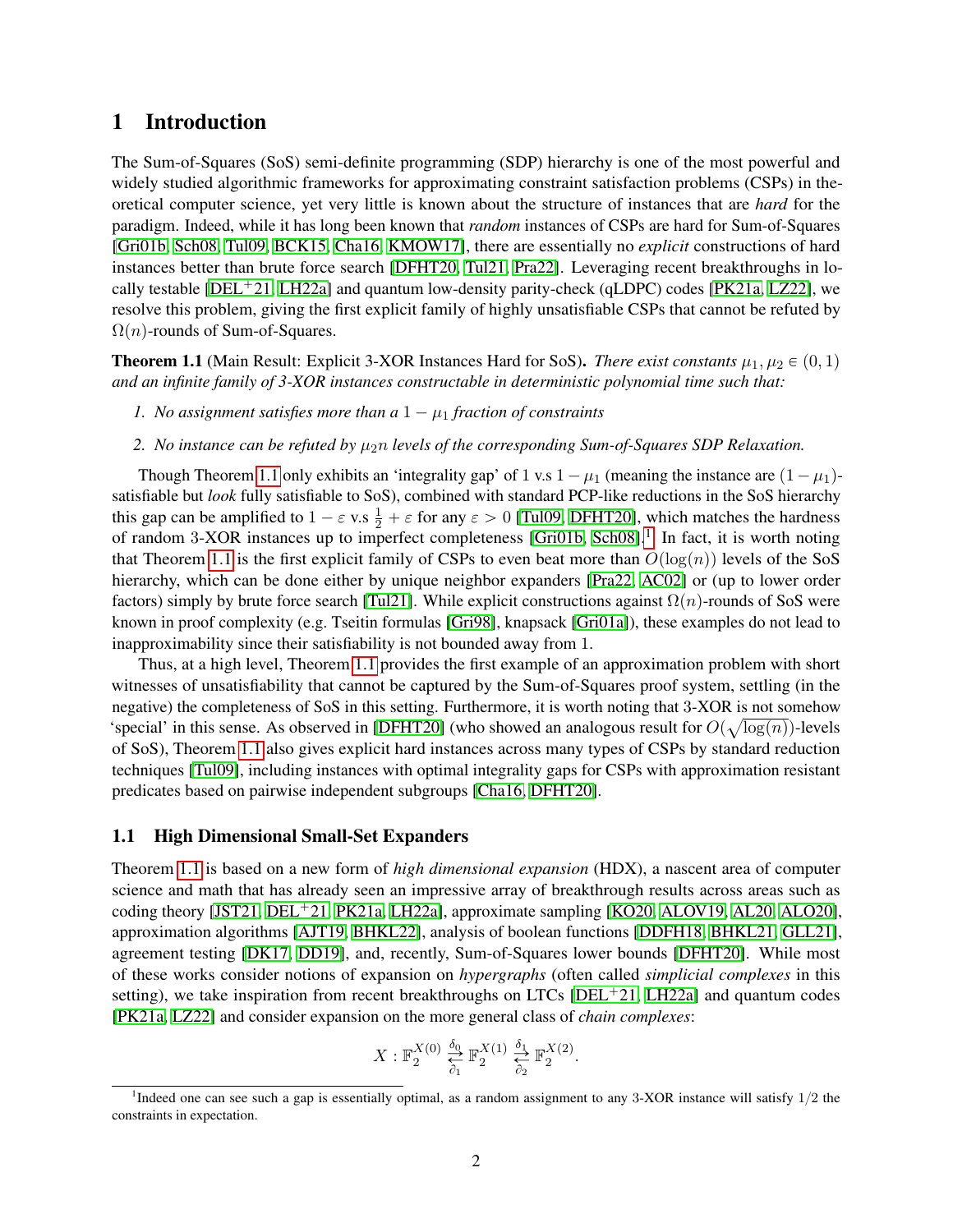Here  $X(0)$ ,  $X(1)$ , and  $X(2)$  are sets,  $\delta_0$  and  $\delta_1$  are linear maps (called the *co-boundary operators*),  $\partial_2$  and  $\partial_1$  are their transposes (called the *boundary operators*), and both satisfy  $\partial_1 \partial_2 = 0$ ,  $\delta_1 \delta_0 = 0$ .

Chain complexes admit a natural analog of boundary (edge) expansion in graphs called high-dimensional (co)-boundary expansion [\[LM06\]](#page-39-7). To see this, we first note an important inherent structural property of chain complexes: any function  $f \in im(\delta_0)$  (called a *co-boundary*) satisfies  $|\delta_1 f| = 0$ . A complex is called a *ρ-co-boundary expander* essentially when this is the only obstruction to  $|\delta_1 f|$  being large:

$$
\forall f \in \mathbb{F}_2^{X(1)} : |\delta_1 f| \geqslant \rho \cdot d(f, \text{im}(\delta_0)).
$$

For intuition, it is worth briefly discussing why this generalizes boundary expansion on graphs. Any graph  $G = (V, E)$  (or indeed hypergraph, see Section [4.2\)](#page-12-0) can be written as a chain complex:

$$
X: \mathbb{F}_2^{\varnothing} \underset{\partial_1}{\overset{\delta_0}{\rightleftarrows}} \mathbb{F}_2^V \underset{\partial_2}{\overset{\delta_1}{\rightleftarrows}} \mathbb{F}_2^E,
$$

where  $\delta_0 f(v) = f(\emptyset)$ ,  $\delta_1 f((u, v)) = f(u) \oplus f(v)$ , and it is easily checked that  $\delta_1 \delta_0 = 0$ . Notice that in this setting the only co-boundaries are  $\text{im}(\delta_0) = \{\emptyset, V\}$ , and furthermore that for any  $S \subset V$  and  $e \in E$ , the value of  $\delta_1 1_S$  on e is 1 iff e crosses the cut defined by S. This implies the ratio  $\frac{|\delta_1 1_S|}{d(1_S, im(\delta_0))} = \frac{E(S, V \setminus S)}{min\{|S|, |V \setminus S|\}}$ , which is just the standard boundary expansion of  $G!$ 

Unfortunately, while standard boundary expansion on (random) graphs has been quite useful for proving SoS lower bounds in the past [\[BSW99,](#page-36-6) [Gri01b,](#page-37-0) [Sch08\]](#page-39-0), high dimensional co-boundary expansion seems to be too strong a notion for this setting: good (co)-boundary expanders are not known to exist (even probabilistically), and their structure is prohibitively restrictive in other senses as well.<sup>[2](#page-2-0)</sup> We avoid these issues by introducing a simple relaxation of boundary expansion to *small-sets*:

**Definition 1.2** (Small-set (Co)-Boundary Expansion). *We call X a*  $(\rho_1, \rho_2)$ -small-set boundary expander if the weight of any 'small' function  $f \in \mathbb{F}_2^{X(1)}$  $\frac{\Delta^{(1)}}{2}$  satisfying  $|f| \leq \rho_1 |X(1)|$  expands:

$$
|\partial_1 f| \ge \rho_2 \cdot d(f, \text{im}(\partial_2)).
$$

Similarly,  $X$  is a  $(\rho_1, \rho_2)$ -small-set co-boundary expander if all  $f \in \mathbb{F}_2^{X(1)}$  $\frac{\partial}{\partial x}$  *s.t.*  $|f| \leq \rho_1 |X(1)|$  *satisfy:* 

$$
|\delta_1 f| \geqslant \rho_2 \cdot d(f, \text{im}(\delta_0)).
$$

*We call X a*  $(\rho_1, \rho_2)$ -small-set HDX (SS-HDX) if it satisfies both the above conditions.

Small-set (co)-boundary expansion is a direct generalization of small-set expansion on graphs, a notion that lies at the heart of many problems in hardness of approximation (especially with respect to Khot's unique games conjecture [\[Kho02,](#page-38-3) [RST12,](#page-39-8) [KMS18\]](#page-38-4)). Similar notions of high dimensional small-set expansion have also been considered on simplicial complexes in work towards building good co-systolic expanders (a different weakening of co-boundary expansion) [\[KKL14,](#page-38-5) [EK16,](#page-37-6) [KM18,](#page-38-6) [KM21\]](#page-38-7). We discuss these notions and their relation to our definition in more depth in Section [3.1.](#page-10-0)

In the next section, we will show how SS-HDX naturally lead to hard instances of XOR for Sum-of-Squares (largely following a similar result of Dinur, Filmus, Harsha, and Tulsiani [\[DFHT20\]](#page-37-1) for the LSV complex [\[LSV05\]](#page-39-9)), giving the first connection between hardness of approximation and *high dimensional* small-set expanders. Thus, Theorem [1.1](#page-1-0) boils down to constructing an infinite family of SS-HDX on a growing number of vertices, each of which can be constructed in deterministic polynomial time. While this may seem hopelessly strong, a weaker variant of these requirements was very recently achieved in breakthrough constructions of qLPDC codes by [\[PK21a,](#page-39-5) [LZ22\]](#page-39-6). Indeed, it turns out these known constructions are already enough: we show Leverrier and Zémor's [\[LZ22\]](#page-39-6) recent qLDPC codes are in fact small-set HDX as well.

<span id="page-2-1"></span><span id="page-2-0"></span><sup>&</sup>lt;sup>2</sup>We'll discuss this issue in Section [2,](#page-3-0) but in brief co-boundary expansion implies ker $(\delta_1) = \text{im}(\delta_0)$ . Like [\[DFHT20\]](#page-37-1), our instances will rely on a function in  $\ker(\delta_1)\infty$  to enforce global structure on the CSP that cannot be detected through local algorithms like Sum-of-Squares.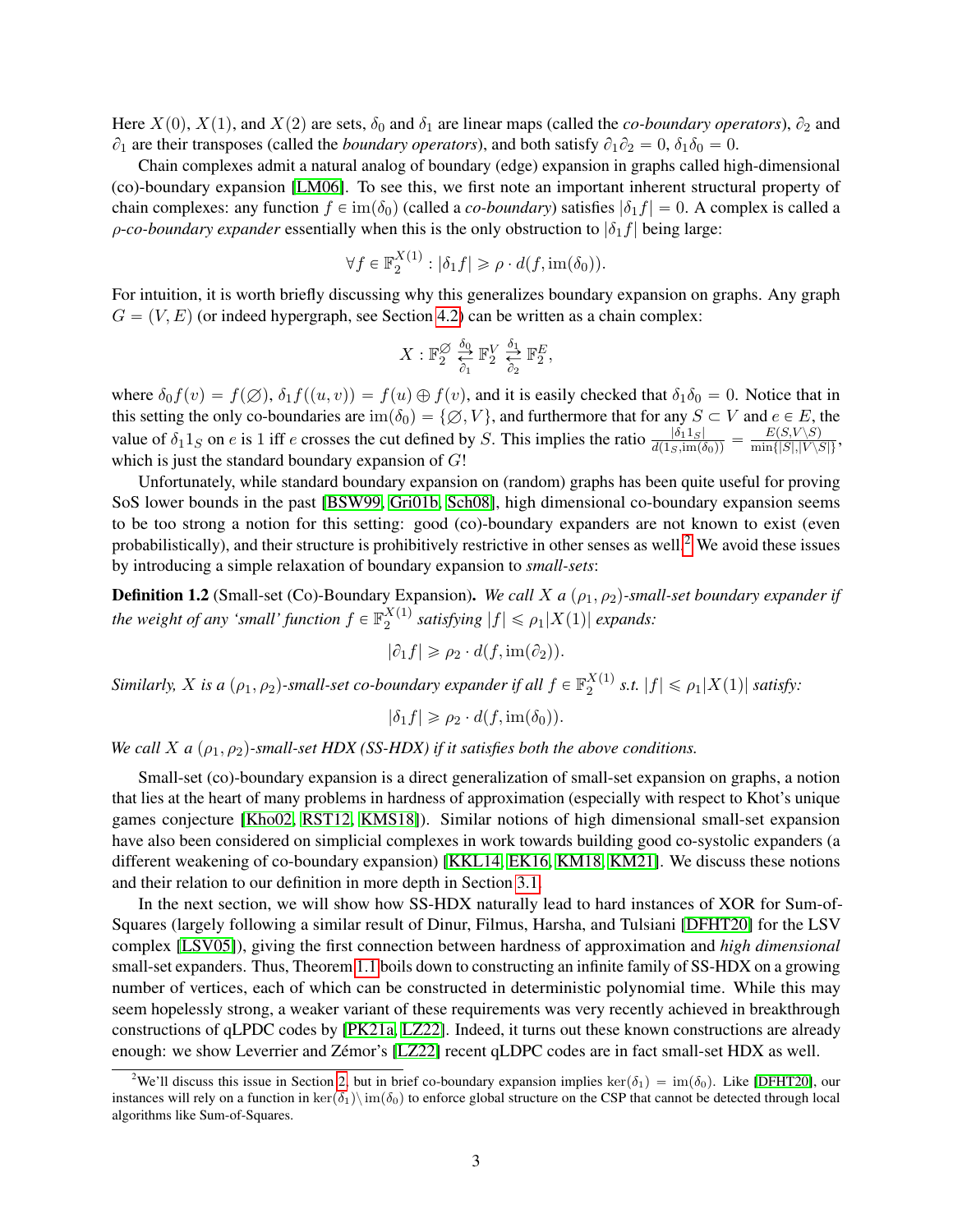**Theorem 1.3** (Small-Set HDX Exist (informal Theorem [8.1\)](#page-28-0)). *There exist constants*  $\rho_1, \rho_2 \in (0, 1)$  *and an* explicit (polynomial time constructable) infinite family of bounded-degree<sup>[3](#page-3-1)</sup> (3-term) chain complexes  $\{X_i\}$ *satisfying:*

- *1.*  $X_i$  has non-trivial 'co-homology,' i.e.  $\text{im}(\delta_0) \neq \text{ker}(\delta_1)$
- *2.*  $X_i$  is a  $(\rho_1, \rho_2)$ -SS HDX.

The guarantees of Theorem [1.3](#page-2-1) are stronger than those originally proved by Leverrier and Zémor [\[LZ22\]](#page-39-6) (see Section [3.1](#page-10-0) for discussion), and give the strongest known form of bi-directional high dimensional expansion to date.<sup>[4](#page-3-2)</sup> Indeed the expansion is so strong that if one could remove the small-set requirement<sup>[5](#page-3-3)</sup> or prove similar bounds for a 5-term chain complex, it would resolve the qLTC conjecture [\[KKL14,](#page-38-5) [EH17,](#page-37-7) [LH22a\]](#page-39-4), a major open problem in quantum computation.

# <span id="page-3-0"></span>2 Proof Overview

We now overview the constructions and proof techniques underlying our main result (Theorem [1.1\)](#page-1-0). Broadly speaking, this breaks into two main steps:

- 1. Show any SS-HDX implies a hard instance of 3-XOR
- 2. Construct an explicit infinite family of SS-HDX.

To start, it will be useful to cover some basic background on CSPs, Sum-of-Squares, and chain complexes in a bit more detail. A more formal treatment is given in Section [4](#page-11-0) and Section [7.](#page-23-0)

#### 2.1 Background

In this work, we study the limitations of the Sum-of-Squares proof system for refuting MAX-k-XOR, a widely studied class of constraint satisfaction problems (CSPs). An instance of  $MAX-k-XOR$   $\mathcal I$  consists of a set of variables  $\{x_i\}_{i \in [n]}$  and constraints  $\{C_i\}_{i \in [m]}$ , where each  $C_i$  is a boolean function of the form:

$$
C_i(x) = \mathbf{1}\left\{x_{i_1} \oplus \ldots \oplus x_{i_j} = b_i\right\},\,
$$

**(A)** 

␣

where  $j = j(i) \le k$  and  $\{i_1, \ldots, i_j\} \subset [n]$ . If all constraints have exactly k variables, we say  $\mathcal I$  is an instance of k-XOR. We will usually omit the indicator 1 from notation when clear from context. The *value* of  $I$  is the maximum fraction of constraints that can be satisfied by any assignment, and we say  $\mathcal I$  is  $(1 - \mu)$ -satisfiable if there exists an assignment satisfying at least a  $(1 - \mu)$  fraction of constraints. We call an infinite family of instances  $\{\mathcal{I}_i\}$  *explicit* if each instance can be constructed in deterministic polynomial time in the number of variables.

The Sum-of-Squares semi-definite programming hierarchy is a powerful algorithmic framework for approximating the value of any CSP (or more generally for solving constrained polynomial optimization problems). The hierarchy consists of *rounds* or *levels* of progressively stronger SDP relaxations (see Algorithm [1\)](#page-12-1). For the moment, it is enough to know that the round- $t$  SoS relaxation is local<sup>[6](#page-3-4)</sup> in the sense that

<span id="page-3-1"></span> $3A$  complex is bounded degree roughly if each element in  $X(i)$  only has constantly many neighbors with respect to the boundary and co-boundary operators. See Section [4](#page-11-0) for an exact definition.

<span id="page-3-2"></span><sup>4</sup> In fact it's worth mentioning we actually prove a stronger guarantee regarding *local* functions. See Remark [8.9](#page-34-0) and discussion in Section [3.1.](#page-10-0)

<span id="page-3-3"></span> $5$ Though it is worth noting one must be careful that the dimension of the cohomology stays large, which requires weakening the expansion guarantee to a related notion called (co)-systolic expansion (the correct notion for qLTC regardless) [\[EH17\]](#page-37-7).

<span id="page-3-4"></span><sup>&</sup>lt;sup>6</sup>We note the relaxation does have (low-degree) global consistency checks, so it is not fully a local algorithm in this sense.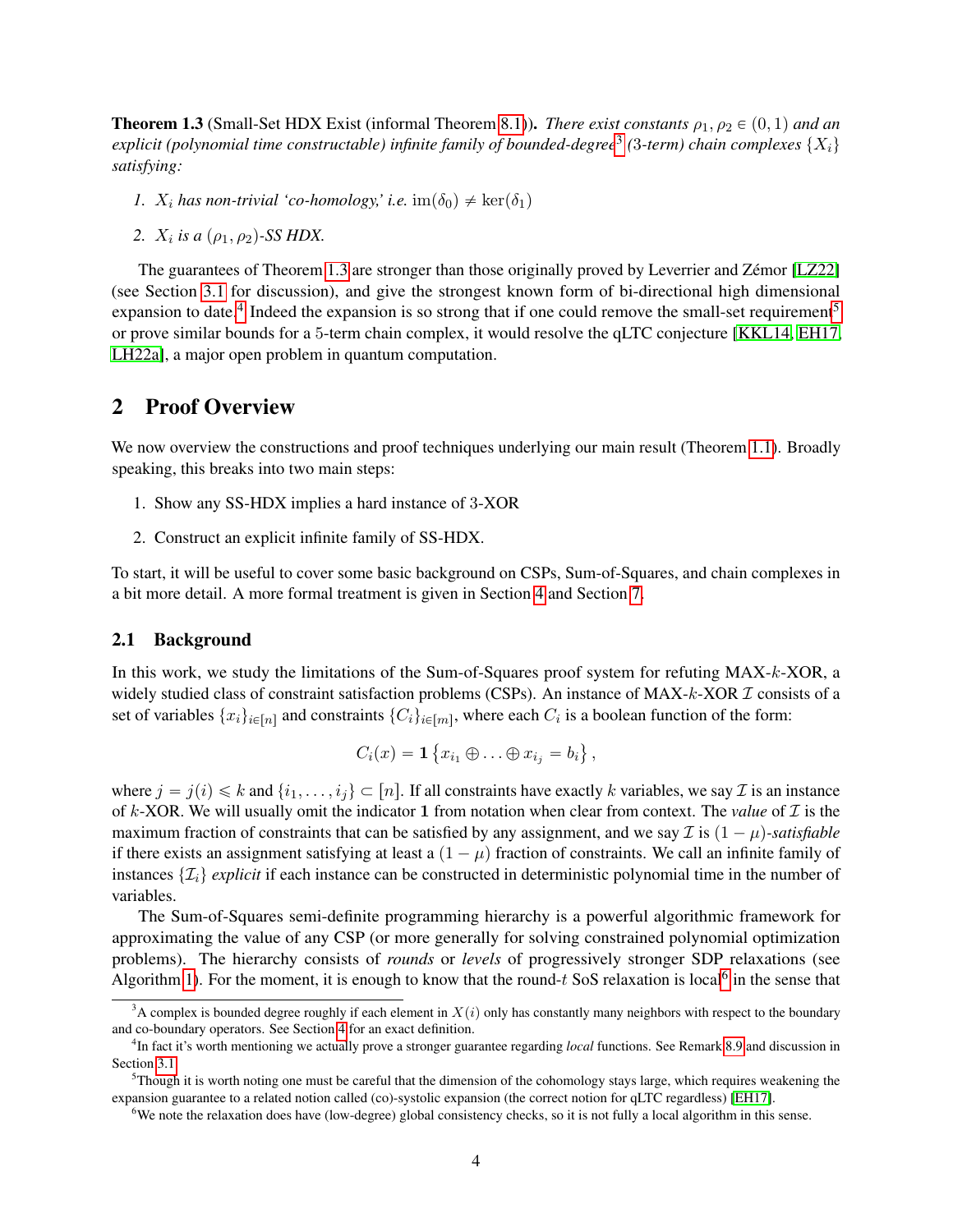it ranges over subsets of variables of size at most  $t$ . We will cover more details on the SoS framework as they arise.

Finally, it will be useful to have some basic terminology corresponding to chain complexes. Recall that a chain complex is a sequence  $X : \mathbb{F}_2^{X(0)}$  $\frac{X(0)}{2} \overset{\delta_0}{\underset{\partial_1}{\rightleftarrows}}$  $\mathbb{F}_2^{X(1)}$  $\frac{X(1)}{2} \overset{\delta_1}{\underset{\partial_2}{\rightleftharpoons}}$  $\mathbb{F}_2^{X(2)}$  $\lambda_2^{(2)}$  such that  $\partial_1 \partial_2 = 0$ ,  $\delta_1 \delta_0 = 0$ . Functions in the image of  $\partial_2$  and  $\delta_0$  are called *boundaries* and *co-boundaries* respectively, and are denoted:

$$
\text{im}(\partial_2) = B_1, \ \text{im}(\delta_0) = B^1
$$

.

Functions in the kernel of  $\partial_1$  and  $\delta_1$  are called *cycles* and *co-cycles* respectively, and are denoted:

$$
\ker(\partial_1) = Z_1, \ \ker(\delta_1) = Z^1.
$$

The structure of a chain complex promises that  $B_1 \subset Z_1 \subset \mathbb{F}_2^{X(1)}$  $_2^{X(1)}$  and  $B^1 \subset Z^1 \subset \mathbb{F}_2^{X(1)}$  $\frac{\lambda}{2}$ <sup>(1)</sup>. This leads to notions of *homology* and *co-homology* given by (co)-cycles mod (co)-boundary and respectively denoted:

$$
H_1 = Z_1/B_1, \ \ H^1 = Z^1/B^1,
$$

where  $G/H$  denotes the quotient group. A complex has non-trivial co-homology if  $B^1 \neq Z^1$ .

#### 2.2 From SS-HDX to Hardness

With notation out of the way, we can now discuss how to transform an expanding chain complex into a hard instance of 3-XOR. Before we give an informal theorem statement to this effect, it is instructive to overview how one even relates a CSP to a chain complex at all. To this end, let's first recall the classical construction of CSPs (also frequently seen in coding theory) based upon a bipartite graph  $B = (L, R, E)$ . In this setting, elements in L correspond to variables  $\{x_v\}_{v \in L}$ , and elements in R correspond to the set of constraints  $\{C_r\}_{r \in R}$ . Fixing some assignment  $\beta \in \{0, 1\}^R$  to constraints, the XOR instance classically associated with the graph B is characterized by ensuring the (mod 2) sum across neighbors of each  $r \in R$  is given by  $\beta(r)$ :

<span id="page-4-0"></span>
$$
C_r := \left\{ \sum_{v \in N(r)} x_v = \beta(r) \pmod{2} \right\}.
$$
 (1)

In prior hardness constructions,  $B$  is typically picked at random in order to satisfy strong expansion properties, while  $\beta$  is typically chosen at random to ensure un-satisfiability (see e.g. [\[Gri01b,](#page-37-0) [Sch08,](#page-39-0) [KMOW17\]](#page-38-0)). While it is sometimes possible to de-randomize the choice of  $B$  and retain good inapproximability guarantees, no de-randomization of  $\beta$  better than brute force search over  $\log(n)$ -size instances was known up until this point.

The basic form of our XOR instances from chain complexes is actually very similar to Equation [\(1\)](#page-4-0) (indeed they can be viewed as a special instantiation of this framework). Recall that a chain complex is a sequence:

$$
X: \mathbb{F}_2^{X(0)} \overset{\delta_0}{\underset{\delta_1}{\rightleftarrows}} \mathbb{F}_2^{X(1)} \overset{\delta_1}{\underset{\delta_2}{\rightleftarrows}} \mathbb{F}_2^{X(2)},
$$

and in particular that the co-boundary operator  $\delta_0 : \mathbb{F}_2^{X(0)} \to \mathbb{F}_2^{X(1)}$  $\frac{\lambda}{2}$ <sup>(1)</sup> is a linear map. To define an instance of XOR on X, we simply move to the *graph representation* of  $\delta_0$ . Namely, recall that any linear operator mapping from  $\mathbb{F}_2^{X(0)}$  $_2^{X(0)}$  to  $\mathbb{F}_2^{X(1)}$  $\frac{X(1)}{2}$  can be written as an  $(|X(1)| \times |X(0)|)$ -dimensional matrix over  $\mathbb{F}_2$ . We can think of this matrix as the bipartite adjacency matrix of a graph on left vertex set  $L = X(0)$  and right vertex set  $R = X(1)$ . Thus given a function  $\beta \in \mathbb{F}_2^{X(1)}$  $Z_2^{(1)}$ , we construct the associated XOR instance, denoted  $\mathcal{I}_{X,\beta}$  as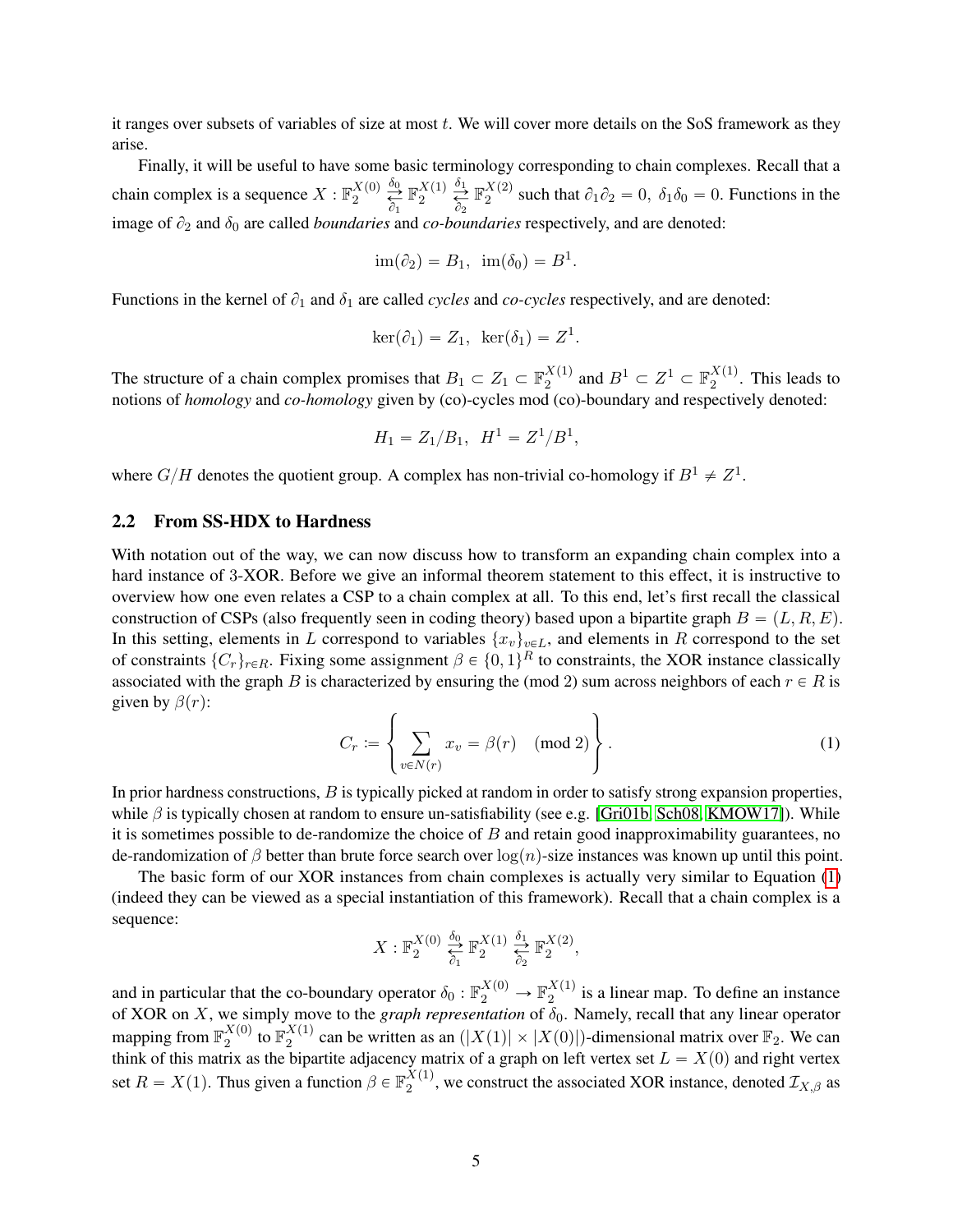in Equation [\(1\)](#page-4-0) by adding the constraint for each  $r \in X(1)$ :

<span id="page-5-2"></span>
$$
C_r := \left\{ \sum_{\substack{v \in X(0):\\ c_r^T \delta_0 e v = 1}} x_v = \beta(r) \pmod{2} \right\},\tag{2}
$$

where  $e_v \in \mathbb{F}_2^{X(0)}$  $\mathbf{X}(0)$  and  $e_r \in \mathbb{F}_2^{X(1)}$  $a_2^{(1)}$  are the standard basis vectors associated to  $v \in X(0)$  and  $r \in X(1)$ . Note that  $e_r^T \delta_0 \in \mathbb{F}_2^{X(0)}$  $\frac{\lambda^{(0)}}{2}$  is just the list of neighbors of r, so this is indeed an instantiation of the standard bipartite framework. We note that this construction also generalizes the recent approach of [\[DFHT20\]](#page-37-1) who built XOR instances via a 3-dimensional simplicial complex (4-uniform hypergraph) by letting *triangles* correspond to constraints, and *edges* correspond to variables. This is exactly the result of the above construction when applied to the natural chain complex associated with a 3-dimensional simplicial complex (see Section [4.2](#page-12-0) for further details).

So far, we have not used the fact that  $\delta_0$  is part of a chain complex, or even the fact that the higher dimensional component  $X(2)$  exists at all. This structure comes into play in the choice of β. Notice that by construction, the instance corresponding to X and a choice of  $\beta$  is satisfiable exactly when  $\beta$  is a co-boundary. Following the framework laid out in [\[DFHT20\]](#page-37-1), the idea is to choose  $\beta \in Z^1 \backslash B^1$ , a function which is a co-cycle, but not a co-boundary. On a sufficiently expanding complex, this choice induces *global structure* on the XOR instance that cannot be captured by *local views* of the complex, where both the homology and co-homology look trivial. Since Sum-of-Squares only looks over local views in this sense, this leads to the following direct translation between SS-HDX and hard instances of XOR.

<span id="page-5-3"></span>**Theorem 2.1** (SS-HDX  $\implies$  Hard XOR Instance (Informal Theorem [6.4\)](#page-18-0)). *Let*  $X : \mathbb{F}_2^{X(0)}$  $\frac{X(0)}{2} \overset{\delta_0}{\underset{\Delta}{\rightleftharpoons}} \mathbb{F}_2^{X(1)}$  $\partial_1$   $\partial_2$  $\frac{X(1)}{2} \overset{\delta_1}{\underset{\Delta}{\rightleftarrows}}$  $\mathbb{F}_p^{X(2)}$  $_2^{A(2)}$  be an SS-HDX with non-trivial co-homology. Then there exist  $\mu_1, \mu_2 \in (0, 1)$  such that for any  $\beta \in Z^{1}\backslash B^{1}$ , the associated XOR instance  $\mathcal{I}_{X,\beta}$  satisfies:

- *1. Soundness:*  $\mathcal{I}_{X,\beta}$  *is at most*  $(1 \mu_1)$ *-satisfiable,*
- 2. *Completeness:*  $\mathcal{I}_{X,\beta}$  *cannot be refuted by*  $\mu_2|X(0)|$  *levels of the SoS hierarchy.*

Before moving on to the construction of SS-HDX, let's discuss how small-set expansion implies soundness and completeness for these instances. Soundness, the simpler of the two, intuitively comes from the fact that small-set co-boundary expansion promises that any element in  $Z^1 \backslash B^1$  must be *far from the co-boundary*.<sup>[7](#page-5-0)</sup> Recall that by construction, the instance  $\mathcal{I}_{X,\beta}$  is satisfiable exactly when  $\beta \in \mathbb{F}_2^{X(1)}$  $\frac{a}{2}$  is a co-boundary. Intuitively one might then expect that functions which are far from the co-boundary would therefore be far from satisfiable. Indeed this intuition holds true—it is easy to show this robust version of the statement holds for small-set co-boundary expanders, and therefore that our instances are far from satisfiable as well.

Completeness is somewhat trickier and, unlike soundness, does actually require the full power of small-set boundary expansion. We stated earlier that the completeness of our instances, much like those of [\[DFHT20\]](#page-37-1), comes from the fact that the global structure of (co)-homology cannot be detected through local views of the complex. This is formalized by observing that small-set boundary expansion can be equivalently re-stated as the following *isoperimetric inequality* (see Lemma [5.4\)](#page-16-0): "small, minimal<sup>[8](#page-5-1)</sup> functions have large boundaries." Largely following [\[DFHT20\]](#page-37-1) (who use a much weaker isoperimetric inequality for the LSV complex due

<span id="page-5-0"></span><sup>7</sup> It is worth noting that this property, called *co-systolic distance*, is quite well studied. Indeed as we will soon discuss it is exactly the property needed (in both directions) to build good qLDPC codes [\[PK21a\]](#page-39-5), and was also used directly by [\[DFHT20\]](#page-37-1) to prove soundness of their 3-XOR instances by the same argument stated here.

<span id="page-5-1"></span><sup>&</sup>lt;sup>8</sup>A function  $f \in \mathbb{F}_2^{X(1)}$  is said to be minimal if adding any boundary can only increase its size (Hamming weight).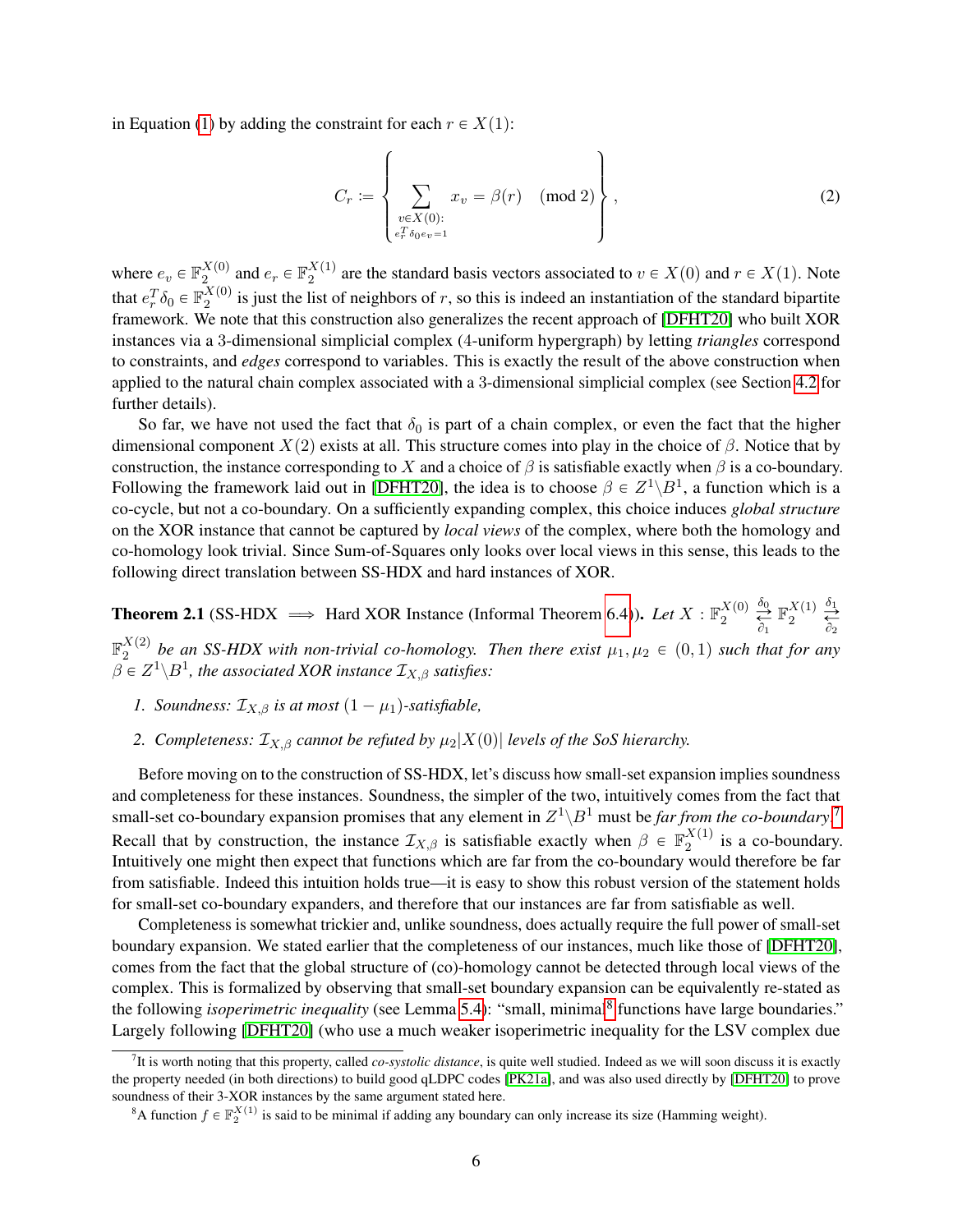to Gromov [\[Gro83\]](#page-37-8)), the idea is then to combine this fact with the classical arguments of Ben-Sasson and Wigderson [\[BSW99\]](#page-36-6) to show that the width<sup>[9](#page-6-0)</sup> of any refutation of  $\mathcal{I}_{X,\beta}$  in the  $\oplus$ -resolution proof system<sup>[10](#page-6-1)</sup> is large. Since Schoenebeck [\[Sch08\]](#page-39-0) showed any such bound transfers to a completeness lower bound for Sum-of-Squares, this completes the proof.

In slightly more detail, a refutation in the  $\bigoplus$ -resolution system can be viewed as an (in-degree two) DAG where leaves correspond to the original XOR constraints, internal nodes correspond to the XOR of their two parents (as in the  $\bigoplus$ -resolution derivation rule), and the root derives the contradiction  $0 = 1$ . Recall that each element  $s \in X(1)$  corresponds to a constraint in our XOR instance. Following [\[DFHT20\]](#page-37-1), the idea is to assign a function in  $h_v \in \mathbb{F}_2^{X(1)}$  $\frac{2^{(1)}}{2}$  for each node v in the DAG that tracks which XOR constraints are being used at that node. The *boundary* of this function,  $\partial_1 h_v \in \mathbb{F}_2^{X(0)}$  $2^{(0)}$ , is exactly the set of variables appearing in the equation corresponding to node  $v$ . Thus lower bounding the width of the refutation boils down to finding a node with large boundary.

This is where small-set boundary expansion (namely the isoperimetric formulation) finally comes into play. In particular, the corresponding inequality states that it is enough to find a node v of 'medium' weight:<sup>[11](#page-6-2)</sup> small enough that one can apply the inequality, but large enough to result in a large boundary. This can be done by fairly standard potential arguments (see e.g. [\[BSW99,](#page-36-6) [DFHT20\]](#page-37-1)) where one sets of up a potential function tracking this weight throughout the DAG, and argues that the leaves have small potential, the root has large potential, and that potential is sub-additive. This implies the existence of an interior node with medium potential and completes the proof. The details are given in Section [6.](#page-17-0)

Finally, before moving on to overviewing our construction of SS-HDX, we note that except in very special cases (e.g. the simplicial complexes considered in [\[DFHT20\]](#page-37-1)), the CSPs given by Equation [\(2\)](#page-5-2) (and therefore also Theorem [2.1\)](#page-5-3) are actually instance of  $MAX-k-XOR$ , not 3-XOR, where k is given by the maximum degree of the complex. As it turns out, this is not a significant issue because the SS-HDX we construct in the next section are *bounded degree*, meaning not only that every constraint in the XOR has a constant number of variables, but also that every variable only appears in a constant number of constraints. This observation allows us to move to hard instances of 3-XOR by standard NP-reduction type arguments within the SoS hierarchy [\[Sch08,](#page-39-0) [Tul09\]](#page-39-1) while only losing constant factors in the soundness and levels of hardness for SoS.

#### 2.3 Constructing SS-HDX

Now that we know how to transform an expanding chain complex into a hard instance of 3-XOR, we turn our attention to the construction of such complexes. Our method relies on recent breakthroughs on LTCs  $[DEL+21, LH22a]$  $[DEL+21, LH22a]$  $[DEL+21, LH22a]$  and quantum LDPC codes  $[PK21a, LZ22]$  $[PK21a, LZ22]$  $[PK21a, LZ22]$ . As such, we'll split this section into three parts: a review of the connection between quantum LDPC codes and expanding chain complexes, the recent qLDPC construction of Leverrier and Zémor [\[LZ22\]](#page-39-6), and our proof of small-set (co)-boundary expansion.

#### <span id="page-6-4"></span>2.3.1 Quantum LDPC Codes and Chain Complexes

A classical error correcting code is a method of encoding k classical bits into  $n > k$  classical bits such that it is possible to recover the original bit string even if the encoded string becomes corrupted. We will consider *linear codes*, which are defined by a linear operator  $M : \mathbb{F}_2^n \to \mathbb{F}_2^{n-k}$  called the parity check matrix,<sup>[12](#page-6-3)</sup> where the corresponding code  $C := \ker M$ .

<span id="page-6-1"></span><span id="page-6-0"></span> $9$ The width of a refutation is the largest number of variables appearing in any equation.

<sup>&</sup>lt;sup>10</sup>In this proof system, one is allowed to combine linear equations (equivalently XOR constraints)  $\ell_1 = b_1$  and  $\ell_2 = b_2$  to derive the equation  $\ell_1 \oplus \ell_2 = b_1 \oplus b_2$ . A refutation is a proof based on this rule deriving a contradiction  $(0 = 1)$ , which is equivalent in our setting to showing the XOR instance is unsatisfiable.

<span id="page-6-2"></span> $11$ We note that weight here is not just the standard Hamming weight, but must take into account distance from the boundary as well. See Section [6.](#page-17-0)

<span id="page-6-3"></span><sup>&</sup>lt;sup>12</sup>We note the parity check matrix is traditionally denoted by 'H,' but this conflicts with the notation for homology.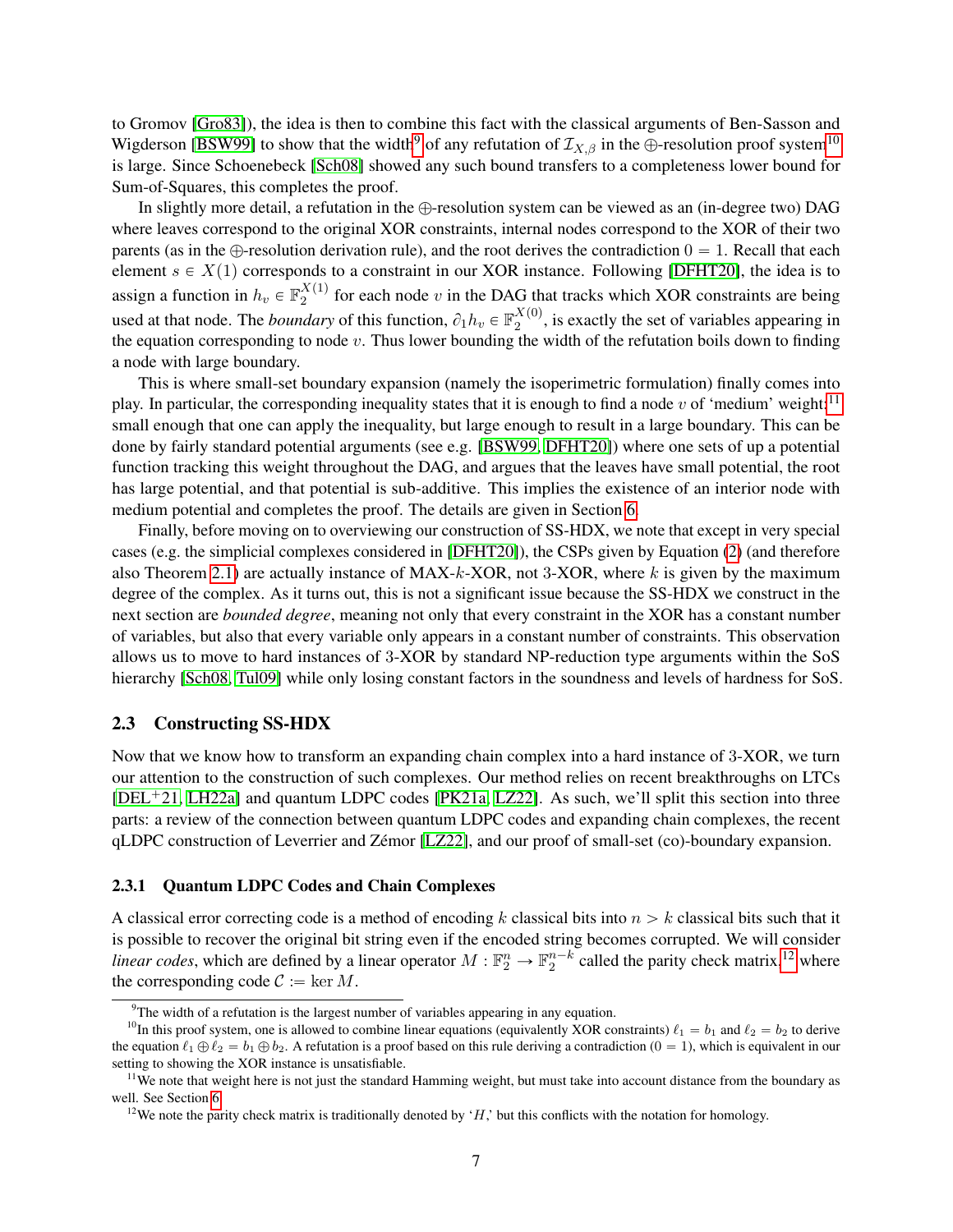Similar to the classical setting, a *quantum* code encodes quantum bits into a larger number of quantum bits, but is resistent to two types of corruption: the X-type errors (bit flips) and the Z-type errors (phase flips). In this work, we will focus on a popular notion of quantum codes called *CSS-codes* [\[CS96,](#page-36-7) [Ste96\]](#page-39-10), which come with the benefit of having an entirely classical interpretation. In particular, a length  $n$  CSS-code is made up of two classical codes  $C_0 := \ker M_0 \subset \mathbb{F}_2^n$  and  $C_1 := \ker M_1 \subset \mathbb{F}_2^n$  such that  $C_0^{\perp} \subset C_1$ , or equivalently  $M_1 \cdot M_0^T = 0$ .<sup>[13](#page-7-0)</sup> The dimension of the code is defined as  $k = \dim C_0 - \dim C_1^{\perp}$ , and its *distance* (which measures how much corruption it can handle) is defined as  $d = \min(d_x, d_z)$  where

$$
d_x = \min_{v \in \mathcal{C}_0 \backslash \mathcal{C}_1^\perp} |v|, d_z = \min_{v \in \mathcal{C}_1 \backslash \mathcal{C}_0^\perp} |v|
$$

and  $d_x$  ( $d_z$ ) is called the X-distance (Z-distance). The quantum low-density parity-check (LDPC) conjecture, recently resolved by [\[PK21a\]](#page-39-5), states that there exists a family of quantum CSS codes with linear dimension and distance,  $k = \Theta(n)$  and  $d = \Theta(n)$ , where  $M_0$  and  $M_1$  have at most some constant number of ones in any row or column (and thus are 'low-density' parity check matrices).

Since we are promised by definition that  $M_1 \cdot M_0^T = 0$ , it is easy to see that any CSS-code induces the following chain complex:

$$
X: \mathbb{F}_2^{m_0} \overset{M_0^T}{\underset{M_0}{\rightleftarrows}} \mathbb{F}_2^n \overset{M_1}{\underset{M_1^T}{\rightleftarrows}} \mathbb{F}_2^{m_1},
$$

where  $m_i = \dim(\text{im}(M_i))$ . Indeed the same holds in reverse as well, given a chain complex

$$
X: \mathbb{F}_2^{X(0)} \overset{\delta_0}{\underset{\delta_1}{\rightleftarrows}} \mathbb{F}_2^{X(1)} \overset{\delta_1}{\underset{\delta_2}{\rightleftarrows}} \mathbb{F}_2^{X(2)},
$$

one obtains a quantum CSS code by letting  $M_0 := \partial_1$ , and  $M_1 := \delta_1$ .

In fact, it turns out this equivalence between quantum CSS codes and chain complexes runs deeper: all of the discussed properties (e.g. distance, LDPC) have analogs in the homological language we developed in the previous section. The classical codes  $C_0$  and  $C_1$ , for instance, correspond to the cycles and co-cycles of the chain complex  $(C_0 = Z_1, C_1 = Z^1)$ , while the dual codes  $C_0^{\perp}$  and  $C_1^{\perp}$  correspond to the co-boundaries and boundaries  $(C_0^{\perp} = B^1, C_1^{\perp} = B_1)$ . The dimension of the code k corresponds to the dimension of the co-homology ( $k = \dim H^1$ ), and the maximum degree of the complex corresponds to the maximum density of the parity check codes (so the bounded-degree and LDPC conditions are equivalent). Finally, the X-distance and Z-distance of the code correspond to what is known as the *(co)-systolic distance* of the chain complex, the minimum weight of any (co)-cycle that is not a (co)-boundary:

$$
d_x = \min_{v \in \mathcal{C}_0 \setminus \mathcal{C}_1^{\perp}} |v| = \min_{v \in Z_1 \setminus B_1} |v|,
$$
  

$$
d_z = \min_{v \in \mathcal{C}_1 \setminus \mathcal{C}_0^{\perp}} |v| = \min_{v \in Z_1 \setminus B_1} |v|.
$$

In [\[PK21a\]](#page-39-5) and [\[LZ22\]](#page-39-6), the authors construct two different explicit families of good quantum LDPC codes. This partially solves our problem since the codes correspond to a family of bounded-degree chain complexes with non-trivial co-homology and linear co-systolic distance (which is enough to imply soundness of our XOR construction). We will show these complexes in fact satisfy the stronger small-set (co)-boundary expansion condition, which as discussed in the previous section further implies completeness and (up to reduction to 3-XOR) finishes the proof of Theorem [1.1.](#page-1-0)

<span id="page-7-0"></span><sup>&</sup>lt;sup>13</sup>Here  $C_0^{\perp}$  denotes the dual code, consisting of all elements orthogonal to  $C_0$ . This code is generated by the transpose of the parity check matrix  $M_0^T$ .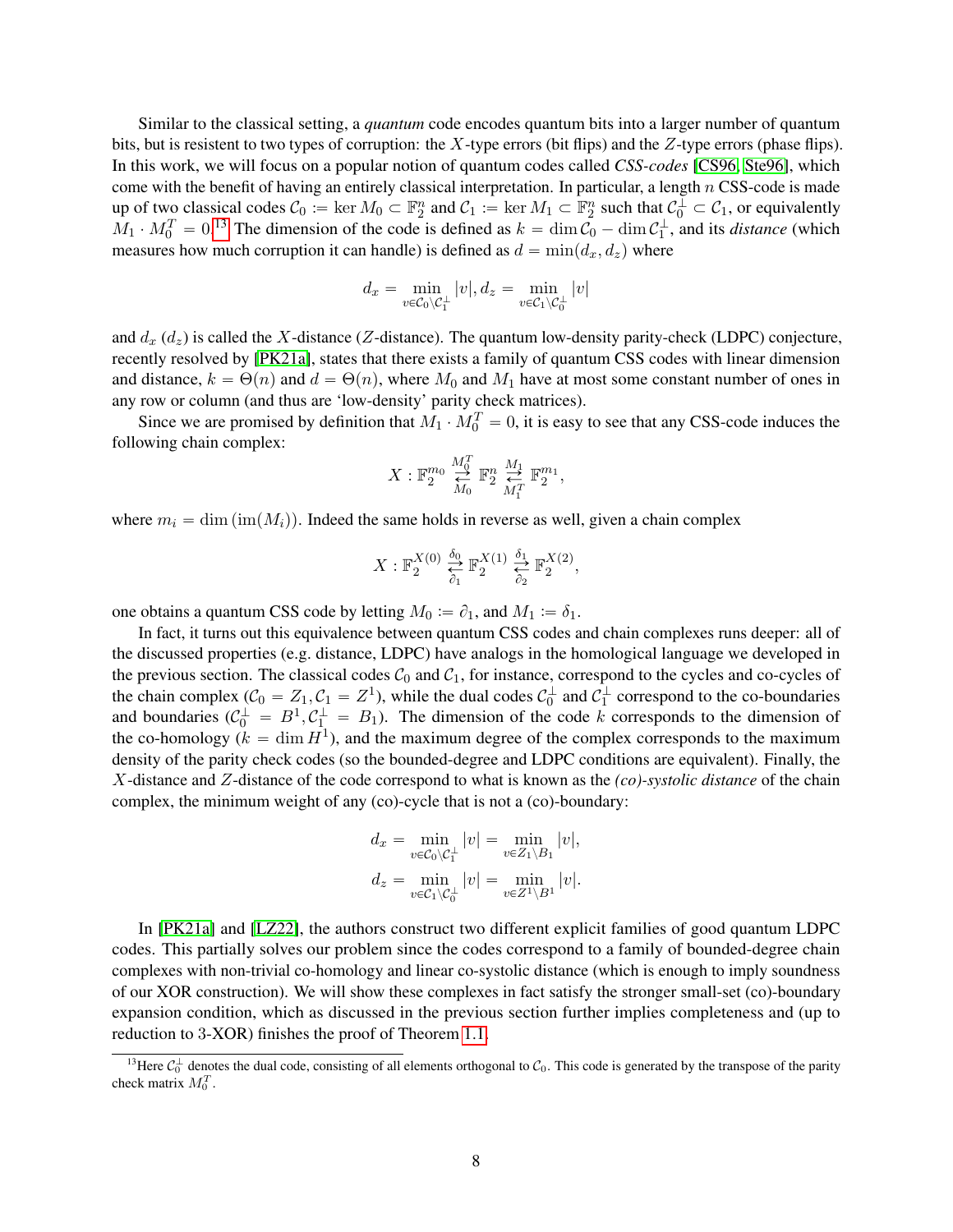#### 2.3.2 Leverrier and Zémor's qLDPC Codes

Before discussing the proof, we need to overview the original construction of [\[LZ22\]](#page-39-6). A significantly more detailed description of the construction and its associated components is given in Section [7](#page-23-0) and Section [8.](#page-28-1)

Leverrier and Zémor's qLDPC codes are based on a classical object called a *Tanner code* [\[Tan81\]](#page-39-11). Given an  $n_0$ -regular graph  $\mathcal{G} = (V, E)$  and a linear code C of length  $n_0$ , the Tanner code  $T(\mathcal{G}, C) \subset \mathbb{F}_2^E$  is

$$
\{c \in \mathbb{F}_2^E : \forall v \in V, c|_{E(v)} \in C\},\
$$

where  $c|_{E(v)} \in \mathbb{F}_2^{n_0}$  is the vector formed by the values on the edges incident to v. Tanner codes have long been used in coding theory. The main insight of [\[LZ22\]](#page-39-6) was to observe that one can construct a quantum CSS code via two Tanner codes coming from a higher-dimensional object called the *left-right Cayley complex*, recently developed in  $[DEL<sup>+</sup>21]$  $[DEL<sup>+</sup>21]$  to construct c3-LTCs.

The left-right Cayley complex corresponding to a group G and two sets of generators  $A = A^{-1}$  and  $B = B^{-1}$  consists of a vertex set  $V = G$ , edges given by (left) Cayley graph  $C(G, A)$  and (right) Cayley graph  $C(G, B)$ , and higher-dimensional 'squares' of the form  $\{g, ag, gb, agb\}$  for  $g \in G, a \in A, b \in B$ . More formally, [\[LZ22\]](#page-39-6) consider the *double cover* of this complex where:

- The vertices are  $V = V_0 \cup V_1$  where  $V_0 = G \times \{0\}$  and  $V_1 = G \times \{1\}.$
- The 'A-edges' and 'B-edges' are respectively:

$$
E_A = \{ \{ (g, 0), (ag, 1) \} : g \in G, a \in A \}, E_B = \{ \{ (g, 0), (gb, 1) \} : g \in G, b \in B \}.
$$

• The squares are

$$
F = \{ \{ (g, 0), (ag, 1), (gb, 1), (agb, 0) \} : g \in G, a \in A, b \in B \}.
$$

Notice each square contains exactly two vertices in  $V_0$  and two vertices in  $V_1$ . This allows us to think of each square as an *edge* between two vertices in  $V_0$  (or  $V_1$ ) and to define corresponding graphs  $\mathcal{G}_0 = (V_0, F)$ and  $\mathcal{G}_1^{\circ} = (V_1, F)$ . The local view around each vertex in  $(g, i) \in \mathcal{G}_i^{\circ}$  then corresponds to the squares  $\{(g, i), (ag, 1 - i), (gb, 1 - i), (agb, i)\}\$  for  $a \in A, b \in B$ . Assuming  $|A| = |B| = \Delta$  for some constant  $\Delta$ , we will always think about these local views as square matrices with rows indexed by  $A$  and columns indexed by  $B$ .

Leverrier and Zémor [\[LZ22\]](#page-39-6) observed that the Tanner codes associated to these graphs,  $C_0 = T(\mathcal{G}_0^{\square}, C_0^{\square})$ and  $C_1 = T(\mathcal{G}_1^{\square}, C_1^{\perp})$ , give a quantum CSS code (i.e. satisfy  $\mathcal{C}_0^{\perp} \subset \mathcal{C}_1$ ) whenever the associated local codes  $C_0 = C_A \otimes C_B$  and  $C_1 = C_A^{\perp} \otimes C_B^{\perp}$  are tensors<sup>[14](#page-8-0)</sup> of linear codes  $C_A \subseteq \mathbb{F}_2^A$  and  $C_B \subseteq \mathbb{F}_2^B$ . Furthermore, they showed that whenever  $C_A$ ,  $C_B$ ,  $C_A^{\perp}$ ,  $C_B^{\perp}$  have linear distance and the codes  $C_1^{\perp} = C_A \otimes \mathbb{F}_2^B + \mathbb{F}_2^A \otimes C_B$ , and  $C_0^{\perp} = C_A^{\perp} \otimes \mathbb{F}_2^B + \mathbb{F}_2^A \otimes C_B^{\perp}$  satisfy certain robustness properties (see Section [7.5\)](#page-26-0), then the associated quantum code has linear distance. [\[LZ22\]](#page-39-6) complete their construction by showing random base codes  $C_A$ ,  $C_B$ satisfy these properties with high probability. Note that because these base codes are constant size, this final step can be brute-forced to maintain explicitness of the construction.

#### 2.3.3 Proving Small-Set (Co)-Boundary Expansion

With [\[LZ22\]](#page-39-6)'s construction in hand, we can now sketch the proof of small-set (co)-boundary expansion. As mentioned previously, all other major requirements (e.g. non-trivial homology, bounded-degree) already follow from the fact that the complex corresponds to a good qLDPC code. We will focus here on proving

<span id="page-8-0"></span><sup>&</sup>lt;sup>14</sup>The tensor code  $C_A \otimes C_B$  is the set of matrices whose rows are given by elements of  $C_B$  and columns are given by elements of  $C_A$ .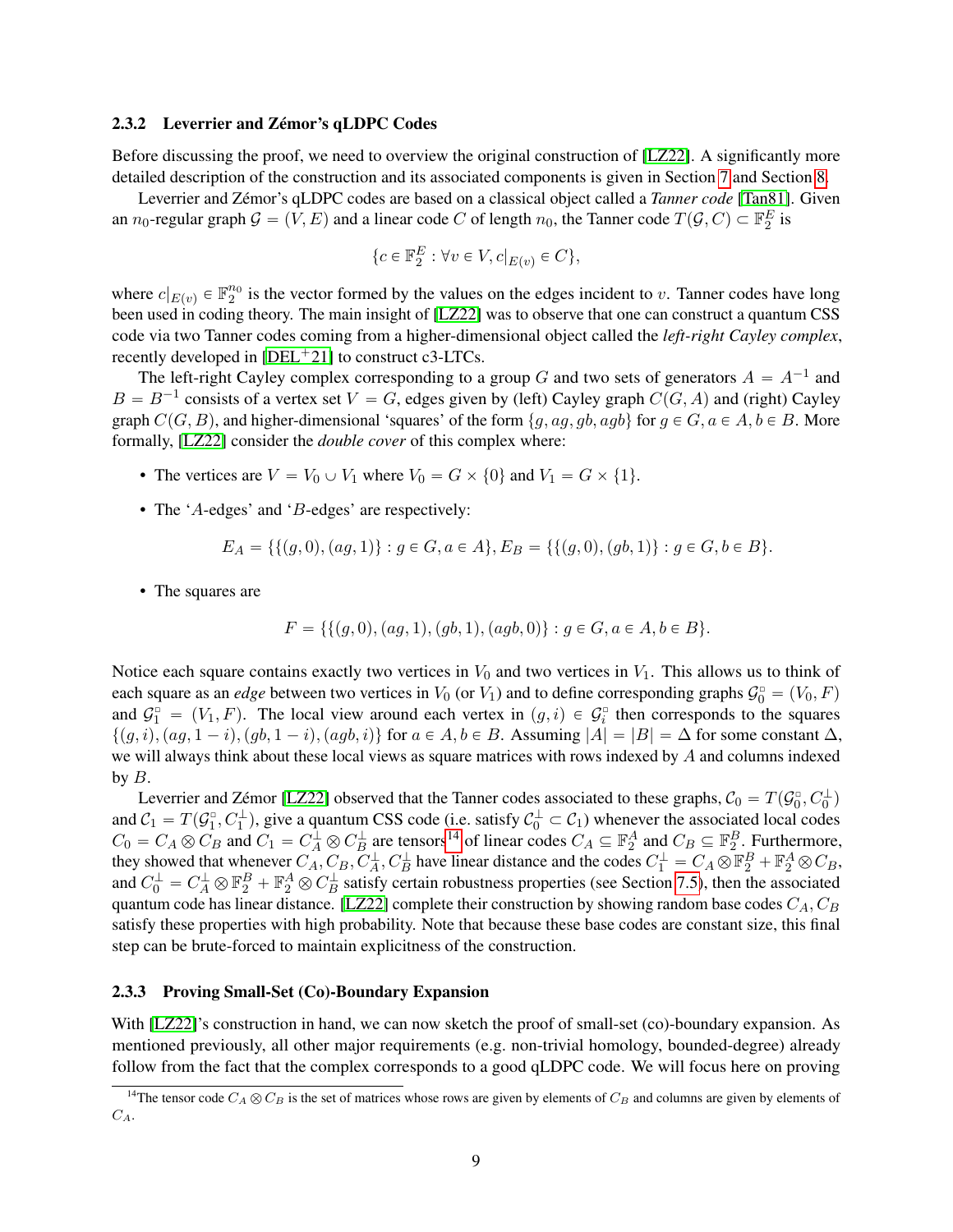small-set *co*-boundary expansion in particular, but we note that small-set boundary expansion follows the same argument by symmetry of [\[LZ22\]](#page-39-6)'s construction.

With this in mind, recall that small-set co-boundary expansion can equivalently be phrased as an isoperimetric inequality for small, minimal functions (see Lemma [5.4\)](#page-16-0). In particular, to show small-set co-boundary expansion for the chain complex

$$
X: \mathbb{F}_2^{m_0} \xrightarrow{\delta_0:=\mathcal{C}_0^T} \mathbb{F}_2^n \xrightarrow{\delta_1:=\mathcal{C}_1} \mathbb{F}_2^{m_1},
$$

it is enough to show there exist constants  $\rho_1, \rho_2 \in (0, 1)$  such that any minimal  $x \in \mathbb{F}_2^n$  with weight  $|x| \le \rho_1 n$ has large boundary:  $|\delta_1 x| \ge \rho_2 |x|$ . We proceed by contradiction. Assuming  $|\delta_1 x| < \rho_2 |x|$ , we will show x is not minimal by finding  $y \in B^1$  such that  $|x + y| < |x|$ .

The proof of this fact largely follows the technique of [\[LZ22\]](#page-39-6) for proving the weaker co-systolic distance property. The main difference is that while [\[LZ22\]](#page-39-6) only consider functions  $x \in \mathbb{F}_2^n$  that are co-cycles, we consider arbitrary functions. In particular, recall that the co-cycles in our construction correspond to codewords in the Tanner code  $T(\mathcal{G}_1^{\square}, C_1^{\perp})$ , or equivalently to functions  $x \in \mathbb{F}_2^n$  whose 'local view' around each vertex  $(g, 1) \in V_1$  is given by a codeword of  $C_1^{\perp}$ . Since our functions do not a priori have this structure, we will need to track the set of 'violations' coming from local views that are not codewords (this essentially corresponds to where  $\delta_1 x$  is non-zero).

To this end, recall  $x$  is a bit string indexed by the squares of the double-covered Cayley complex, and let  $S \subset V_1$  denote the set of vertices incident to any square in x. We partition S into three parts: the violated vertices  $S_v$ , the normal vertices  $S_n$ , and the exceptional vertices  $S_e$ . A vertex is *violated* if the local view of x around the vertex does not form a codeword in  $C_1^{\perp}$ . When the local view does form a codeword, if the codeword has weight less than  $w := \Delta^{3/2-\epsilon}$  we call it *normal*, and otherwise call it *exceptional*. This weight-based distinction comes from the robustness condition of the local tensor code. We cover this in detail in Section [7.5,](#page-26-0) but for the moment it is sufficient to think of robustness as a structural condition forcing codewords with weight less than  $w$  to be zero outside of a small number of rows and columns. In particular, this promises that each column (respectively row) in the local view of a normal vertex is at most  $O(\Delta^{1/2-\epsilon})$ away from a codeword in  $C_A$  (respectively  $C_B$ ).

Following [\[LZ22\]](#page-39-6), our goal is now to find a vertex  $v \in V_0$  that shares  $\Omega(\Delta)$  columns or rows with  $S_n$ . As long as  $S_e$  and  $S_v$  are not too large compared to  $S_n$ , robustness of the code then implies the local view of v is within  $O(\Delta^{3/2+\epsilon})$  of a codeword  $c \in C_A \otimes C_B$ , but also has total weight  $\Omega(\Delta^2)$ .<sup>[15](#page-9-0)</sup> This means we can construct a vector  $y \in B^1$  by defining y to be c on the local view of v and 0 everywhere else. Since  $x + y$  and x match outside the local view (where x has weight  $\Omega(\Delta^2)$  and  $x + y$  has weight  $O(\Delta^{3/2+\epsilon})$ ), this implies  $|x + y| < |x|$  as desired.

It therefore remains to find such a vertex  $v \in V_0$ , which is the main technical component of the proof. Let  $T \subset V_0$  be the vertices that share at least one 'heavy' column or row with a normal vertex (that is one with many 1s). One can equivalently think of this as an edge between  $V_0$  and  $V_1$  that is 'heavy' in the sense that it is contained in many squares in  $x$ . The idea is then to show that there are many such heavy edges passing between S and T. Using expansion of the underlying graph and our assumption  $|\delta_1 x| < \rho_2 |x|$ , one can prove that T,  $S_e$ , and  $S_v$  are small compared to  $S_n$ . This implies that a typical vertex in T has not just one, but  $\Omega(\Delta)$  heavy edges to  $S_n$ , which in turn corresponds to sharing  $\Omega(\Delta)$  rows and columns with normal vertices and completes the proof.

<span id="page-9-0"></span><sup>&</sup>lt;sup>15</sup>We note  $C_A$  and  $C_B$  can be chosen to have linear distance to ensure this.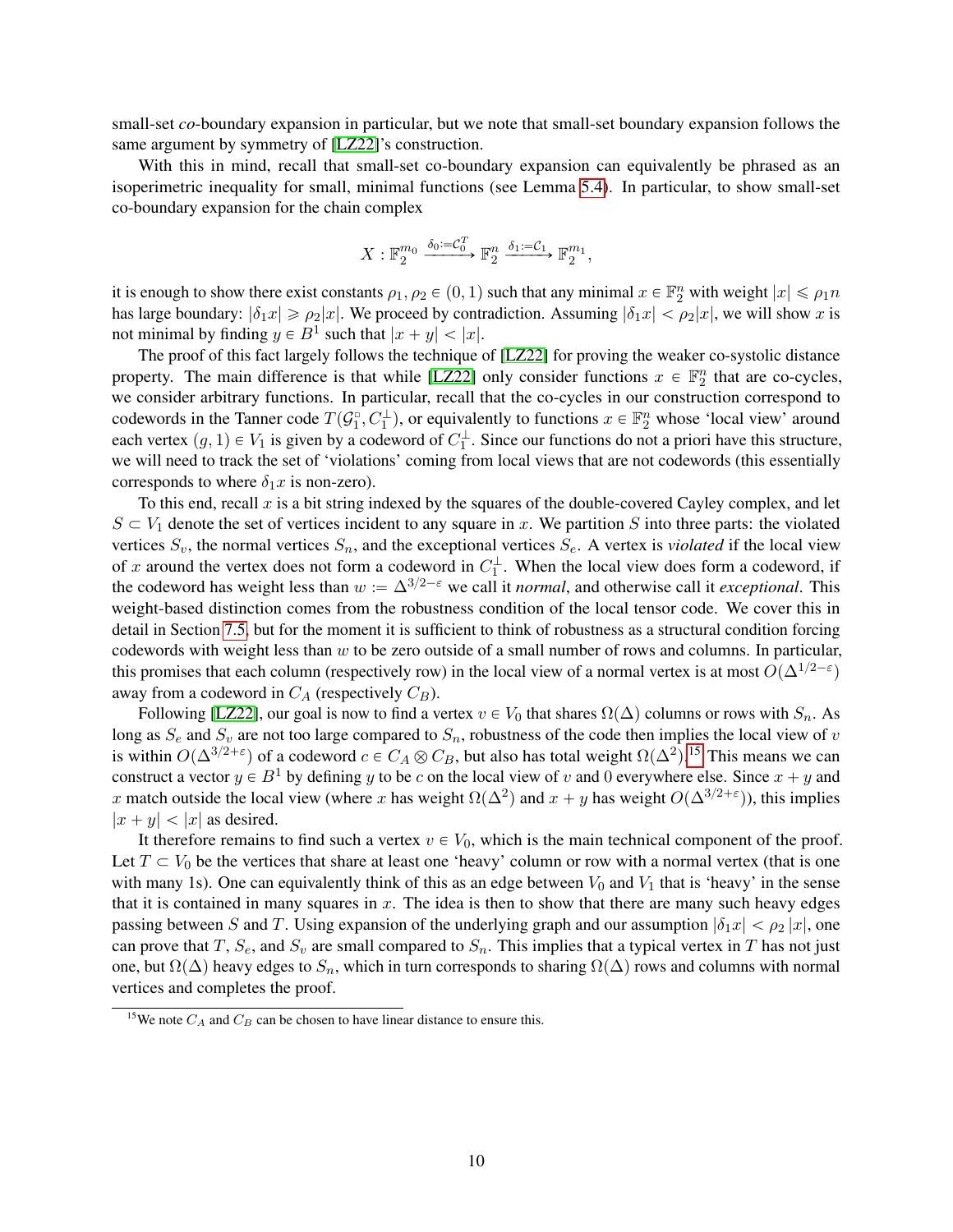### 3 Discussion

#### <span id="page-10-0"></span>3.1 Related Work

Sum-of-Squares Lower Bounds: At a conceptual level, our work fits into a long line of research on the limitations of Sum-of-Squares and related proof systems (e.g. Nullstellensatz  $[BIK^+96, Gri98]$  $[BIK^+96, Gri98]$  $[BIK^+96, Gri98]$ , Polynomial Calculus [\[CEI96,](#page-36-9) [BGIP01\]](#page-36-10)), and LP/SDP hierarchies (e.g. Sherali-Adams [\[CMM09,](#page-36-11) [MS09,](#page-39-12) [BGMT12\]](#page-36-12), Lovász-Schrijver [\[AAT05,](#page-35-6) [STT07,](#page-39-13) [GMPT10\]](#page-37-9)). Most relevant to our setting is the line of work on Sumof-Squares lower bounds initiated by Grigoriev [\[Gri01b\]](#page-37-0) (and later independently Schoenebeck [\[Sch08\]](#page-39-0)), who used boundary expansion to prove random 3-XOR instances cannot be refuted by  $\Omega(n)$  levels of SoS. This lead to a number of works improving integrality gaps for more general classes of random k-CSPs [\[Tul09,](#page-39-1) [BCK15,](#page-35-0) [Cha16,](#page-36-0) [KMOW17\]](#page-38-0) along with a number of other combinatorial optimization problems by reduction [\[Sch08,](#page-39-0) [Tul09\]](#page-39-1).

In a sense, these prior works on SoS lower bounds for random instances can be viewed as increasingly strong and general formulations of the statement: 'Sum-of-Squares fails to capture the probabilistic method.' In contrast, Dinur, Filmus, Harsha, and Tulsiani [\[DFHT20\]](#page-37-1) recently exhibited the first *explicit* families of CSPs hard for Sum-of-Squares based on an algebraic, highly structured family of objects called Ramanujan (or LSV) complexes [\[LSV05\]](#page-39-9), suggesting a new paradigm of hardness for structured instances. Due to the poor systolic expansion of the Ramanujan complex, [\[DFHT20\]](#page-37-1)'s bounds only hold up to  $O(\sqrt{\log(n)})$ rounds of SoS as compared to  $\Omega(n)$  levels for random instances. Nevertheless, the authors conjectured it might be possible to use such anti-random objects to fool  $\Omega(n)$  levels as well. Our work can be viewed as a confirmation of this general hypothesis: anti-random structure (in particular certain *algebraic* structure) is indeed as hard as random for Sum-of-Squares.

High Dimensional Expansion: High dimensional expansion in the form we consider (i.e. topological expansion) was originally introduced by Linial and Meshulam [\[LM06\]](#page-39-7) to study the vanishing of cohomology on random simplicial complexes, and independently by Gromov [\[Gro10\]](#page-38-8) to study the topological overlapping principle. While our particular notion of small-set (co)-boundary expansion has not been studied in the literature, a stronger isoperimetric inequality for small, *locally* minimal<sup>[16](#page-10-1)</sup> functions was used by Kaufman, Kazhdan, and Lubotzky [\[KKL14\]](#page-38-5) to show the existence of bounded degree co-systolic expanders (another weakening of co-boundary expansion that replaces distance from  $B^1$  with distance from  $Z^1$ ), and later in [\[EK16,](#page-37-6) [KM18,](#page-38-6) [KM21\]](#page-38-7) as well. A similar strategy was recently employed by Lin and Hsieh to construct c3- LTCs [\[LH22a\]](#page-39-4) and later (conditional) qLDPC codes [\[LH22b\]](#page-39-14). It is worth noting that this stronger condition actually holds for our construction as well (see Remark [8.9\)](#page-34-0).

Quantum Codes and LTCs: Quantum LDPC and locally testable codes have long been known to share a close connection with topological notions of high dimensional expansion (see e.g. [\[EH17\]](#page-37-7)). Indeed it was qLDPC constructions based on the Ramanujan complex [\[EKZ20,](#page-37-10) [KT21\]](#page-38-9) that first broke the  $\sqrt{n}$  distance barrier and started the race to good qLDPCs [\[EKZ20,](#page-37-10) [BE21,](#page-35-7) [PK21b,](#page-39-15) [KT21,](#page-38-9) [HHO21,](#page-38-10) [PK21a,](#page-39-5) [JMO](#page-38-11)<sup>+</sup>21, [LZ22\]](#page-39-6). As discussed in Section [2.3.1,](#page-6-4) qLDPC codes satisfy a weaker variant of expansion called (co)-systolic distance, but must do so *in both directions*. This is in strong contrast to typical constructions in the HDX literature which, due to the inherent asymmetry of simplicial complexes, typically have very poor boundary expansion (indeed this is also why we avoid simplicial complexes in this work). Such a guarantee was only recently achieved by Panteleev and Kalachev [\[PK21a\]](#page-39-5) using refined products of chain complexes, and very recently simplified through a more geometric lens by Leverrier and Zémor [\[LZ22\]](#page-39-6). Since small-set

<span id="page-10-1"></span><sup>&</sup>lt;sup>16</sup>A function is locally minimal if its weight cannot be decreased by adding the image of any standard basis vector  $\partial_2(e_v)$ . Any minimal function is also locally minimal (and the converse does not in general hold), so this is a strictly stronger notion of expansion than we study.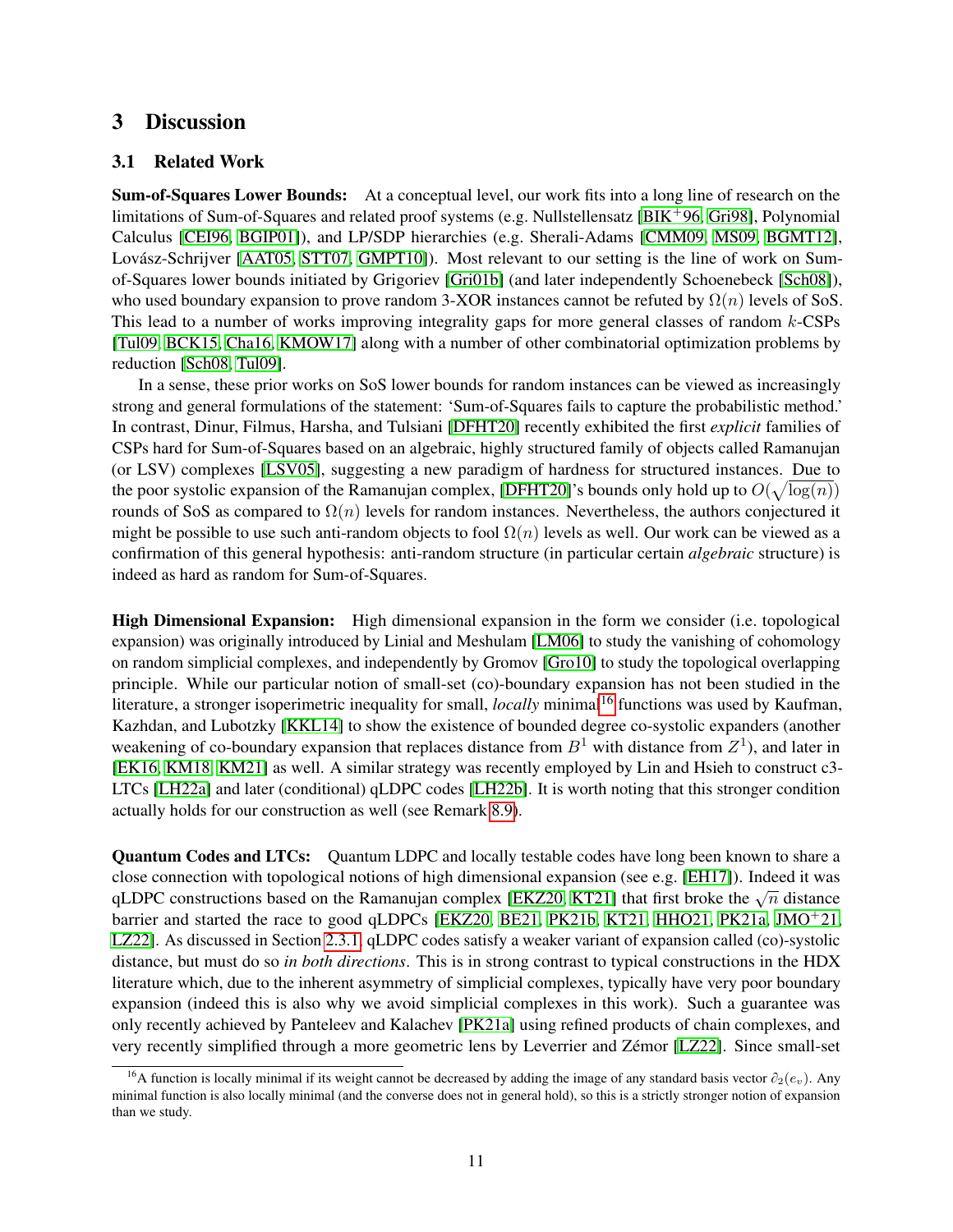(co)-boundary expansion is a stronger notion than (co)-systolic distance (see Section [5\)](#page-15-0), our analysis provides the strongest form of two-sided topological expansion to date. Further, this stronger form of two-sided expansion also gives some hope for a positive resolution of the famous qLTC conjecture. If, for instance, one can construct a 5-term chain complex satisfying similar bi-directional small set expansion guarantees, qLTC would follow by the arguments of [\[KKL14,](#page-38-5) [EH17,](#page-37-7) [LH22a\]](#page-39-4).

### 3.2 Further Directions

Improved Integrality Gaps: We prove the existence of an explicit family of 3-XOR instances with a constant integrality gap of 1 v.s  $1 - \mu$  for 3-XOR, which falls short of reaching the 1 v.s  $\frac{1}{2} + \varepsilon$  gap exhibited by random instances [\[Gri01b,](#page-37-0) [Sch08\]](#page-39-0). While standard reductions in the SoS hierarchy can improve our gap to arbitrarily close  $(1 - \varepsilon \text{ v.s } \frac{1}{2} + \varepsilon)$ , perfect completeness is lost in the process. The same issue was observed in [\[DFHT20\]](#page-37-1)'s original explicit construction from the Ramanujan complex. They asked whether it is possible to bypass imperfect completeness by giving a direct construction with co-systolic distance at least  $\frac{1}{2} - \varepsilon$ . This remains a natural open question in our setting as well—can one directly construct a small-set boundary expander with co-systolic distance  $\frac{1}{2} - \varepsilon$ ? This would lead to a 1 v.s  $\frac{1}{2} + \varepsilon$  gap for MAX-k-XOR. Another natural question is whether such a bound can be transferred to 3-XOR without losing factors in the soundness. Our current reduction loses a factor in  $k$ , but we have made no attempt to optimize this step (since any constant gap is sufficient to amplify with PCP techniques if one is okay with imperfect completeness).

Hardness Beyond XOR: Many of the best integrality gaps known for combinatorial optimization problems (e.g. maximum independent set, chromatic number) are proved by reduction from k-CSPs [\[Tul09\]](#page-39-1). Unfortunately, such reductions are often *randomized*, so they do not imply explicit hard instances even when combined with our XOR construction. This raises a natural question: can we build *explicit* reductions from k-CSPs to classical combinatorial problems such as maximum independent set? Combined with our construction, this could lead to new families of hard instances for many well-studied combinatorial optimization problems. On a related note, it is worth observing that these reductions usually rely on CSPs with better integrality gaps than  $k$ -XOR. For instance, it is not hard to see that while random instances of  $k$ -XOR only exhibit a 1 v.s  $1/2 + \varepsilon$  integrality gap, more constrained k-CSPs (e.g. constraints of the form  $Ax = b$  for some matrix  $A \in \mathbb{F}_2^{d \times k}$ ) can lead to much larger integrality gaps up to 1 v.s  $\frac{2k}{2^k} + \varepsilon$  [\[Tul09\]](#page-39-1). Can we use high dimensional expanders to recover explicit  $k$ -CSPs matching these bounds?

Small-Set HDX and Hardness of Approximation: Small set expansion plays a fundamental role in hardness of approximation, ranging from use as a computational hardness assumption itself [\[RS10\]](#page-39-16), to its pivotal use in the proof of the 2-2 games conjecture [\[KMS17,](#page-38-12) [DKK](#page-37-12)<sup>+</sup>18b, DKK<sup>+</sup>18a, [BKS18,](#page-36-13) [KMMS18,](#page-38-13) [KMS18\]](#page-38-4) and recent converse use for algorithms for unique games  $[BBK<sup>+</sup>21, BHKL22]$  $[BBK<sup>+</sup>21, BHKL22]$  $[BBK<sup>+</sup>21, BHKL22]$ . This work gives the first application of *high dimensional* small-set expansion to hardness of approximation, raising the natural question: does this high dimensional variant have a broader role to play in the field as well?

# <span id="page-11-0"></span>4 Preliminaries I: SS-HDX to Hardness

We now cover the preliminary definitions required to understand our general translation of expanding chain complexes into hard instance of 3-XOR, including basics on Sum-of-Squares, chain complexes, and traditional notions of high dimensional expansion. Background required for the HDX construction itself (e.g. on left-right Cayley complexes, robust tensor codes, etc.) is postponed to Section [7.](#page-23-0)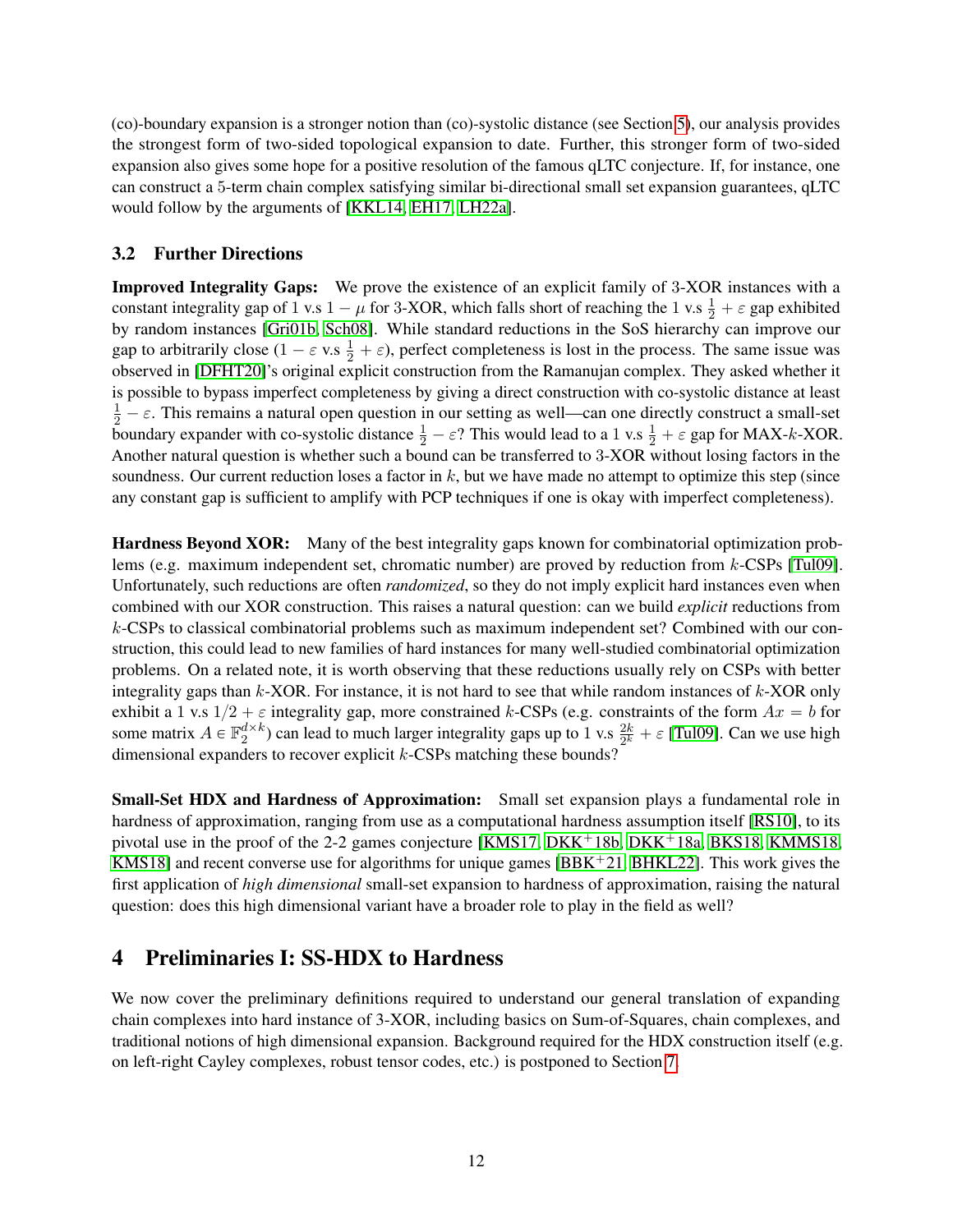#### 4.1 Sum of Squares and Refutations

The Sum-of-Squares Semidefinite Programming Hierarchy is a powerful method for approximately solving constrained polynomial optimization problems, and is in particular the strongest known algorithmic framework for approximating CSPs. In brief, the SoS heirarchy presents a series of successively stronger SDP relaxations of a problem, where the 'round-t' relaxation optimizes over t-local views and runs in time  $n^{O(t)}$ . We refer the reader to [\[BS14,](#page-36-14) [FKP19\]](#page-37-13) for general information on the SoS hierarchy.

In this work, we focus in particular on the SoS relaxations of  $MAX-k-XOR$ , the family of CSPs on n variables  $\{x_1, \ldots, x_n\}$  and m constraints  $\{C_i\}_{i \in [m]}$  of the form:

$$
x_{i_1} \oplus \ldots \oplus x_{i_j} = z_i,
$$

where  $z_i \in \{0, 1\}, \{i_1, \ldots, i_j\} \subset [n]$ , and  $j = j(i) \leq k$ . Let  $T_i \subset [n]$  denote the set of variables appearing in the *i*th constraint. Then the round-t SoS SDP relaxation for  $MAX-k-XOR$  can be written as:

|  | <b>Algorithm 1:</b> Round- $t$ SoS Relaxation for MAX- $k$ -XOR |
|--|-----------------------------------------------------------------|
|--|-----------------------------------------------------------------|

**Input:** variables  $\{v_S\}_{S \in \binom{[n]}{\leq t}}$ Maximize:  $\frac{1}{2} + \frac{1}{2n}$ 2m  $\dot{}$  $i=1$  $(-1)^{z_i}\langle v_{T_i}, v_{\emptyset}\rangle$ Constraint to: 1.  $\forall S_1 \oplus S_2 = S_3 \oplus S_4, |S_i| \leq t : \langle v_{S_1}, v_{S_2} \rangle = \langle v_{S_3}, v_{S_4} \rangle$ 2.  $\forall S, |S| \leq t : ||v_S||_2 = 1$ 

<span id="page-12-1"></span>We refer to the maximum obtained by this SDP as the *value* of the round-t relaxation, and say an infinite family of instances of  $MAX-k-XOR$  is hard for (or cannot be refuted by) t rounds of Sum of Squares if there exists a constant  $\mu$  such that every instance is at most  $(1 - \mu)$ -satisfiable, but the round-t SDP relaxation has value 1. In other words, t-rounds of the SoS hierarchy cannot distinguish between completely satisfiable and  $(1 - \mu)$ -satisfiable instances—this is often said to induce an *integrality gap* for the problem of size  $\frac{1}{1-\mu}$ .

Rather than working directly with the Sum-of-Squares SDP relaxations, we prove our hardness results through a fruitful connection with refutation complexity due to Schoenebeck [\[Sch08\]](#page-39-0) and Tulsiani [\[Tul09\]](#page-39-1). More formally, following [\[DFHT20\]](#page-37-1) we will use a proof system called  $\bigoplus$ -resolution where, given a system of linear equations  $\Lambda$  over  $\mathbb{F}_2$ , we may derive new equations by mod 2 summation:

$$
\{\ell_1 = b_1\}, \{\ell_2 = b_2\} \implies \ell_1 \oplus \ell_2 = b_1 \oplus b_2.
$$

A *refutation* in this system is a derivation that  $0 = 1$ , and in our setting corresponds to a proof that the XOR instance given by  $\Lambda$  is unsatisfiable. Schoenebeck [\[Sch08\]](#page-39-0) and Tulsiani [\[Tul09\]](#page-39-1) showed that any system without a short refutation has a matching SoS lower bound.

<span id="page-12-2"></span>Theorem 4.1 ([\[Sch08,](#page-39-0) Lemma 13] (as stated in [\[DFHT20\]](#page-37-1))). *Let* Λ *be a system of linear equations in* n *variables over* F2*. If all refutations of* Λ *have an equation using at least* 2t *variables, then the round-*t *SoS Relaxation of* Λ *has value* 1*.*

#### <span id="page-12-0"></span>4.2 Chain Complexes

While previous works constructing hard instances of CSPs rely on structure coming from graphs (e.g. [\[Gri01b,](#page-37-0) [Sch08\]](#page-39-0)) or hypergraphs [\[DFHT20\]](#page-37-1), we take inspiration from recent work on c3-LTCs [\[DEL](#page-36-1)<sup>+</sup>21, [LH22a\]](#page-39-4) and qLDPC codes [\[PK21a,](#page-39-5) [LZ22\]](#page-39-6) and instead study a more general set of objects called *chain complexes*.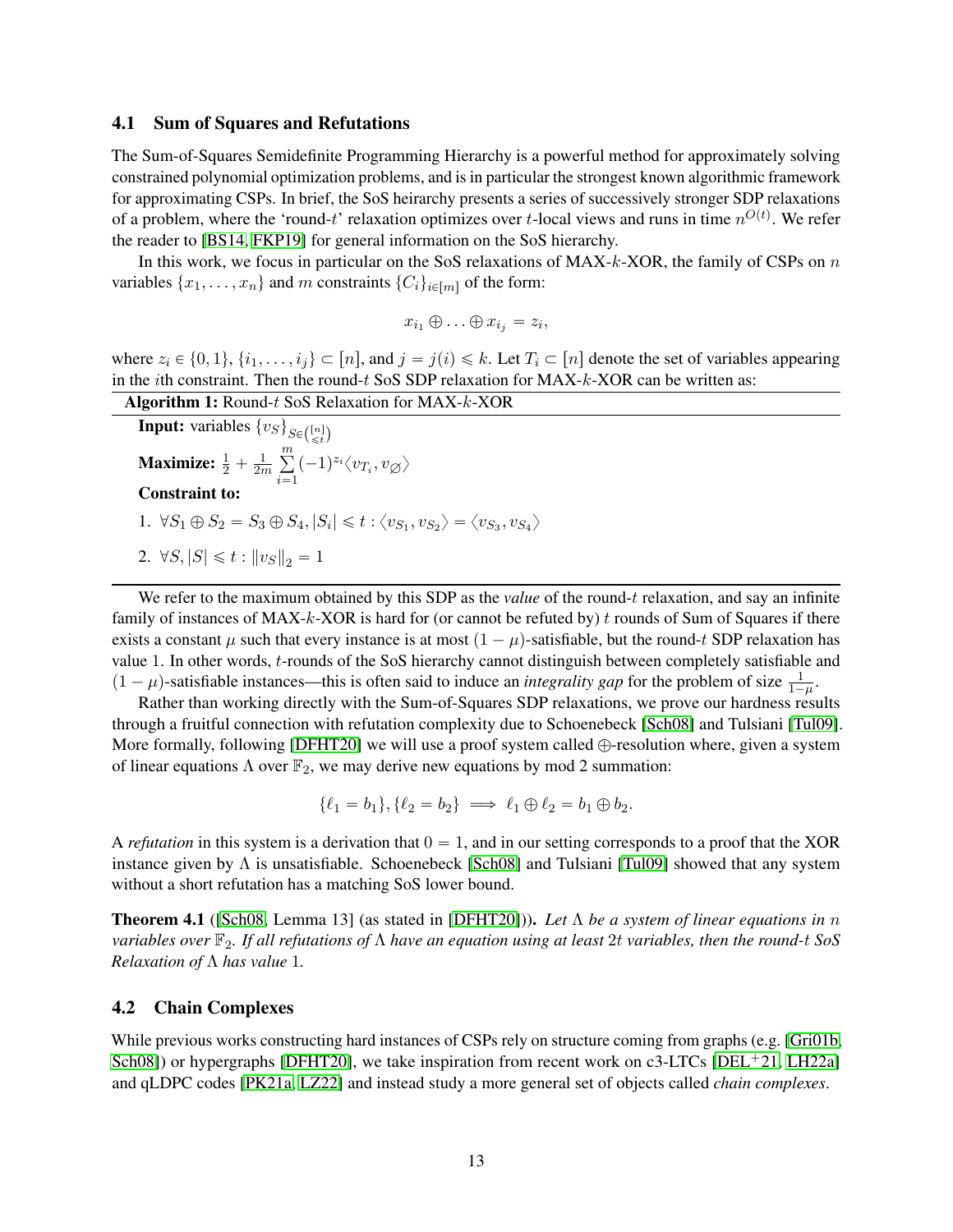**Definition 4.2** (Chain Complex). Let  $X(0)$ ,  $X(1)$ , and  $X(2)$  be sets, and  $\partial_2 : \mathbb{F}_2^{X(2)} \to \mathbb{F}_2^{X(1)}$  $_{2}^{X(1)}, \partial_1 : \mathbb{F}_2^{X(1)} \rightarrow$  $\mathbb{F}_p^{X(0)}$  $\frac{\lambda^{(0)}}{2}$  linear maps. The sequence

$$
X: \mathbb{F}_2^{X(0)} \stackrel{\partial_1}{\leftarrow} \mathbb{F}_2^{X(1)} \stackrel{\partial_2}{\leftarrow} \mathbb{F}_2^{X(2)}
$$

*is called a (3-term) chain complex if*  $\partial_1 \partial_2 = 0$ *.* 

For the sake of intuition, let's take a moment to see why chain complexes are indeed a generalization For the sake of intuition, let's take a moment to see why chain complexes are indeed a generalization of hypergraphs. Given an *r*-uniform hypergraph  $H \subseteq \binom{[n]}{r}$ , let  $X(i) \subset \binom{[n]}{i}$  denote any *i*-set contained in some *r*-set in H. H then induces an  $(r + 1)$ -term chain complex:<sup>[17](#page-13-0)</sup>

$$
X: \mathbb{F}_2^{X(0)} \stackrel{\partial_1}{\leftarrow} \mathbb{F}_2^{X(1)} \stackrel{\partial_2}{\leftarrow} \dots \stackrel{\partial_r}{\leftarrow} \mathbb{F}_2^{X(r)},
$$

where  $\partial_i f(x)$  is given by summing f (mod 2) over x's 'boundary:'

<span id="page-13-1"></span>
$$
\forall f \in \mathbb{F}_2^{X(i)} : \partial_i f(x) = \sum_{y \in X(i): y \supset x} f(y). \tag{3}
$$

For instance, when x is a vertex,  $\partial_2 f(x)$  averages over all edges containing x. As such,  $\partial$  is usually called the *boundary operator*, and it can be checked without too much difficulty that  $\partial_{i-1}\partial_i = 0$  (e.g. for  $r = 3$ , this follows by noting a vertex is incident to either 0 or 2 edges of any given triangle).

In fact, the boundary operators can actually always be seen to have a similar form to Equation [\(3\)](#page-13-1), even on a generic chain complex. This follows from passing to the matrix representation as discussed in Section [1.](#page-1-2) Namely, we may view our 3-term chain complex as a pair of bipartite graphs  $B_0 = (X(0), X(1), E_1)$  and  $B_1 = (X(1), X(2), E_2)$ , whose bipartite adjacency matrices are given by the matrix representations of  $\partial_1$ and  $\partial_2$  respectively (in the standard basis). In this setting, it is easy to see that  $\partial_1$  and  $\partial_2$  are also given by mod 2 summation over neighbors on these underlying bipartite graphs:

$$
\forall f \in \mathbb{F}_2^{X(1)} : \partial_1 f(x) = \sum_{y \in X(1) : (x,y) \in E_1} f(y) \pmod{2}
$$
  

$$
\forall f \in \mathbb{F}_2^{X(2)} : \partial_2 f(y) = \sum_{z \in X(2) : (y,z) \in E_2} f(z) \pmod{2},
$$

where we have assumed for simplicity that  $\partial_1$  and  $\partial_2$  are *non-degenerate* in the sense that every row and column have at least one  $1<sup>18</sup>$  $1<sup>18</sup>$  $1<sup>18</sup>$  All complexes we study are non-degenerate, so we make this assumption throughout.

In matrix form, it is also easy to see that the transpose operators of  $\partial$ , called the *co-boundary operators* and denoted  $\delta_0 := \partial_1^T$  and  $\delta_1 := \partial_2^T$ , also form a chain complex in the opposite direction. As a result, we will usually write our chain complexes in the following form:

$$
X: \mathbb{F}_2^{X(0)} \overset{\delta_0}{\underset{\delta_1}{\rightleftarrows}} \mathbb{F}_2^{X(1)} \overset{\delta_1}{\underset{\delta_2}{\rightleftarrows}} \mathbb{F}_2^{X(2)}.
$$

We call elements of  $\mathbb{F}_2^{X(i)}$  $_2^{X(i)}$  *i*-*chains*, and note  $\mathbb{F}_2^{X(i)}$  $\frac{\Delta^{(i)}}{2}$  is often written as "C<sub>i</sub>" in the literature. We avoid this notation since it conflicts with classical notation for codes used later in the paper.

Finally, before moving on to expansion on chain complexes, we cover two further concepts that will control important parameters of our corresponding XOR instaces: *maximum degree* and *explicitness*.

<span id="page-13-0"></span><sup>&</sup>lt;sup>17</sup>Note  $X(0)$  is defined to be the empty set, and that our indexing is off by 1 from the usual notation in topology.

<span id="page-13-2"></span> $18$ In a graph, for instance, non-degeneracy corresponds to have no free-floating (degree 0) vertices.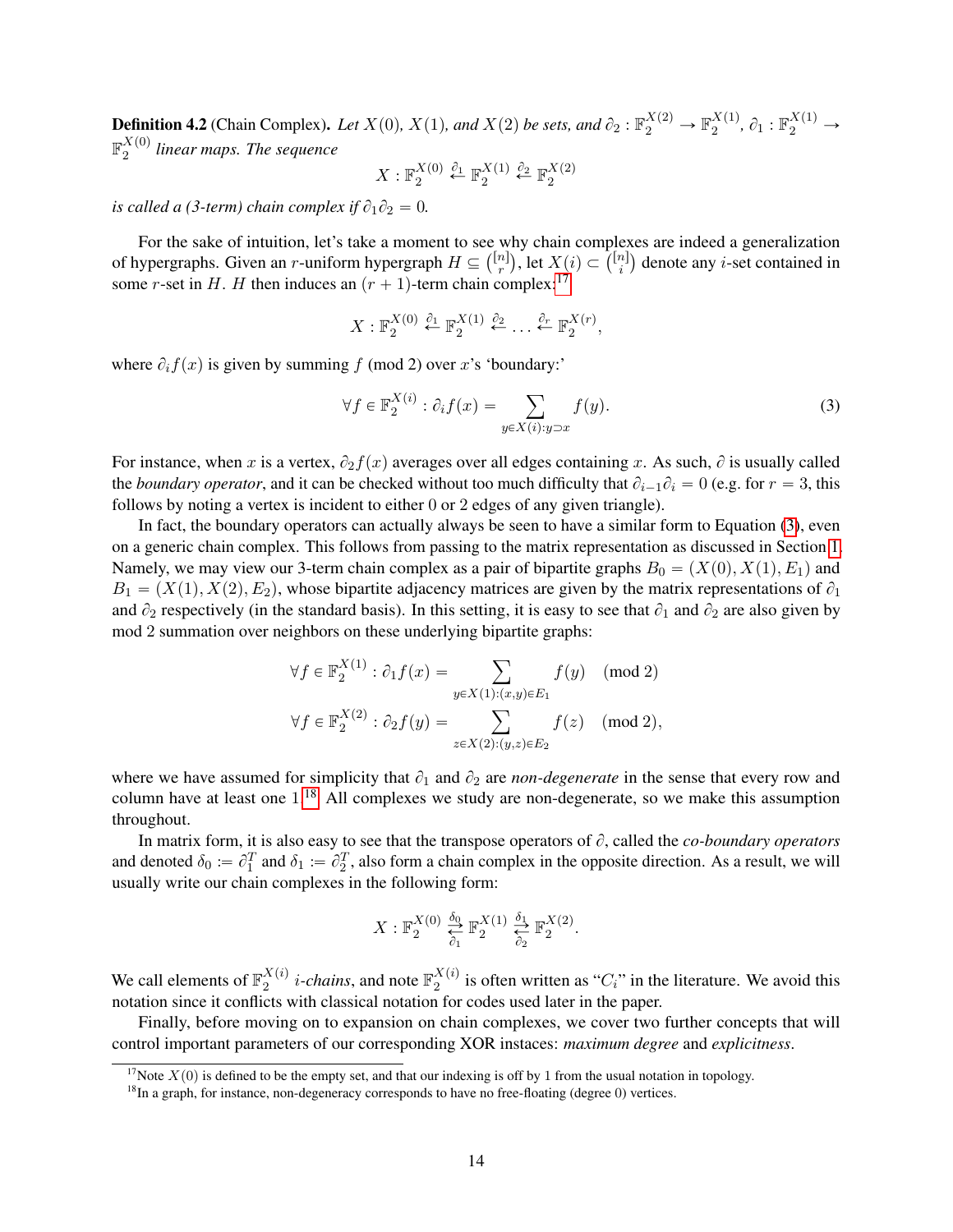**Definition 4.3** (Maximum Degree). *The maximum degree of a chain complex*  $X : \mathbb{F}_2^{X(0)}$  $\frac{X(0)}{2} \overset{\delta_0}{\underset{\partial_1}{\rightleftarrows}}$  $\mathbb{F}_p^{X(1)}$  $\frac{X(1)}{2} \overset{\delta_1}{\underset{\delta_2}{\rightleftharpoons}}$  $\mathbb{F}_p^{X(2)}$ 2 *is the maximum Hamming weight*<sup>[19](#page-14-0)</sup> *across rows and columns of*  $\partial_1$  *and*  $\partial_2$ *.* 

In the bipartite graph view, this is simply the maximum vertex degree across both graphs. We call an infinite family of chain complexes *bounded degree* if there exists some constant  $d \in \mathbb{N}$  such that all complexes in the family have maximum degree at most  $d$ .

Finally, in this work we will be interested in infinite families of chain complexes (and their associated XOR instances), so we need to define a notion of computational complexity over these objects. We will follow the standard notions used for expander families, and call a family of complexes *explicit* if its elements can be constructed in deterministic polynomial time (this is often called *mildly explicit*, but the difference is not particularly important in our setting).

**Definition 4.4** (Explicit Chain Complexes). *We call an infinite family of chain complexes*  $\{X_i\}$  *explicit if* there exists a determinstic algorithm computing each  $X_i$  in time polynomial in  $|X_i(0) \cup X_i(1) \cup X_i(2)|$ .

All complexes studied in this work will be bounded-degree, in which case this notion may equivalently be defined looking only at the size of  $X_i(0)$ . This corresponds correctly to the standard notion of complexity for the associated k-CSP family where  $|X_i(0)|$  gives the number of variables.

#### 4.3 Homology and High Dimensional Expansion

High dimensional expansion is a generalization of expansion in graphs originally introduced by Linial and Meshulam [\[LM06\]](#page-39-7) (and later independently by Gromov [\[Gro10\]](#page-38-8)) to study the vanishing of homology in simplicial complexes. In this section we cover the basics of homology and introduce Linial and Meshulam's original notion of *(co)-boundary expansion*. These notions (or modifications thereof) will play an important role in our CSP construction.

Following standard notation, we call functions in the kernel of  $\partial_i$  cycles, and functions in the kernel of  $\delta_i$ *co-cycles*, denoted:

$$
Z_i = \ker(\partial_i), \quad Z^i = \ker(\delta_i).
$$

Since  $\delta^2 = \partial^2 = 0$ , notice that  $\text{im}(\partial_{i+1})$  are always cycles, and  $\text{im}(\delta_{i-1})$  are always co-cycles. We call functions in these classes *boundaries* and *co-boundaries* respectively, denoted:

$$
B_i = \operatorname{im}(\partial_{i+1}), \quad B^i = \operatorname{im}(\delta_{i-1}).
$$

The *homology* and *co-homology* of the chain complex correspond to (co)-cycles mod (co)-boundary:

$$
H_i = Z_i/B_i, \quad H^i = Z^i/B^i,
$$

where  $G/H$  denotes the quotient group. The notions of cycles and boundaries can be used to define a natural generalization of expander graphs to chain complexes called *(Co)-boundary expansion*.

**Definition 4.5** ((Co)-Boundary Expansion). *We call*  $X : \mathbb{F}_2^{X(0)}$  $\frac{X(0)}{2} \overset{\delta_0}{\underset{\partial_1}{\rightleftarrows}}$  $\mathbb{F}_p^{X(1)}$  $\frac{X(1)}{2} \overset{\delta_1}{\underset{\partial_2}{\rightleftharpoons}}$  $\mathbb{F}_p^{X(2)}$  $a^{(2)}_2$  a  $\rho$ -boundary expander if the weight of any element in  $\mathbb{F}_2^{X(1)}$  $\binom{2}{2}$  is proportional to its distance from the boundary:

$$
\forall f \in \mathbb{F}_2^{X(1)} \backslash B_1 : \frac{|\partial_1 f|}{d(f, B_1)} \geqslant \rho,
$$

*where*  $d(f, B_1) = \min_{b \in B_1} |f + b|$ *. Similarly, X is an*  $\rho$ *-co-boundary expander if:* 

$$
\forall f \in \mathbb{F}_2^{X(1)} \backslash B^1 : \frac{|\delta_1 f|}{d(f,B^1)} \geqslant \rho.
$$

<span id="page-14-0"></span><sup>&</sup>lt;sup>19</sup>The Hamming weight of binary vector v, denoted  $|v|$ , counts the number of entries with a 1.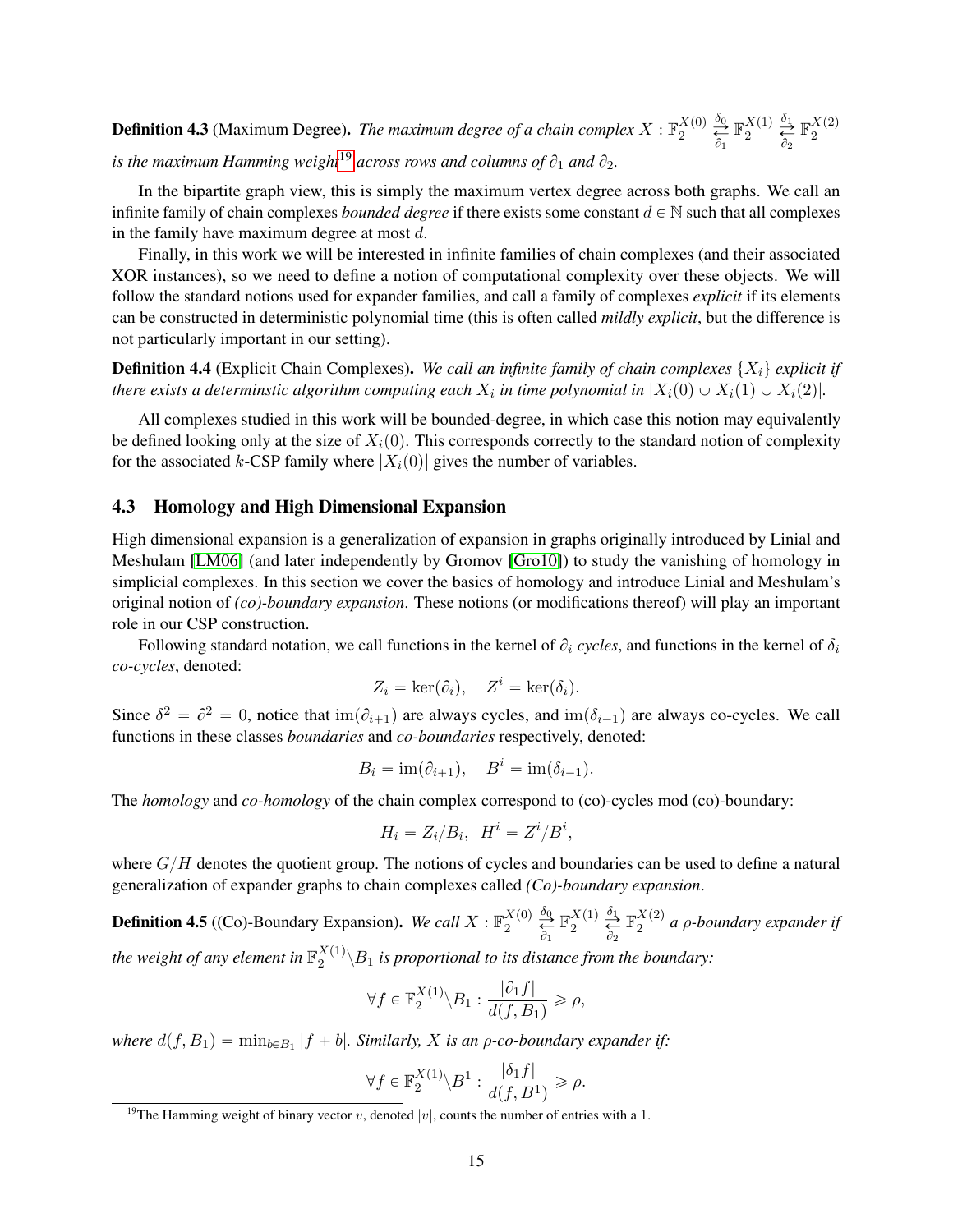Since this definition may seem un-motivated at first glance, let's again take a look at the case of a graph  $G = (V, E)$  which induces the (3-term) chain complex:

$$
X: \mathbb{F}_2^{\varnothing} \underset{\partial_1}{\overset{\delta_0}{\rightleftarrows}} \mathbb{F}_2^V \underset{\partial_2}{\overset{\delta_1}{\rightleftarrows}} \mathbb{F}_2^E.
$$

It is not hard to see that the co-boundary expansion of this chain is exactly Cheeger's constant:

$$
h(G) \coloneqq \min_{S \neq V, \varnothing} \left\{ \frac{E(S, V \backslash S)}{\min\{|S|, |V \backslash S|\}} \right\},
$$

where  $E(S, V \setminus S)$  is the standard notation for the size of the edge boundary between S and the rest of the graph. This connection follows from noting that the only co-boundaries on this chain are V and  $\emptyset$ , and that  $|\delta_1 1_S|$  exactly counts the edge-boundary of S, so in particular we have:

$$
\frac{|\delta_1 1_S|}{d(1_S, B^1)} = \frac{E(S, V \setminus S)}{\min\{|S|, |V \setminus S|\}}.
$$

### <span id="page-15-0"></span>5 Small Set Boundary Expansion

(Co)-boundary expansion is a very strong property, and unconditional construction of bounded degree (co) boundary expanders is still a major open question in topological high dimensional expansion. Furthermore, (co)-boundary expansion actually implies the vanishing of (co)-homology. This is an issue in and of itself in our setting, since as discussed in Section [2,](#page-3-0) our CSP construction rests crucially on the associated chain complex having non-trivial co-homology. With this in mind, we introduce a new notion of high dimensional expansion which requires boundary expansion to hold *only over small sets*.

**Definition 5.1** (Small-Set (Co)-Boundary Expansion). *We call*  $X : \mathbb{F}_2^{X(0)}$  $\frac{X(0)}{2}$   $\frac{\delta_0}{\delta_1}$  $\mathbb{F}_p^{X(1)}$  $\frac{X(1)}{2} \overset{\delta_1}{\underset{\delta_2}{\rightleftharpoons}}$  $\mathbb{F}_p^{X(2)}$  $a^{(2)}$  a  $(\rho_1, \rho_2)$ -

small-set boundary expander if the weight of small chains in  $\mathbb{F}_2^{X(1)}$  $\frac{\Delta(1)}{2}$  is proportional to their distance from the *boundary:*

$$
\forall f \in \mathbb{F}_2^{X(1)} \backslash B_1, |f| \leqslant \rho_1 |X(1)| : \frac{|\partial_1 f|}{d(f, B_1)} \geqslant \rho_2.
$$

*Similarly, X is a*  $(\rho_1, \rho_2)$ -small-set co-boundary expander if:

$$
\forall f \in \mathbb{F}_2^{X(1)} \setminus B^1, |f| \le \rho_1 |X(1)| : \frac{|\delta_1 f|}{d(f, B^1)} \ge \rho_2
$$

*We call X a*  $(\rho_1, \rho_2)$ -small-set HDX if it is both a  $(\rho_1, \rho_2)$ -small-set boundary and  $(\rho_1, \rho_2)$ -small-set co*boundary expander.*

Just like standard co-boundary expansion is a higher-order analog of Cheeger's constant (edge-expansion) in graphs, small-set co-boundary expansion is the natural analog of small-set expansion on graphs. As discussed in Section [3.1,](#page-10-0) various strengthened notions of (unidirectional) high-dimensional small-set expansion have been considered on both simplicial [\[KKL14,](#page-38-5) [EK16,](#page-37-6) [KM18,](#page-38-6) [KM21\]](#page-38-7) and chain complexes [\[LH22a,](#page-39-4) [LH22b\]](#page-39-14), but this basic generalization seems to be missing from the literature. In this work we show how small-set HDX can be transformed into explicit hard CSP instances for linear levels of Sum-of-Squares. Given the general prominence of small-set expansion throughout hardness of approximation (see e.g. [\[RS10,](#page-39-16) [KMS18\]](#page-38-4)), we expect SS-HDX may have many further applications in the area.

<span id="page-15-1"></span>Before moving on, it will be useful to observe two important implications of a complex satisfying small-set (co)-boundary expansion. First, while the notion does not require the vanishing of (co)-homology like standard boundary expansion, it does still imply a strong restriction on the structure of elements in  $Z_1 \backslash B_1$ : they must be large.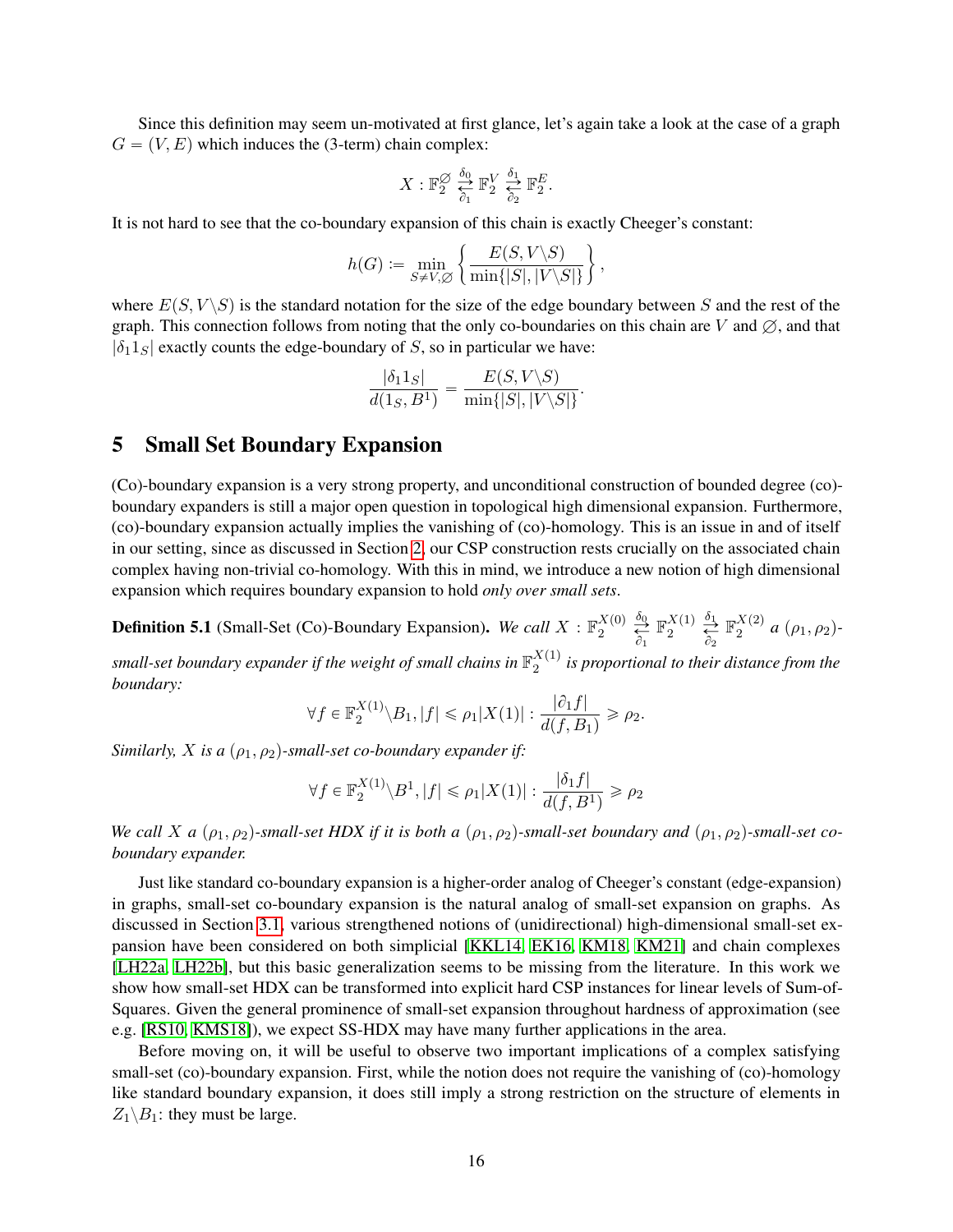**Lemma 5.2** (Small-Set (Co)-Boundary Expansion  $\rightarrow$  (Co)-Systolic Distance). *If* X is a ( $\rho_1, \rho_2$ )-small-set *boundary expander, then all chains*  $f \in Z_1 \backslash B_1$  *are large:* 

<span id="page-16-1"></span>
$$
\min_{f \in Z_1 \setminus B_1} \{|f|\} > \rho_1 |X(1)|. \tag{4}
$$

Similarly, if X is a  $(\rho_1, \rho_2)$ -small-set co-boundary expander, then all chains  $f \in Z^1 \backslash B^1$  are large:

<span id="page-16-2"></span>
$$
\min_{f \in Z^1 \setminus B^1} \{|f|\} > \rho_1 |X(1)|. \tag{5}
$$

*Proof.* We prove the first statement only, the second follows similarly. Assume  $h_1 \in Z_1 \backslash B_1$  satisfies  $|h_1| \leq \rho_1|X(1)|$ . Since  $h_1$  is a cycle, we have  $\partial_1h_1 = 0$ , but then by small-set boundary expansion we have  $d(h_1, B_1) = 0$ , so  $h_1 \in B_1$  giving the desired contradiction.  $\Box$ 

We say complexes satisfying Equation [\(4\)](#page-16-1) have *systolic distance*  $\rho_1$ , and complexes satisfying Equation [\(5\)](#page-16-2) have *co-systolic distance ρ*<sub>1</sub>. As discussed in Section [2,](#page-3-0) these properties were recently crucial to the construction of good qLDPC codes [\[PK21a\]](#page-39-5), and were also used by [\[DFHT20\]](#page-37-1) to prove the soundness of their 3-XOR construction. Indeed it is worth noting that bounded co-systolic distance is actually enough for soundness in our construction as well, we only truly need the full power of small-set boundary expansion in one direction.

Second, we will crucially rely on a standard connection between boundary expansion and a concept known as an *isoperimetric inequality*, which relates the size of an object to the size of its boundary.[20](#page-16-3) In particular, it is well known that boundary expansion is actually equivalent to an isoperimetric inequality for *minimal* chains (see e.g. [\[KKL16\]](#page-38-14)).

**Definition 5.3** (Minimal Chains). A function  $h \in \mathbb{F}_2^{X(1)}$  $\sum_{2}^{A(1)}$  is called minimal if  $\forall b \in B_1$ ,  $|h + b| \leq |h|$ *.* 

A similar equivalence holds for small-set boundary expansion as well, and will be crucial for the completeness of our CSP instances:  $X$  is a small-set boundary expander if and only if small, minimal chains in  $X$  satisfy an isoperimetric inequality.

<span id="page-16-0"></span>**Lemma 5.4** (Small-Set (Co)-Boundary  $\leftrightarrow$  (Co)-Isoperimetric Inequality). Let X be a  $(\rho_1, \rho_2)$ -small-set boundary expander. Then for any  $h \in \mathbb{F}_2^{X(1)}$ 2 *satisfying:*

- *1. h is small:*  $|h| \leq \rho_1|X(1)|$
- 2. *h is minimal:*  $\forall b \in B_1 : |h + b| \geq |h|$

*the boundary*  $\partial_1 h$  *must be large relative to h:* 

<span id="page-16-4"></span>
$$
|\partial_1 h| \ge \rho_2 |h| \,. \tag{6}
$$

*Conversely if Equation* [\(6\)](#page-16-4) *holds for any small minimal chain, then* X *is a*  $(\rho_1, \rho_2)$ -small-set boundary *expander.*

*Proof.* We start with the forward direction. Since  $|h| \leq \rho_1 |X(i)|$  and h is minimal, by small-set boundary expansion we have that:

 $|\partial_1 h| \ge \rho_2 d(h, B) = \rho_2 \min_{b \in B} \{|h + b|\} = \rho_2 |h|.$ 

<span id="page-16-3"></span><sup>&</sup>lt;sup>20</sup>For example the isoperimetric inequality on  $\mathbb{R}^2$  says the length (boundary) of any closed curve is at least  $2\sqrt{\pi}$  times the square root of its area.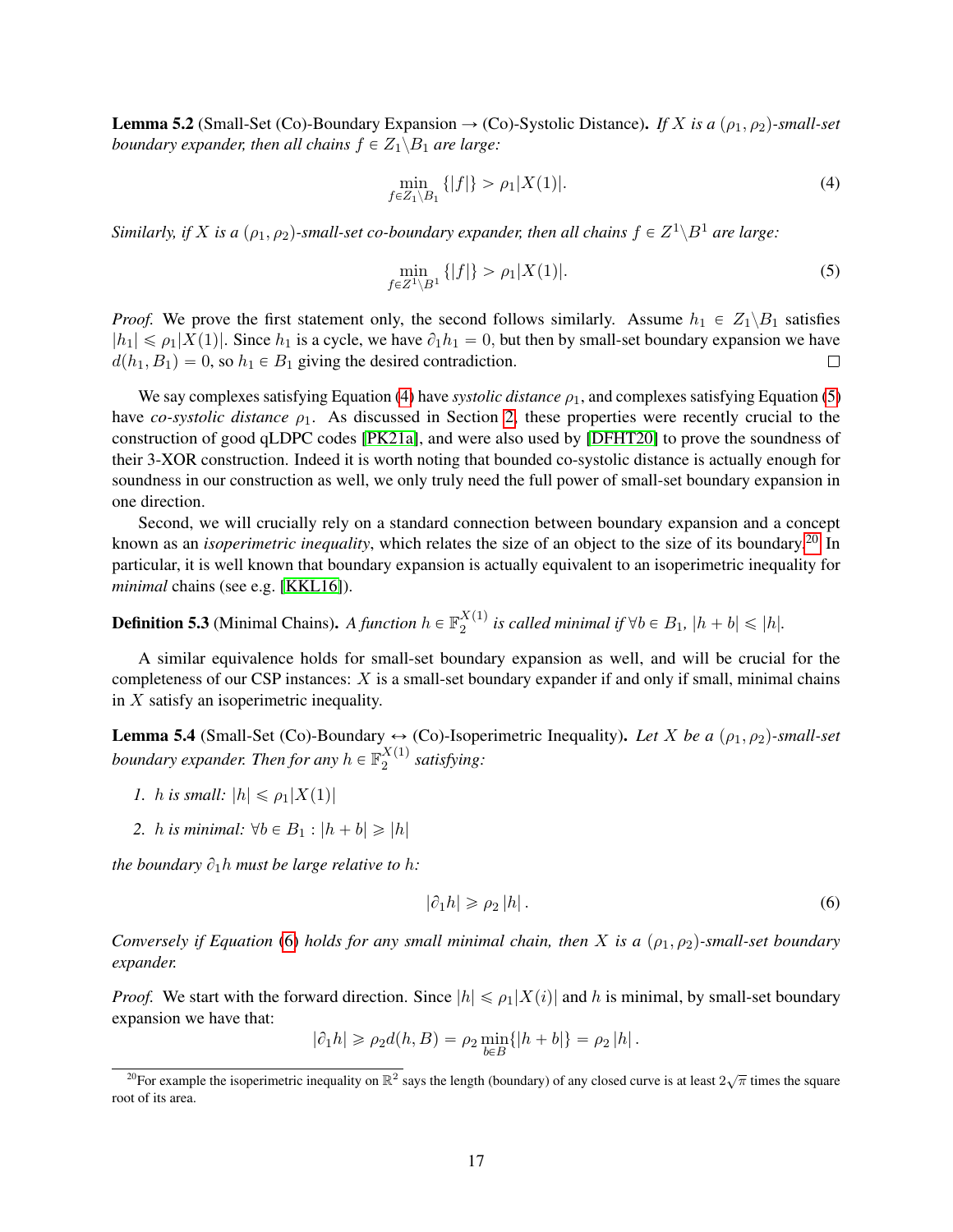The converse implication is similar. Let  $h \in \mathbb{F}_2^{X(1)}$  $\mathbb{Z}_2^{(1)}$  be a small chain satisfying  $|h| \leq \rho_1 |X(1)|$ , and let  $b \in B_1$ be the boundary minimizing  $|h + b|$ . Then by isoperimetry of  $h + b$ , we have:

$$
|\partial_1 h| = |\partial_1 (h + b)| \ge \rho_2 |h + b| = \rho_2 d(h, B_1)
$$

as desired.

We note the same result holds for co-boundary expansion by the same proof. Isoperimetry (combined with good systolic distance) will be crucial for showing completeness of our XOR instances, replacing the use of Gromov's filling inequality in [\[DFHT20\]](#page-37-1).

### <span id="page-17-0"></span>6 From Expansion to Hardness

We now show how to translate any family of expanding, bounded-degree 3-term chain complexes with non-trivial cohomology into hard instances of 3-XOR for  $\Omega(n)$ -levels of Sum-of-Squares.

<span id="page-17-1"></span>**Theorem 6.1.** *Let*  $\{X_i\}$  *be an explicit family of chain complexes of maximum degree*  $k \in \mathbb{N}$  *and*  $\mu$ ,  $\rho_1$ ,  $\rho_2 \in$  $(0, 1)$  *constants such that:* 

- 1.  $H^1$  is non-trivial,
- *2.* X *has* µ*-co-systolic distance,*
- *3. X is a*  $(\rho_1, \rho_2)$ -small-set boundary expander.

*Then there exist constants*  $\mu_1, \mu_2 \in (0, 1)$  *depending only on* k*,*  $\mu$ ,  $\rho_1$ *, and*  $\rho_2$  *and an explicit family of MAX-3-XOR instances*  $\{\mathcal{I}_i\}$  *on*  $n_i$  *variables such that:* 

- *1. Every instance is at most*  $(1 \mu_1)$ -satisfiable,
- 2. *No instance can be refuted by*  $\mu_2 n_i$  *levels of the SoS hierarchy.*

*Moreover if the complex has degree lower bounded by* 3,  $\{I_i\}$  *are instances of* 3-XOR.

Theorem [6.1](#page-17-1) is actually proved mainly by associating an instance of MAX- $k$ -XOR to every complex  $X_i$ in the family. Moving to 3-XOR can then be done through standard NP-reduction arguments within the SoS hierarchy.<sup>[21](#page-17-2)</sup> Thus the main challenge is to build hard instances of MAX- $k$ -XOR from our complexes. We'll start by overviewing our construction, which is a generalization of [\[DFHT20\]](#page-37-1)'s 3-XOR construction from simplicial complexes to generic chain complexes.

Construction: It will be convenient to phrase our construction in the bipartite graph formulation discussed in Section [4.](#page-11-0) Recall that any chain complex  $X : \mathbb{F}_2^{X(0)}$  $\frac{X(0)}{2} \overset{\delta_0}{\underset{\partial_1}{\rightleftarrows}}$  $\mathbb{F}_p^{X(1)}$  $\frac{X(1)}{2} \overset{\delta_1}{\underset{\delta_2}{\rightleftharpoons}}$  $\mathbb{F}_2^{X(2)}$  may be written as a pair of bipartite graphs  $B_1 = (X(0), X(1), E_1)$  and  $B_2 = (X(1), X(2), E_2)$  where  $E_1$  and  $E_2$  are uniquely determined by the matrix representations of the boundary operators. Assuming our complex has non-trivial co-homology, let  $\beta \in Z^1 \backslash B^1$ .<sup>[22](#page-17-3)</sup> Our associated CSP  $\mathcal{I}_{X,\beta}$  is given by adding for every  $y \in X(1)$  the constraint:

$$
C_y := \left\{ \sum_{x \in X(0): (x,y) \in E_1} x \pmod{2} = \beta(x) \right\}.
$$

 $\Box$ 

<span id="page-17-2"></span><sup>&</sup>lt;sup>21</sup>Though one must be careful that the number of variables does not blow up in the reduction, as we discuss later in the section.

<span id="page-17-3"></span><sup>&</sup>lt;sup>22</sup>Note that  $\beta$  can be found in polynomial time by standard linear algebraic techniques.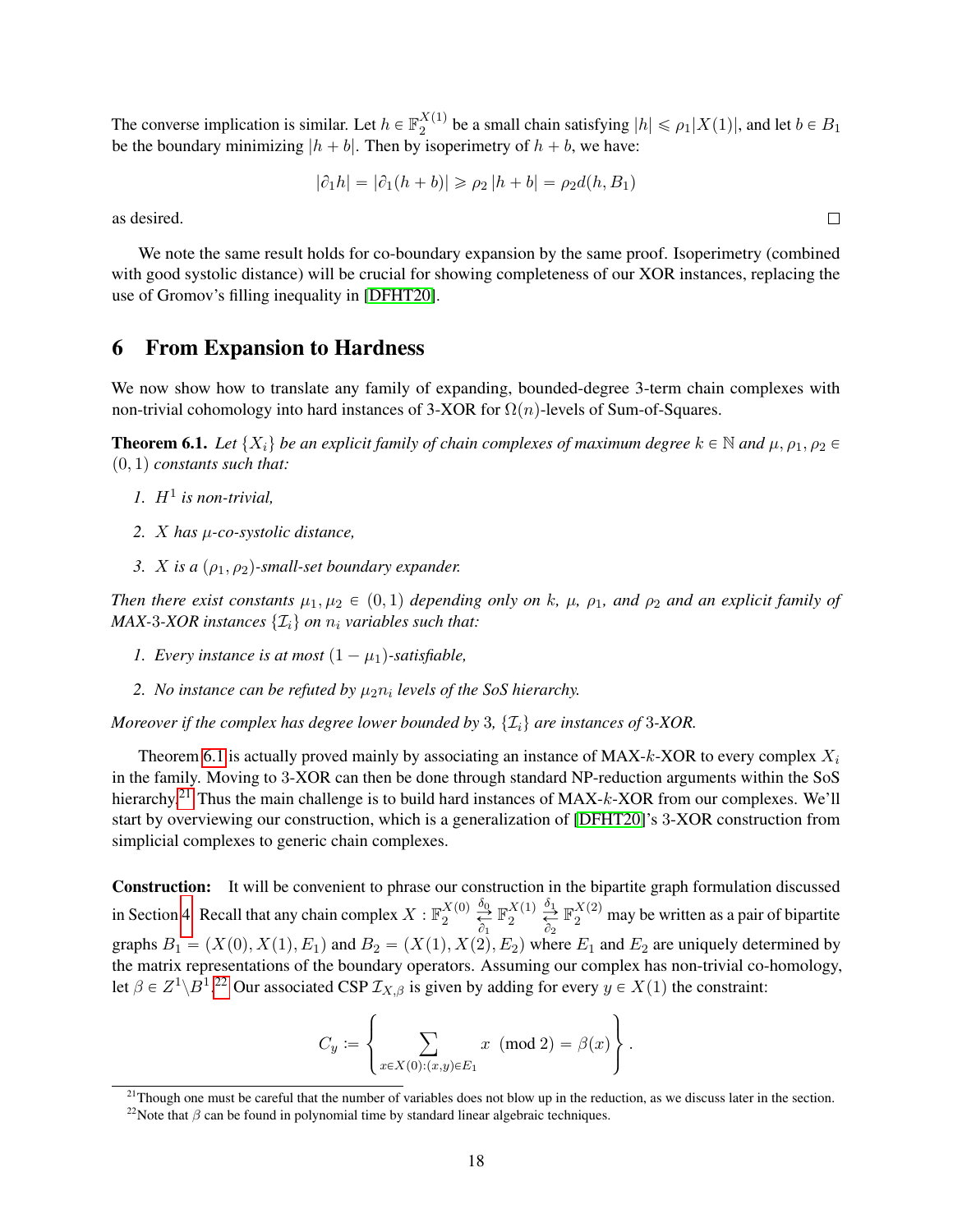Since the choice of  $\beta \in Z^1 \backslash B^1$  will not matter, in what follows we will drop it from the notation and just write  $\mathcal{I}_X$ . We make two observations about  $\mathcal{I}_X$  before moving on. First, let's confirm  $\mathcal{I}_X$  is indeed an instance of MAX-k-XOR.

**Observation 6.2.** *If* X has maximum degree k, then  $\mathcal{I}_X$  is an instance of MAX-k-XOR.

*Proof.* This follows immediately from the chain complex having maximum degree k, as every  $y \in X(1)$  then has at most k neighbors in  $X(0)$  (i.e. that there are at most k elements x such that  $(x, y) \in E_1$ ).  $\Box$ 

Second, we observe that our instances have at most a linear number of constraints.

**Observation 6.3.** If X has maximum degree k, then  $\mathcal{I}_X$  has at most  $k|X(0)|$  constraints.

*Proof.* Since our complex is non-degenerate and degree at most k, we have that  $|X(1)| \le k|X(0)|$ .  $\mathcal{I}_X$  has  $|X(1)|$  constraints by construction.

As a result, any explicit infinite family of bounded degree chain complexes with non-trivial cohomology induces an explicit infinite family of MAX-k-XOR instances with linearly many constraints for some constant  $k \in \mathbb{N}$ . The main work in proving Theorem [6.1](#page-17-1) therefore boils down to proving that the instances  $\mathcal{I}_X$  are *sound* (at most  $(1 - \mu)$ -satisfiable), and *complete* (look satisfiable to SoS).

<span id="page-18-0"></span>**Theorem 6.4.** Let X be a chain complex of maximum degree k and  $\mu$ ,  $\rho_1$ ,  $\rho_2 \in (0,1)$  constants such that:

- 1.  $H^1$  is non-trivial,
- *2.* X *has* µ*-co-systolic distance,*
- *3. X is a*  $(\rho_1, \rho_2)$ -small-set boundary expander.

*Then*  $\mathcal{I}_X$  *is an instance of MAX-k-CSP on*  $|X(0)|$  *variables satisfying:* 

- *1. Soundness:*  $\mathcal{I}_X$  *is at most*  $(1 \mu)$ *-satisfiable,*
- **2.** *Completeness:*  $\mathcal{I}_X$  *cannot be refuted by*  $\left(\frac{\rho_1 \rho_2}{4k}\right)$  $\frac{d_{1}^{1}\rho_{2}}{4k}|X(0)|\big)$ -levels of the SoS hierarchy.

We'll break the proof of Theorem [6.4](#page-18-0) into two parts, corresponding to soundness and completeness.

Soundness: The soundness of our construction can be proved with no further background, and is a direct generalization of arguments in [\[DFHT20\]](#page-37-1) from simplicial complexes to general chain complexes.

*Proof of Soundess (Theorem [6.4\)](#page-18-0).* Recall that our constraints are defined by some function  $\beta \in Z^1 \backslash B^1$ . Let  $f \in \mathbb{F}_2^{X(0)}$  $2^{(0)}$  be a potential assignment to variables in our instance. For any constraint  $y \in X(1)$ , we can check if f satisfies y by evaluating  $(\beta + \delta_0 f)(y)$ :

$$
(\beta + \delta_0 f)(y) = \beta(y) + \sum_{(x,y)\in E_1} f(x).
$$

In other words, the Hamming weight  $|\beta + \delta_0 f|$  exactly corresponds to the number of violated constraints in our instance. The key is now to observe that since  $\beta \in Z^1 \backslash B^1$ ,  $\beta + \delta_0 f$  also lies in  $Z^1 \backslash B^1$ . Since X has  $\mu$ -co-systolic distance, we have  $|\beta + \delta_0 f| \ge \mu |X(1)|$ , so any assignment to variables must violate at least a  $\mu$  fraction of constraints as desired.  $\Box$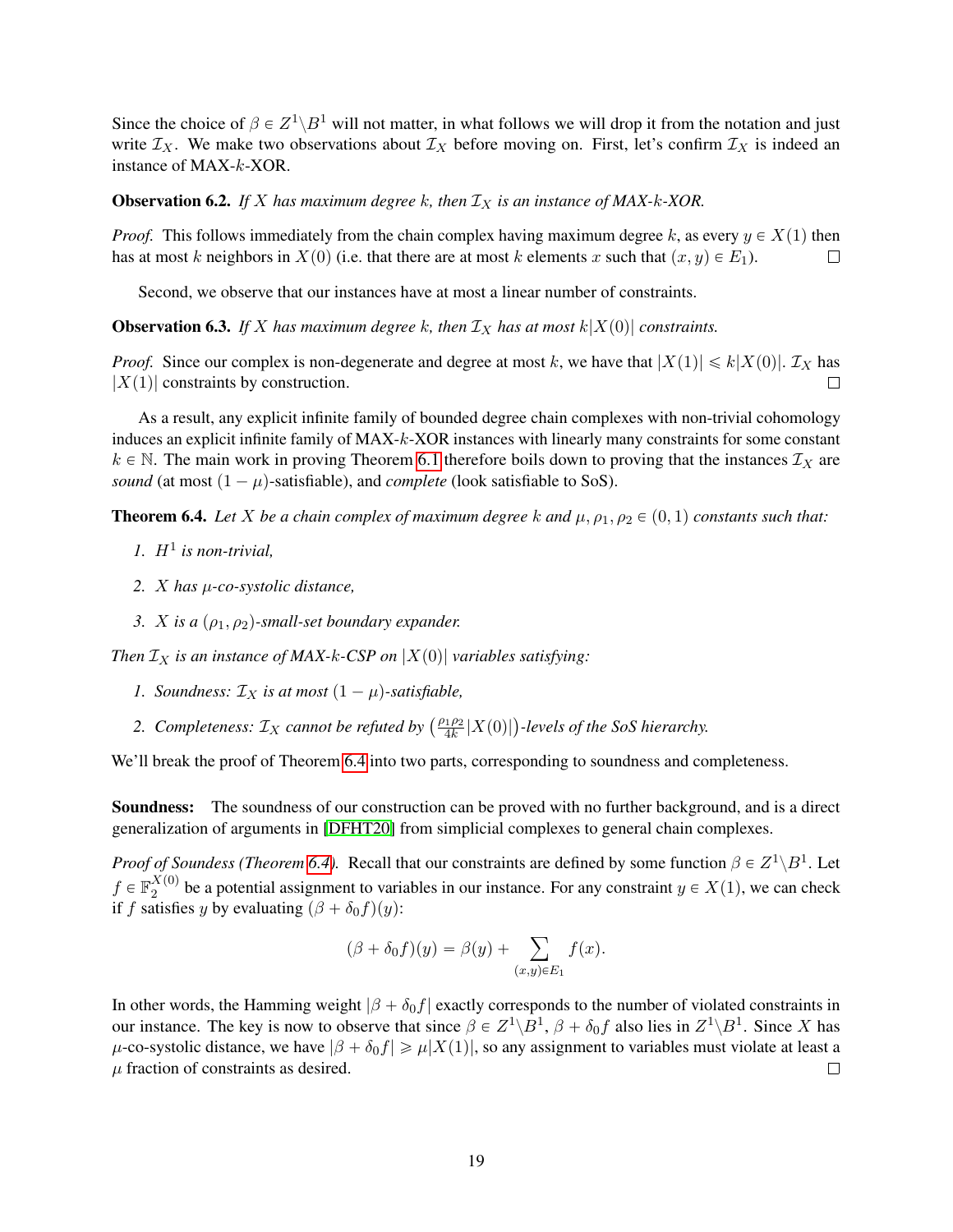Completeness: Proving the completeness of Theorem [6.4](#page-18-0) requires a bit more setup. As discussed in Section [4,](#page-11-0) we appeal to the general paradigm of Grigoriev [\[Gri01b\]](#page-37-0), Schoenebeck [\[Sch08\]](#page-39-0), and Tulsiani [\[Tul09\]](#page-39-1) relating refutation width with Sum-of-Squares completeness. Our lower bound on the refutation width of  $\mathcal{I}_X$  can be viewed in some sense as a mix of the classical strategy of Ben-Sasson and Wigderson [\[BSW99\]](#page-36-6) (who used traditional boundary expansion on graphs to show lower bounds against refuting Tseiten formulas) and the recent argument of [\[DFHT20\]](#page-37-1) using Gromov's filling inequality on the Ramanujan complex. We mostly follow the exposition given in the latter.

We will consider refutations in the  $\oplus$ -resolution proof system, in which two linear equations  $\ell_1 = b_1$  and  $\ell_2 = b_2$  can be added to derive  $\ell_1 \oplus \ell_2 = b_1 \oplus b_2$ . By Theorem [4.1,](#page-12-2) it is enough to prove that any refutation of the linear equations corresponding to  $\mathcal{I}_X$  has width at least  $\frac{\rho_1 \rho_2}{2k}|X(0)|$ , where width measures the largest number of variables appearing in any equation in the refutation. A refutation in the  $\bigoplus$ -resolution proof system can be modeled as a DAG where leaves correspond to linear equations (our XOR constraints), internal nodes have two incoming edges and correspond to the XOR of their parents, and the root derives the contradiction  $0 = 1.$ 

To track the number of variables at each step, we follow the strategy of [\[DFHT20\]](#page-37-1) and associate to each node v of the DAG a function  $h_v \in \mathbb{F}_2^{X(1)}$  $a_2^{A(1)}$  and value  $b_v \in \{0, 1\}$  as follows. Since each leaf in the refutation corresponds to one of our XOR constraints, assign the leaf corresponding to  $s \in X(1)$  the indicator  $1_s \in \mathbb{F}_2^{X(1)}$  $_2^{X(1)}$  and value  $\beta(s) \in \mathbb{F}_2$  (where we recall  $\beta \in Z^1 \backslash B^1$  was the chain used to define our constraint values). The function and value assigned to each internal node v with parents  $v_1, v_2$  is then defined recursively to be the (mod 2) sum of its parents:

$$
h_v = h_{v_1} \oplus h_{v_2}
$$
, and  $\beta_v = \beta_{v_1} \oplus \beta_{v_2}$ .

Notice that by construction,  $\partial_1 h_v$  exactly corresponds to the variables appearing in the linear equation at node v. This means we can bound the width of the refutation by identifying some node v in the refutation whose associated function  $h<sub>v</sub>$  has large boundary.

To this end, following [\[DFHT20\]](#page-37-1)'s high dimensional variant of [\[BSW99\]](#page-36-6)'s original technique we define the following potential function across nodes in our refutation:

$$
\kappa(v) \coloneqq \min_{b \in B_1} |h_v + b|.
$$

Our goal will be to find a node in the refutation whose potential is large, but still small enough that we can apply small-set boundary expansion. Namely, if we can find v such that  $\frac{\rho_1}{2}|X(1)| \le \kappa(v) \le \rho_1|X(1)|$ , then by our isoperimteric inequality for small sets (Lemma [5.4\)](#page-16-0) we have:

$$
|\partial h_v| = |\partial (h_v + b)| \ge \rho_2 |h_v + b| \ge \frac{\rho_1 \rho_2}{2} |X(1)| \ge \frac{\rho_1 \rho_2}{2k} |X(0)|
$$

which would give the desired bound on refutation width. With this in mind, we can finally prove completeness.

*Proof of completeness (Theorem [6.4\)](#page-18-0).* As discussed above, it is sufficient to prove that any refutation has width at least  $\frac{\rho_1 \rho_2}{2k} |X(0)|$ , and that this can be done by finding a node v with potential  $\frac{\rho_1}{2}|X(1)| \le \kappa(v) \le$  $\rho_1|X(1)|$ . The proof follows the classical strategy of [\[BSW99\]](#page-36-6). Namely it is enough to show the following three properties:

- 1. The root node has large potential:  $\kappa(r) > \rho_1|X(1)|$
- 2. The leaves have small potential:  $\kappa(s) \leq 1$
- 3. The potential function is sub-additive:  $\kappa(v) \leq \kappa(v_1) + \kappa(v_2)$ .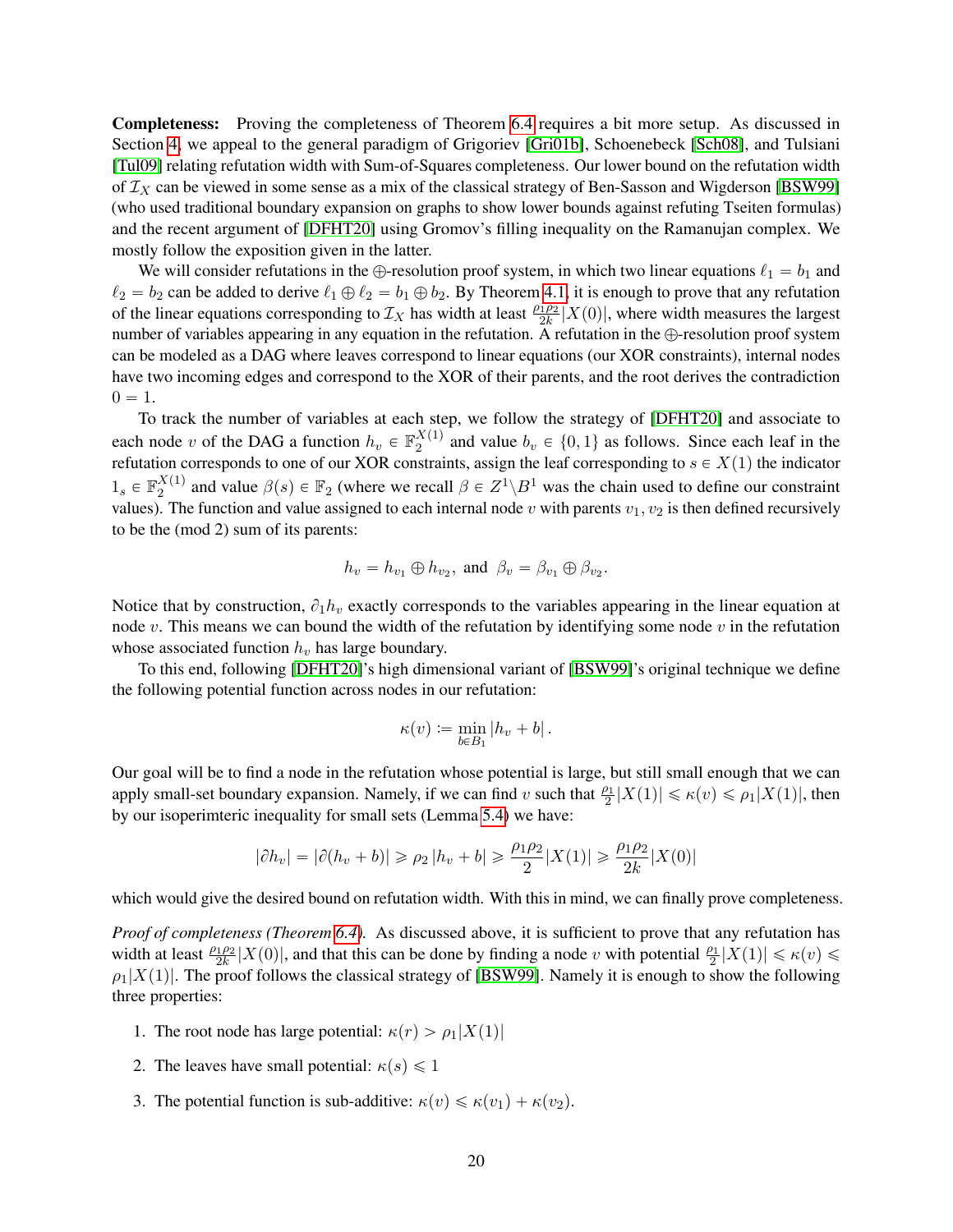As long as these hold, getting from the leaf potential of (at most) 1 to the root potential of  $\kappa(r) > \rho_1|X(1)|$ requires passing through some internal node v with  $\frac{\rho_1}{2}|X(1)| \le \kappa(v) \le \rho_1 |X(1)|$  as desired.

It is left to prove the three properties, which follow from similar analysis as in [\[DFHT20\]](#page-37-1) for the Ramanujan complex. The second and third properties are essentially immediate. Leaves are given by the indicator function of elements  $s \in X(1)$ , which are at most distance one from  $\vec{0} \in B_1$  (the all 0s function). Sub-additivity follows from the triangle inequality. For a node v with parents  $v_1$  and  $v_2$ , let  $b_1$  and  $b_2$  be boundaries minimizing  $d(h_{v_1}, B_1)$  and  $d(h_{v_2}, B_1)$ , then we have:

$$
\kappa(v_1) + \kappa(v_2) = |h_{v_1} + b_1| + |h_{v_2} + b_2| \ge |h_{v_1} + b_1 + h_{v_2} + b_2| = |h_v + b_1 + b_2| \ge \kappa(v).
$$

For the first property, we argue the root node r must satisfy  $h_r \in Z_1 \backslash B_1$ . If this is the case we are done by the fact that our complex has good co-systolic distance by Lemma [5.2:](#page-15-1)

$$
\kappa(h_r) = \min_{b \in B_1} |h_r + b| > \rho_1 |X(1)|,
$$

since any  $h_r + b \in Z_1 \backslash B_1$  as well. To see that  $h_r \in Z_1 \backslash B_1$ , first note that since the root node in our refutation corresponds to the equation  $0 = 1$ , we must have  $\partial_1 h_r = 0$  and therefore  $h_r \in Z_1$ . To complete the proof we therefore only need to show  $h_r \notin B_1$ , which follows from the fact that  $b_r = 1$  for the root node. Namely, notice that for any node v we have  $b_v = \langle \beta, h_v \rangle$  by construction (since we are just summing mod 2 over the constraints), and in particular that  $\langle \beta, h_r \rangle = 1$ . On the other hand, if  $h_r \in B_1$ , then by definition there exists  $f \in \mathbb{F}_2^{X(2)}$  $\lambda^{(2)}_{2}$  such that  $h_r = \partial_2 f$  and since  $\delta_1 = \partial_2^T$  we have

$$
\langle \beta, h_r \rangle = \langle \beta, \partial_2 f \rangle = \langle \delta_1 \beta, f \rangle = 0
$$

since  $\beta \in \mathbb{Z}^1$ . Thus  $h_r$  is in  $\mathbb{Z}_1$  but not  $B_1$ , which completes the proof.

We are now one step away from proving Theorem [6.1;](#page-17-1) we just need to show how to move from a hard instance of MAX-k-XOR to a hard instance of 3-XOR. Such a reduction is fairly standard within the SoS literature, but we'll include the proof for completeness. To do so, we'll need to introduce a second way to characterize completeness of an instance for t rounds of SoS through an object called a *pseudo-expectation*. Given a set of variables  $\{x_i\}_{i\in[n]}$  and  $d \in \mathbb{N}$ , let poly $\mathbb{R}(\{x_i\}, d)$  denote the set of degree at most d polynomials in  $\mathbb{R}[x_1, \ldots, x_n]$ . For our purposes, it is enough to think of a degree 2t pseudo-expectation as an operator  $\mathbb{E}: \text{poly}_{\mathbb{R}}(\{x_i\}, 2t) \to \mathbb{R}$  that 'pretends' to be an expectation in the following four ways:

- 1. Scaling:  $\mathbb{E}[1] = 1$
- 2. Linearity:

$$
\forall a, b \in \mathbb{R}, p(x), q(x) \in \text{poly}_{\mathbb{R}}(\{x_i\}, 2t) : \ \tilde{\mathbb{E}}[ap(x) + bq(x)] = a\tilde{\mathbb{E}}[p(x)] + b\tilde{\mathbb{E}}[q(x)]
$$

3. Positivity of Squares:

$$
\forall q(x) \in \text{poly}_{\mathbb{R}}(\{x_i\}, t): \ \tilde{\mathbb{E}}[q(x)^2] \geq 0
$$

4. Booleanity:

$$
\forall j \in [n], p(x) \in \text{poly}_{\mathbb{R}}(\{x_i\}, 2t - 2) : \ \tilde{\mathbb{E}}[x_j^2 p(x)] = \tilde{\mathbb{E}}[p(x)].
$$

With this in mind, let *T* be an instance of XOR on *n* variables  $\{x_1, \ldots, x_n\}$ . It will be convenient to express constraints in  $C_i \in \mathcal{I}$  multiplicatively as:

$$
C_i \coloneqq \{x_{i_1} \dots x_{i_j} = b_i\}
$$

 $\Box$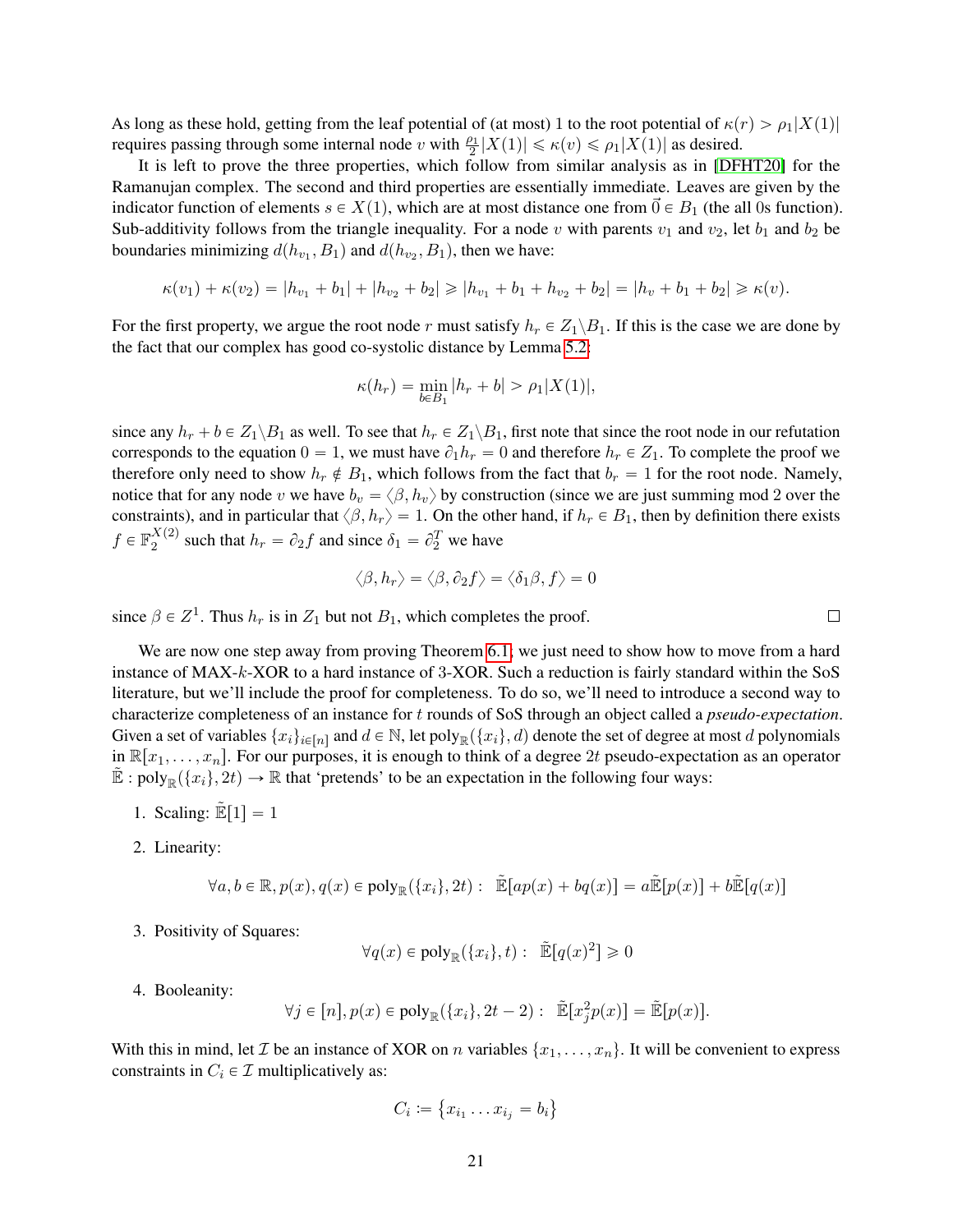where  $b_i \in \{-1, 1\}$  and assignments now range over  $\{-1, 1\}^n$ . Let  $C_i(x)$  be shorthand for the lefthand product of variables in the constraint, and  $|C_i|$  denote the degree of  $C_i(x)$ . It turns out (see e.g. [\[FKP19\]](#page-37-13)) that completeness of  $\mathcal I$  against t levels of Sum-of-Squares is equivalent to the existence of a degree  $2t$ pseudo-expectation which respects every constraint  $C_i \in \mathcal{I}$  in the following strong sense:

<span id="page-21-2"></span>
$$
\forall p(x) \in \text{poly}_{\mathbb{R}}(\{x\}, 2t - |C_i|) : \quad \tilde{\mathbb{E}}[C_i(x)p(x)] = b_i \tilde{\mathbb{E}}[p(x)]. \tag{7}
$$

With this in mind, we can finally put everything together and prove Theorem [6.1.](#page-17-1)

*Proof of Theorem [6.1.](#page-17-1)* We'll start by constructing an explicit family of hard instances of MAX-k-XOR, then reduce to 3-XOR through the above machinery. By Theorem [6.4,](#page-18-0) every complex  $X_i$  in our family corresponds to an instance  $\mathcal{I}_{X_i}$  of MAX-k-XOR on  $n_i = |X_i(0)|$  vertices and  $m_i \leq k|X(0)|$  constraints that is at most  $(1 - \mu)$ -satisfiable but cannot be refuted by the  $\frac{\rho_1 \rho_2}{4k} n_i$ -level SoS relaxation. Furthermore each instance  $\mathcal{I}_{X_i}$ can be constructed in poly $(n_i)$  time. This follows immediately from the fact that  $\{X_i\}$  itself is explicit (and bounded degree), and that finding some  $\beta \in Z_1 \backslash B_1$  can be done in polynomial time by basic linear algebra over dimension  $O(n_i)$  vector spaces.

It is left to argue that we can use  $\mathcal{I}_{X_i}$  to construct a corresponding instance of 3-XOR that remains hard for Sum-of-Squares. We will use the following simple approach: given a clause with more than 3 variables, split it into two clauses of about half the size whose product is the original clause. More formally, given a constraint  $C_i := \{x_{i_1} \dots x_{i_j} = b_i\}$ , we apply the transformation:

<span id="page-21-3"></span>
$$
C_i \to \left\{ C_i^{(0)} := \{x_{i_1} \dots x_{i_{\lfloor j/2 \rfloor}} y_i = b_i \}, \ \ C_i^{(1)} := \{x_{i_{\lfloor j/2 \rfloor + 1}} \dots x_{i_j} y_i = 1 \} \right\}
$$
(8)

where  $y_i$  is a newly introduced 'dummy' variable. Given a generic instance of MAX-k-XOR  $\mathcal{I}_k$ , let  $\Phi(\mathcal{I}_k)$ denote the CSP resulting from applying the above transformation to every constraint with more than 3 variables. We will argue that  $\Phi(\mathcal{I}_k)$  has about half as many variables per clause as the original instance, but maintains soundness and completeness up to constant factors.

<span id="page-21-0"></span>**Claim 6.5.** *Let*  $\mathcal{I}_k$  *be an instance of MAX-k-XOR for*  $k \geq 4$  *on n variables and m constraints such that:* 

- *1.*  $\mathcal{I}_k$  *is at most*  $(1 \mu)$ -satisfiable,
- 2.  $\mathcal{I}_k$  *cannot be refuted by t rounds of Sum-of-Squares.*

*Then*  $\Phi(\mathcal{I}_k)$  *is an instance of MAX-j-XOR for*  $j = [k/2] + 1$  *on at most*  $n + m$  *variables and* 2m *constraints satisfying:*

- *1.*  $\mathcal{I}_k$  *is at most*  $(1 \mu/2)$ -satisfiable,
- 2.  $\mathcal{I}_k$  *cannot be refuted by*  $\frac{2t}{k}$  *rounds of Sum-of-Squares.*

Let's first show Claim [6.5](#page-21-0) completes the proof of our main theorem. Starting from our MAX-k-XOR instance  $\mathcal{I}_{X_i}$ , Claim [6.5](#page-21-0) shows that  $\Phi^{\lceil \log(k) \rceil}(\mathcal{I}_{X_i})$  is an instance of MAX-3-XOR on  $O_k(n_i)$  variables that is at most  $(1 - \Omega_k(\mu))$ -satisfiable but cannot be refuted by  $\Omega_k(n_i)$  rounds of Sum-of-Squares. This follows from the fact that the original (and all transformed instances) have  $m \leq O_k(n_i)$  constraints.<sup>[23](#page-21-1)</sup> Finally, if the original instance had no constraints with fewer than 3 variables (which occurs if the original complex has degree lower bounded by 3),  $\Phi^{\lceil \log(k) \rceil}(\mathcal{I}_{X_i})$  is an instance of 3-XOR. With this in mind, it is left to prove the claim.

<span id="page-21-1"></span><sup>&</sup>lt;sup>23</sup>We note that it is possible to improve the dependence on k by slightly more involved analysis, but since k is just a constant we choose to work with iterated applications of the above for simplicity of exposition.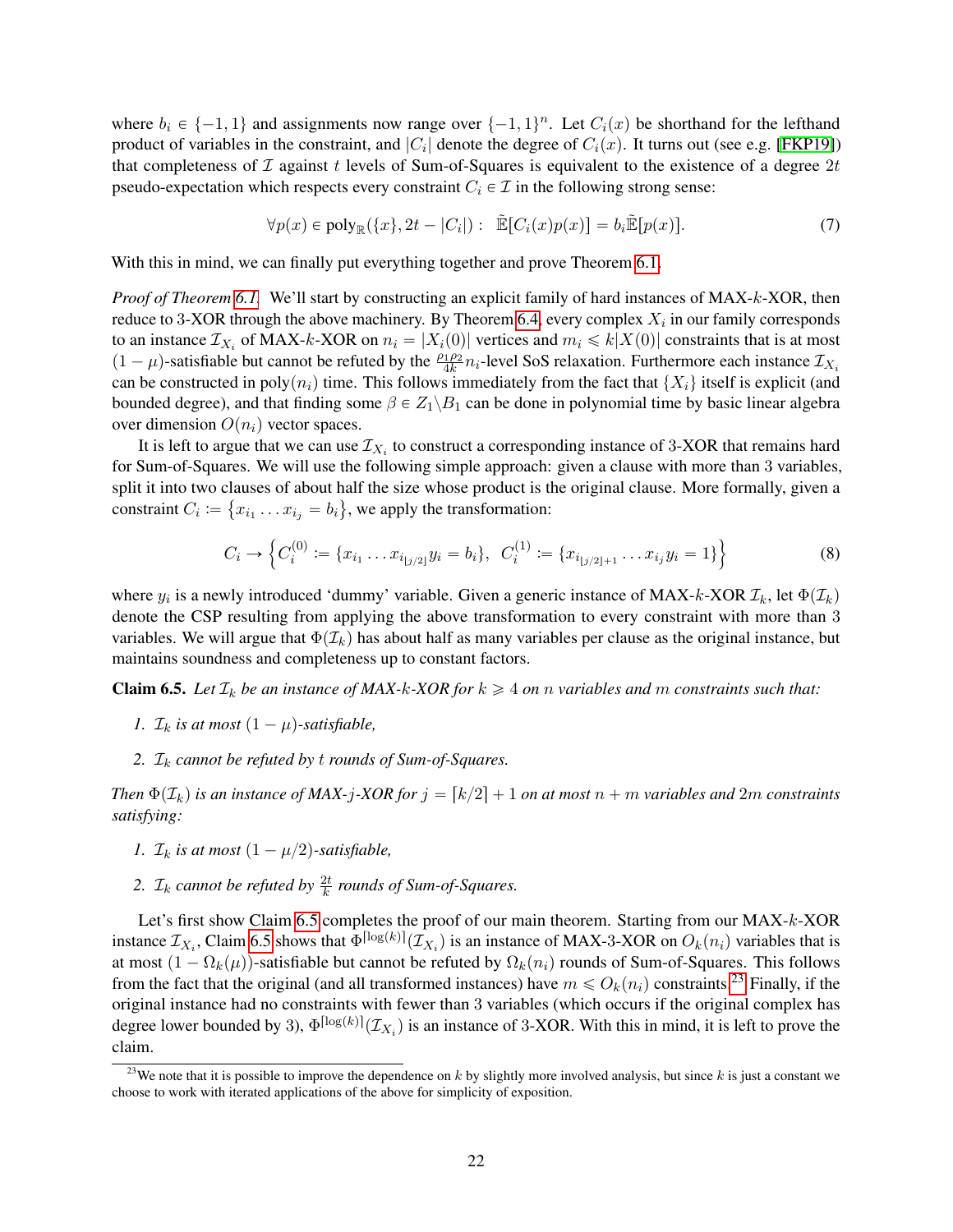*Proof of Claim* [6.5.](#page-21-0) The fact that  $\Phi(\mathcal{I}_k)$  is an instance of MAX-j-XOR for  $j = [k/2] + 1$  on at most  $n + m$ variables and at most  $2m$  constraints is immediate from construction. The main interest lies in proving soundness and completeness of the instance.

**Soundness:** Soundness of  $\Phi(\mathcal{I}_k)$  follows from observing that since  $y_i^2 = 1$ ,  $C_i = C_i^{(0)}$  $\stackrel{_{\scriptscriptstyle (l)}\scriptscriptstyle (l)}{\scriptscriptstyle i}$   $\cdot$   $C_i^{(1)}$  $i^{(1)}$ . Namely by the soundness of the original instance, any assignment of variables to  $\Phi(\mathcal{I}_k)$  must fail at least a  $\mu$  fraction of original constraints  $C_i$  (since these have no dependence on the new dummy variables). If  $C_i = C_i^{(0)}$  $\overline{C}_i^{(0)}\cdot C_i^{(1)}$ i is violated it must be the case that either  $C_i^{(0)}$  $\sigma_i^{(0)}$  or  $C_i^{(1)}$  $i^{(1)}$  is violated, so any assignment of variables to our transformed CSP  $\Phi(\mathcal{I}_k)$  must still violate at least a  $\mu/2$  fraction of its constraints.

**Completeness:** Given a degree 2t pseudo-expectation  $\tilde{E}$  satisfying the constraints of  $\mathcal{I}_k$  (in the sense of Equation [\(7\)](#page-21-2)), we must construct a new pseudo-expectation  $\mathbb{E}_{\Phi}$  on the variables of  $\Phi(\mathcal{I}_k)$  satisfying the transformed constraints. Given a polynomial  $p(x, y) \in \mathbb{R}[\{x_i\}, \{y_i\}]$ , let  $p(x, 1) \in \mathbb{R}[\{x_i\}]$  denote the result of setting each y variable to 1. The idea is to observe that each dummy variable  $y_i$  in the new instance can really be thought of as a 'stand-in' for the product  $b_i x_{i_1} \dots x_{i_{\lfloor j/2 \rfloor}} = b_i C_i^{(0)}$  $i^{(0)}(x, 1)$  in the sense that replacing each  $y_i$  with  $b_i C_i^{(0)}$  $\sum_{i=1}^{(n)} (x, 1)$  simply returns the original instance. This suggests a natural strategy for defining our new pseudo-expectation  $\mathbb{E}_{\Phi}$ : just replace  $y_i$  with  $b_i C_i^{(0)}$  $j_i^{(0)}(x,1).^{24}$  $j_i^{(0)}(x,1).^{24}$  $j_i^{(0)}(x,1).^{24}$ 

Formally, this takes a bit of work. Let  $S \subseteq [m]$  denote the set of indices on which we transformed our original instance,  $\{y_j\}_{j\in S}$  denote the newly introduced variables, and  $T : \mathbb{R}[\{x_i\}_{i\in[n]}, \{y_j\}_{j\in S}] \rightarrow$  $\mathbb{R}[x_1,\ldots,x_n]$  denote the map which independently replaces each occurrence of  $y_j$  with  $b_j C_j^{(0)}$  $j^{(0)}(x, 1)$  (and leaves variables in  $\{x_i\}$  unchanged). It is an elementary exercise to show that T satisfies the following useful properties:

1. T is (additively) linear:

$$
T(az(x,y)) = aT(z(x,y)) \text{ and } T(z_1(x,y) + z_2(x,y)) = T(z_1(x,y)) + T(z_2(x,y))
$$

2. T is (multiplicatively) linear:

$$
T(z_1(x, y)z_2(x, y)) = T(z_1(x, y))T(z_2(x, y))
$$

3. T does not substantially blow up degree:

$$
Deg(T(z(x,y))) \leqslant \lfloor k/2 \rfloor Deg(z(x,y)).
$$

With this in mind, define the value of our new pseudo-expectation on any degree at most  $\frac{2t}{\lfloor k/2 \rfloor}$  polynomial  $z(x, y) \in \mathbb{R}[\{x_i\}_{i \in [n]}, \{y_j\}_{j \in S}]$  as:

$$
\widetilde{\mathbb{E}}_{\Phi}[z(x,y)] := \widetilde{\mathbb{E}}[T(z(x,y))]
$$

which is well-defined by the third property. It is an easy exercise to check that  $\mathbb{E}_{\Phi}$  remains a pseudoexpectation, as the linearity of T ensures scaling, linearity, positivity of squares, and booleanity are all inherited from  $\mathbb{E}$ . Thus it is left to check that  $\mathbb{E}_{\Phi}$  satisfies every constraint  $C_i^{(j)}$  $e^{(0)} \in \Phi(\mathcal{I}_k)$  in the sense of Equation [\(7\)](#page-21-2). To see this, first observe that

$$
\tilde{\mathbb{E}}_{\Phi}[C_i^{(j)}(x,y)z(x,y)] = \tilde{\mathbb{E}}[T(C_i^{(j)}(x,y)z(x,y))]
$$
  
= 
$$
\tilde{\mathbb{E}}[T(C_i^{(j)}(x,y))T(z(x,y))].
$$

<span id="page-22-0"></span> $24$ We thank Sam Hopkins for suggesting this general approach.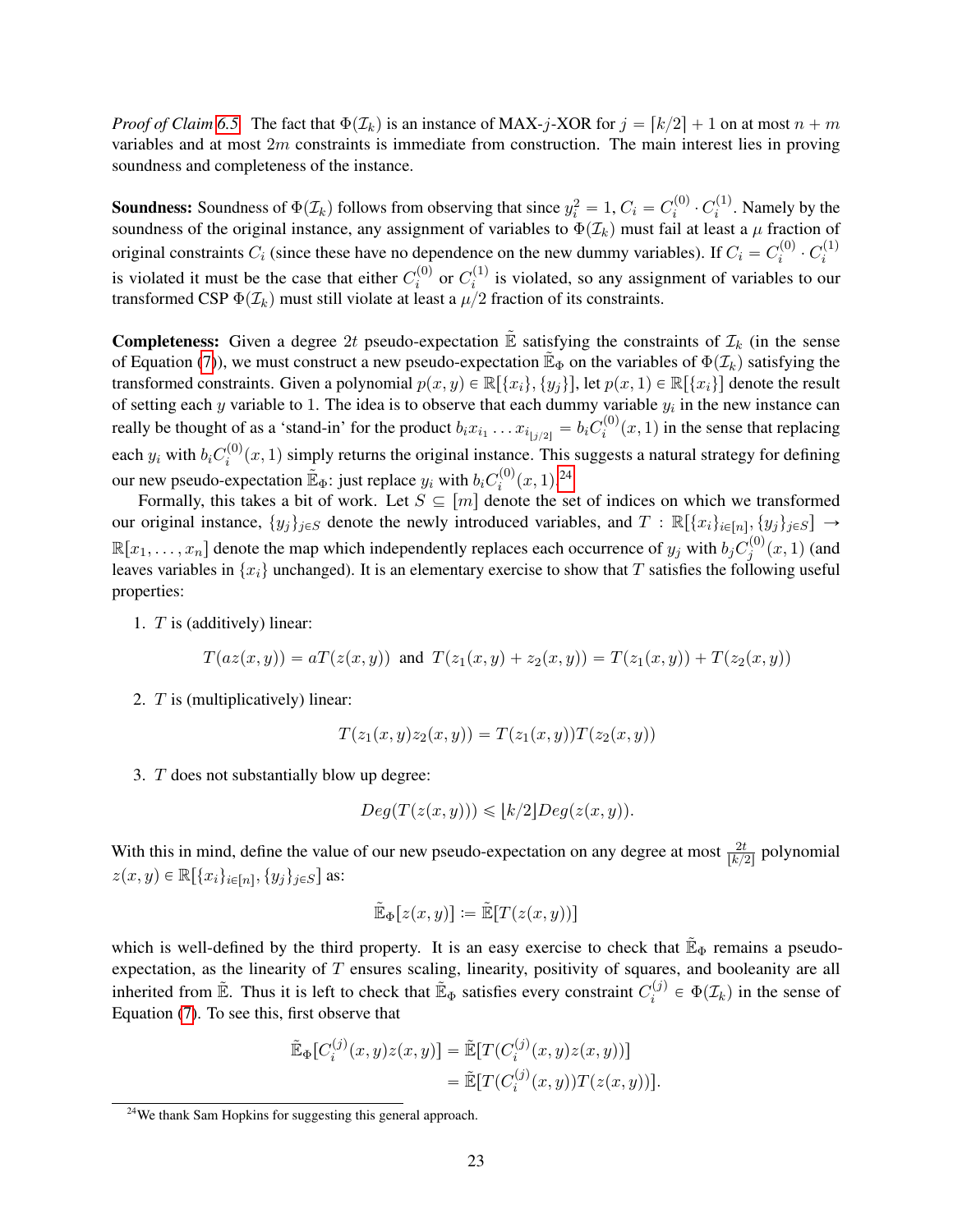Taking a closer look at  $T(C_i^{(j)})$  $\hat{f}_i^{(J)}(x, y)$ , we have by definition that:

$$
T(C_i^{(j)}(x, y)) = \begin{cases} b_i C_i(x) & \text{if } j = 1\\ b_i (C_i^{(0)}(x, 1))^2 & \text{if } j = 0. \end{cases}
$$

Breaking into case analysis, we then have for  $j = 1$ :

$$
\tilde{\mathbb{E}}[T(C_i^{(1)}(x,y))T(z(x,y))] = \tilde{\mathbb{E}}[b_i C_i(x)T(z(x,y))]
$$
  

$$
= \tilde{\mathbb{E}}[T(z(x,y))]
$$
  

$$
= \tilde{\mathbb{E}}_{\Phi}[z(x,y)]
$$

and for  $j = 0$  that:

$$
\tilde{\mathbb{E}}[T(C_i^{(0)}(x,y))T(z(x,y))] = \tilde{\mathbb{E}}[b_i(C_i^{(0)}(x,1))^2T(z(x,y))]
$$
  

$$
= b_i\tilde{\mathbb{E}}[T(z(x,y))]
$$
  

$$
= b_i\tilde{\mathbb{E}}_{\Phi}[z(x,y)]
$$

which match the form of the constraints given in Equation [\(8\)](#page-21-3) as desired.

 $\Box$  $\Box$ 

### <span id="page-23-0"></span>7 Preliminaries II: Constructing SS-HDX

We now cover the tools necessary for constructing our small-set HDX, including background on basic expander graphs, left-right Cayley complexes, error correcting codes, Tanner codes, and tensor codes. We closely follow the discussion in [\[LZ22\]](#page-39-6) who largely cover the same background material.

#### 7.1 Expander Graphs

The main building block of Leverrier and Zémor's qLDPC codes are a ubiquitous class of graphs in computer science called *spectral expanders*. Let  $\mathcal{G} = (V, E)$  be an undirected  $\Delta$ -regular (multi)-graph on *n* vertices, and define  $\lambda(G) := \max\{|\lambda_2|, |\lambda_n|\}$  where  $\Delta = \lambda_1 \ge \lambda_2 \ge ... \ge \lambda_n$  are the eigenvalues of the adjacency matrix of G. We say G is a  $\lambda$ -spectral expander if  $\lambda(G) \leq \lambda$ , and call it *Ramanujan* if  $\lambda(G) \leq 2\sqrt{\Delta - 1}$ , which is the optimal expansion for infinite families of fixed degree [\[Alo86\]](#page-35-9).

We will rely on spectral expanders for two main reasons. First, as we will discuss in the following section, infinite families of these objects are well-known not only to exist, but to be explicitly constructable (see e.g. [\[Mor94\]](#page-39-17)). Second, spectral expansion provides a useful proxy for edge-expansion in the sense that for any  $S, T \subseteq V$ , there cannot be too many edges passing between S and T. This is classically known as the *expander-mixing lemma*, and likely first appeared in [\[AC88\]](#page-35-10):

**Lemma 7.1** (Expander mixing lemma). Let G be a  $\Delta$ -regular graph. Then for any subset  $S, T \subset V(G)$  we *have*

$$
|E(S,T)| \leq \frac{\Delta}{|V|} |S||T| + \lambda(\mathcal{G})\sqrt{|S||T|}.
$$

When |S| and |T| are small compared with |V|, we will think of  $\lambda(\mathcal{G})$  $|S||T|$  as the main term and ∆  $\frac{\Delta}{|V|} |S||T|$  as the error term (we note this is the opposite of how the lemma is often applied).

It will also be important for us that the expander mixing lemma holds for *double covers* of a spectral expanders with a small modification. The double cover  $\mathcal{G}' = (V', E')$  of a graph  $\mathcal{G} = (V, E)$  has vertex set  $V' = V_0 \cup V_1$ , for  $V_0 = V \times \{0\}$  and  $V_1 = V \times \{1\}$ , and edge set  $E' = \{\{(v, 0), (w, 1)\} : v, w \in V, \{v, w\} \in V_1\}$ E. The expander mixing lemma applies for double covered graphs when  $S \subset V_0, T \subset V_1$ .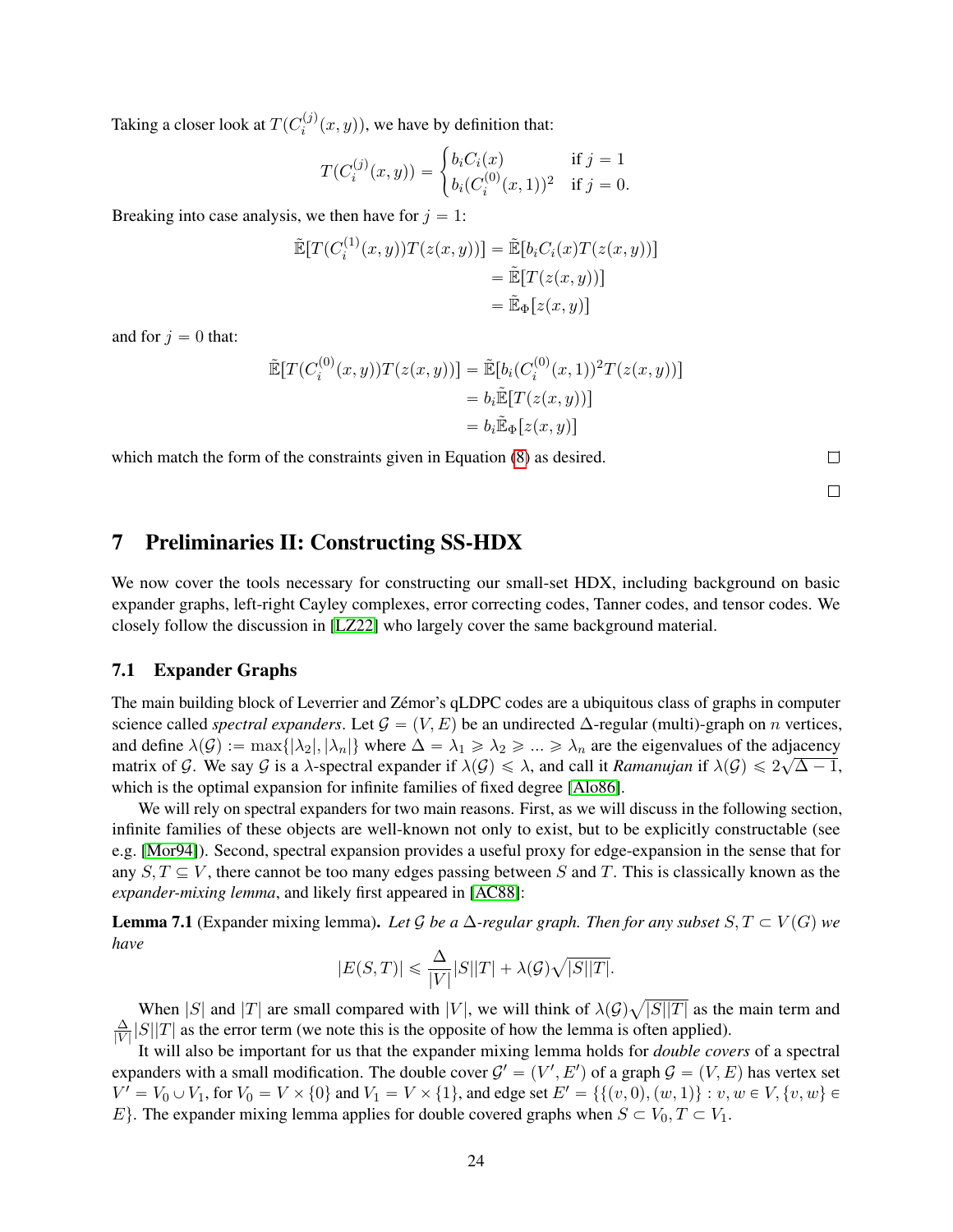Lemma 7.2 (Expander mixing lemma for double covered graph). *Let* G *be a* ∆*-regular graph and* G <sup>1</sup> *be its double cover. Then for any subset*  $S \subset V_0(\mathcal{G}'), T \subset V_1(\mathcal{G}')$  we have

$$
|E(S,T)|\leqslant \frac{\Delta}{|V(\mathcal{G})|}|S||T|+\lambda(\mathcal{G})\sqrt{|S||T|}.
$$

This can be shown easily by projecting S and T back to the original graph.

#### 7.2 Left-Right Cayley Complexes

While expansion is a useful property in its own right, our arguments require higher dimensional structure. The key lies in an object called the *left-right Cayley complex* introduced in [\[DEL](#page-36-1)<sup>+</sup>21] to build c3-LTCs. A left-right Cayley complex is determined by a group G and two sets of generators  $A = A^{-1}$  and  $B = B^{-1}$ . The complex consists of vertices, A-edges, B-edges, and squares as follows:

- The vertices are  $V^0 = G$ .
- The A-edges are  $E_A^0$  and the B-edges are  $E_B^0$  where

$$
E_A^0 = \{ \{g, ag\} : g \in G, a \in A \}, E_B^0 = \{ \{g, gb\} : g \in G, b \in B \}.
$$

• The squares are

$$
F^{0} = \{ \{g, ag, gb, agb\} : g \in G, a \in A, b \in B \}.
$$

The main criterion for choosing G, A, and B is to ensure the Cayley graphs  $Cay(G, A)$  and  $Cay(G, B)$ are good expanders, and in particular are Ramanujan. Besides this, for simplicity we further assume two technical conditions as in [\[DEL](#page-36-1)<sup>+</sup>21]: that  $|A| = |B| = \Delta$ , and the so-called *total no-conjugacy* condition

$$
\forall a \in A, b \in B, g \in G, ag \neq gb.
$$

The total no-conjugacy condition ensures squares are non-degenerate (contain exactly 4 distinct vertices), and that each vertex is incident to exactly  $k^2$  squares [\[DEL](#page-36-1)<sup>+</sup>21, Claim 3.7]. Leveraging classical results of Morgenstern [\[Mor94\]](#page-39-17) and Lubotzky, Samuels, and Vishne [\[LSV05\]](#page-39-9), [\[DEL](#page-36-1)<sup>+</sup>21] show that explicit families of left-right Cayley complexes exist for infinitely many degrees.

<span id="page-24-0"></span>**Theorem 7.3** ([\[DEL](#page-36-1)<sup>+</sup>21, Claim 6.7]). *There exists an infinite sequence of degrees*  $\Delta = q + 1$  *(where q is an odd prime power) such that for each fixed* ∆ *there exists an explicit infinite family of left-right Cayley*  $complexes$  with  $G_i = \text{PSL}_2(q^i)$  and generator sets  $A_i$  and  $B_i$  such that  $|A_i| = |B_i| = \Delta$ ,  $Cay(G_i, A_i)$  and  $Cay(G_i, B_i)$  are Ramanujan, and  $A_i, B_i$  satisfy the total no-conjugacy condition.

As in [\[LZ22\]](#page-39-6), we will use the *double cover* of the left-right Cayley complex, defined as:

- The vertices are  $V = V_0 \cup V_1$  where  $V_0 = G \times \{0\}$  and  $V_1 = G \times \{1\}.$
- The A-edges are  $E_A$  and the B-edges are  $E_B$  where

$$
E_A = \{ \{ (g, 0), (ag, 1) \} : g \in G, a \in A \}, E_B = \{ \{ (g, 0), (gb, 1) \} : g \in G, b \in B \}.
$$

• The squares are

$$
F = \{ \{ (g, 0), (ag, 1), (gb, 1), (agb, 0) \} : g \in G, a \in A, b \in B \}.
$$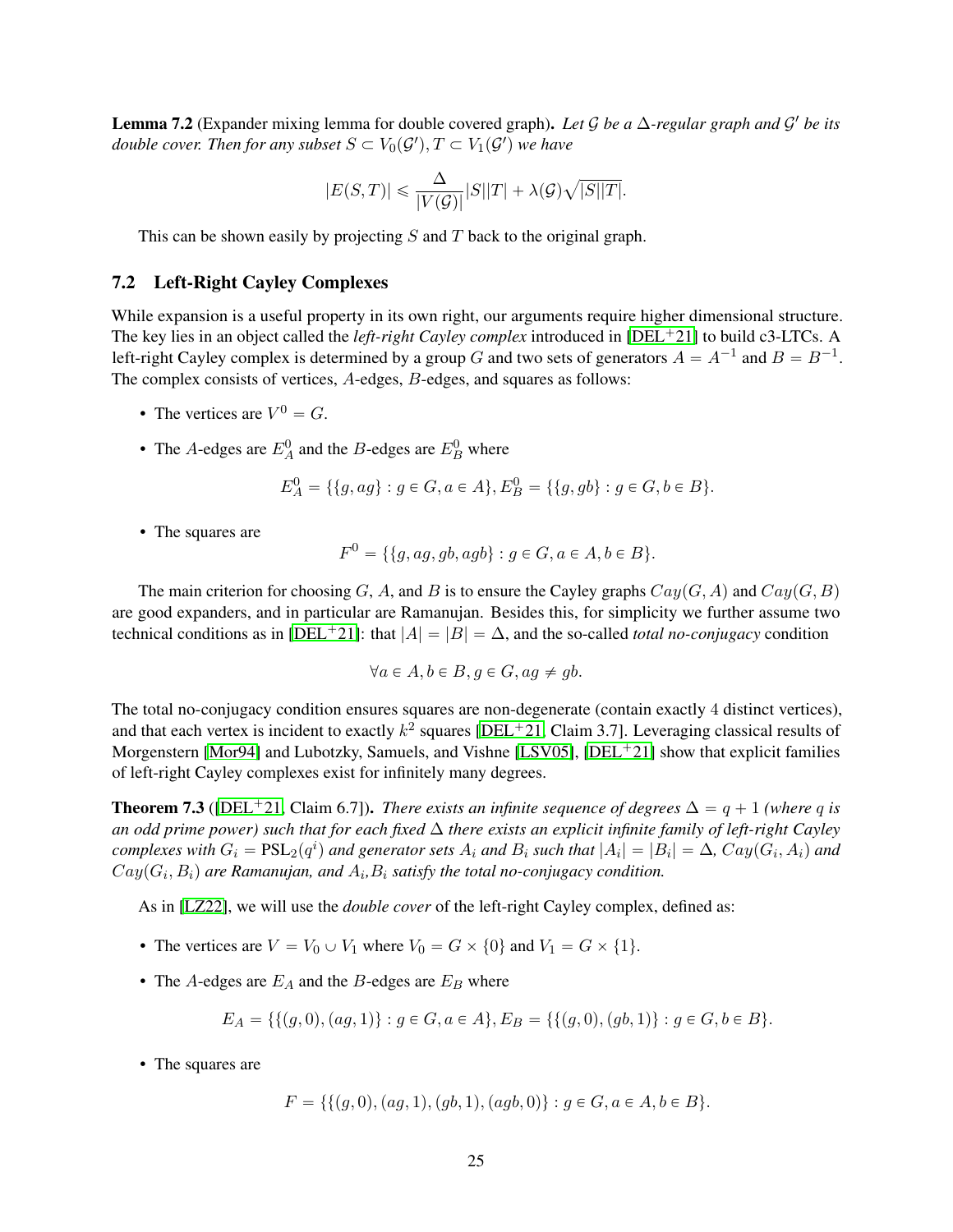Note that every square in the original left-right Cayley complex corresponds to two squares in the double cover, and therefore that the double cover has a total of  $\frac{\Delta^2|\overline{G}|}{2}$  $\frac{1}{2}$  squares. Since we will only use the double cover in our arguments, from now on the term "square" will *always refer to these double-covered squares*, not the squares in the original Cayley complex.

Following [\[LZ22\]](#page-39-6)'s notation, we will mainly think of the double-covered complex as represented by the following graphs. First, we'll define a graph that captures the vertices and edge-structure of the Cayley complex:  $\mathcal{G}^{\cup} = (V, E_A \cup E_B)$ . Second, we'll define graphs<sup>[25](#page-25-0)</sup>  $\mathcal{G}_0^{\circ} = (V_0, E_0^{\circ})$  and  $\mathcal{G}_1^{\circ} = (V_1, E_1^{\circ})$  capturing squares in the double cover, where

$$
E_i^{\text{\tiny\it{T}}}=\{\{(g,i),(agb,i)\}:g\in G,a\in A,b\in B\}
$$

for  $i \in \{0, 1\}$ . Notice that the edges in these graphs have a one-to-one correspondence with the double-covered squares, namely that  $E_i^{\circ} \cong F$  for  $i = 0, 1$  through the following identifications:

$$
\{(g,0), (agb,0)\} \leftrightarrow \{(g,0), (ag,1), (gb,1), (agb,0)\}
$$

and

$$
\{(g,1),(agb,1)\}\leftrightarrow\{(g,1),(ag,0),(gb,0),(agb,1)\}.
$$

These identifications will be particularly important in the proof of small-set (co)-boundary expansion as we move between the squares of our complex and their associated graph representations.

Finally, it will be important to observe that these graphs inherit the spectral properties of  $Cay(G, A)$  and  $Cay(G, B)$ . Namely that when the latter are Ramanujan,  $\mathcal{G}^{\cup}, \mathcal{G}_0^{\circ}, \mathcal{G}_1^{\circ}$  are also very good expanders.

**Lemma 7.4** ([\[LZ22,](#page-39-6) Lemma 4]). *If*  $Cay(G, A), Cay(G, B)$  *are Ramanujan graphs, then*  $\lambda(G_0^{\circ}) \leq 4\Delta$ *,*  $\lambda(\mathcal{G}_1^{\circ}) \leq 4\Delta$ , and  $\mathcal{G}^{\circ}$  is the double cover of a  $4\sqrt{\Delta}$ -spectral expander.

We note this is not exactly the statement given in [\[LZ22\]](#page-39-6), but the proof is the same.

#### 7.3 Error Correcting Codes

A classical  $(n, k, d)$ -error correcting (erasure) code is a method for encoding a string of k classical bits into  $n > k$  classical bits such that one can recover the original string even when up to  $d - 1$  bits of the encoded string are erased. More formally, we will consider the standard setting of *linear codes*, where the encoded space is a linear subspace  $C \subset \mathbb{F}_2^n$ . Here *n* is the *length* of the code,  $k := \dim(\mathcal{C})$  is its *dimension*, and the minimum weight of any element (also called codeword) of  $C, d := \min_{c \in C} \{|c|\}$ , is called its *distance*.<sup>[26](#page-25-1)</sup> One can check that in a linear code of distance d, it is indeed possible to uniquely correct up to  $d - 1$  errors. Finally, the ratio  $r := \frac{k}{n}$  $\frac{k}{n}$  is called the *rate* of the code, and measures the overhead from the original to encoded space. We will typically be interested in families of codes that have constant rate and linear distance.

One of the main reasons to use linear codes is that there are nice linear algebraic ways of describing the objects. In particular, the linear subspace (code) C is typically described either by a *parity-check* matrix, or a *generator* matrix. In particular, one can always find a parity-check matrix  $M : \mathbb{F}_2^n \to \mathbb{F}_2^{n-k}$  whose kernel is the code in question ( $C := \text{ker } M \subset \mathbb{F}_2^n$ ), and likewise a generator matrix  $M' : \mathbb{F}_2^k \to \mathbb{F}_2^n$  whose image gives the code  $(C := \text{im } M' \subset \mathbb{F}_2^n)$ . When clear from context, we sometime abuse notation and write C to mean the parity check matrix of C.

<span id="page-25-1"></span><span id="page-25-0"></span> $25$ We note these may technically be multi-graphs as in [\[LZ22\]](#page-39-6), but this has no effect on our arguments.

<sup>&</sup>lt;sup>26</sup>We note that this is similar to the distance operator  $d(\cdot, \cdot)$  used to define co-boundary expansion. Indeed the distance of a code C is just  $d(\emptyset, \mathcal{C})$ . We will abuse notation slightly to match standard coding theory notation and write this as  $d(\mathcal{C})$  throughout.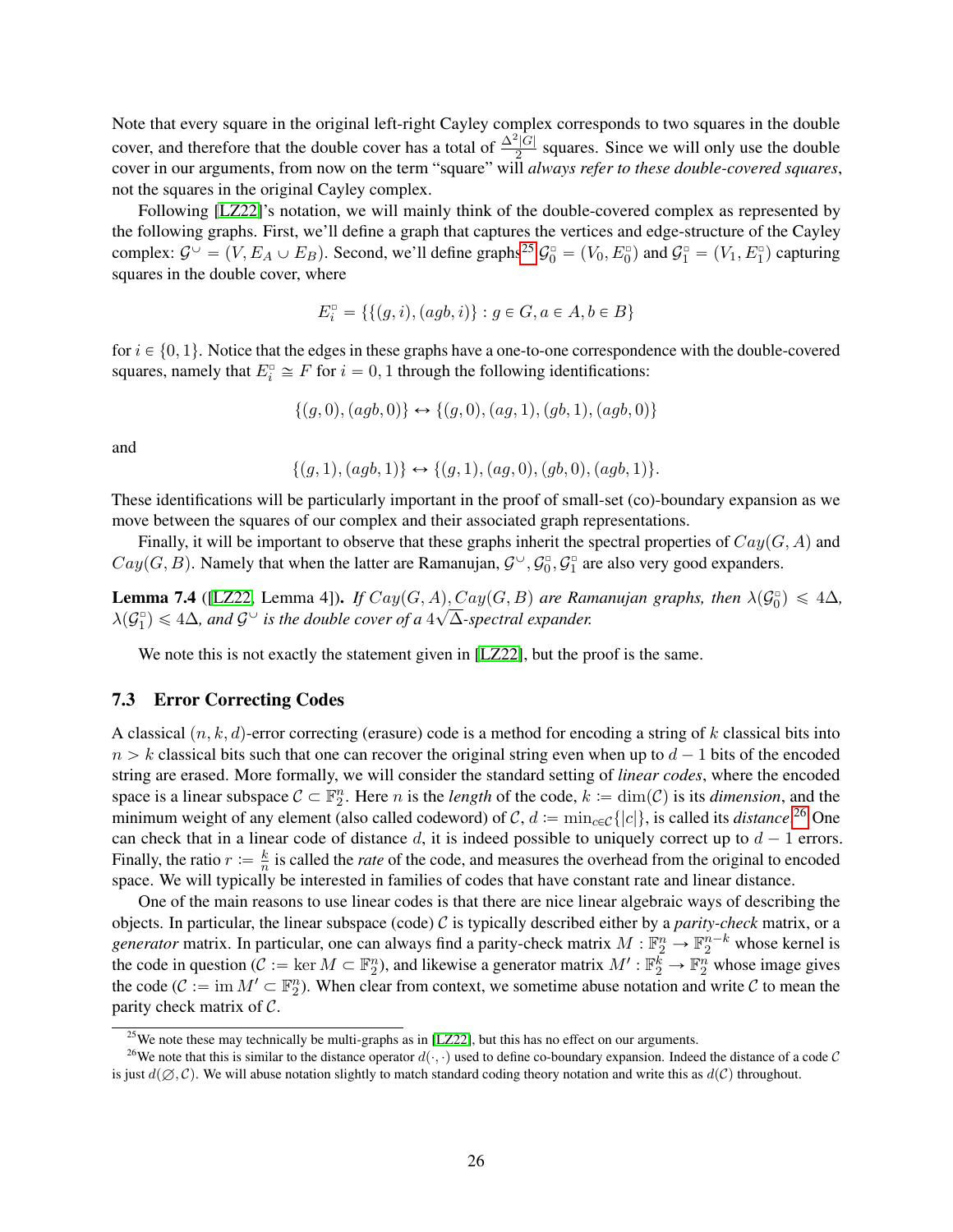#### 7.4 Tanner Codes

The *Tanner construction* (or *tanner code*) [\[Tan81\]](#page-39-11) is a classical strategy in coding theory to build a linear code out of a 'large' regular graph and a 'small' *local* code that sits on the neighborhood of each vertex. Crucially, when the underlying graph is an expander, it is often the case that the Tanner code inherits desirable properties from the small code.

More formally, let  $\mathcal{G} = (V, E)$  be a  $\Delta$ -regular graph and  $E(v)$  denote the set of edges incident to any  $v \in V$ . Assume an identification of  $\mathbb{F}_2^{E(v)}$  with  $\mathbb{F}_2^{\Delta}$  for each  $v \in V$ , which we call the *local view* of v. Given a local code  $C_0$  with length  $\Delta$ , the Tanner code  $\overline{T}(\mathcal{G}, C_0) \subset \mathbb{F}_2^E$  is given by

$$
\{c \in \mathbb{F}_2^E : \forall v \in V, c|_{E(v)} \in C_0\},\
$$

where  $c|_{E(v)} \in \mathbb{F}_2^{\Delta}$  is the vector formed by the values of c on the local view of v.

It will be convenient for us to view the Tanner construction through its parity check matrix, which will make up the co-boundary operators of our chain complex. If our local code  $C_0$  has parity check matrix  $M_0$ and rate  $r_0$ , the parity check matrix of the Tanner code  $T(\mathcal{G}, C)$  is given by the composition:

$$
\mathbb{F}_2^E\to\mathbb{F}_2^{V\times\Delta}\to\mathbb{F}_2^{V\times(1-r_0)\Delta}
$$

where the first map copies the value on the edge to each local view of the vertices, and the second map applies  $M<sub>0</sub>$  to each local view independently for each vertex. We will sometimes refer to this parity check matrix as the *Tanner map*.

#### <span id="page-26-0"></span>7.5 Robust Tensor Codes Against Puncture

The properties of our Tanner maps are highly dependent on the local code used to instantiate them. Following [\[LZ22\]](#page-39-6), we use a special type of local code called a *tensor code*. We closely follow the discussion of these objects given in [\[LZ22\]](#page-39-6).

Recall that the generators of our left-right Cayley complex A and B have size  $\Delta$ . We will consider codes on  $\mathbb{F}_2^{A\times B}$  with tensor product structures. Namely, given two linear codes  $C_A \subset \mathbb{F}_2^A$ ,  $C_B \subset \mathbb{F}_2^B$ , we define the *tensor code*  $C_A \otimes C_B$  to be the set of  $\Delta \times \Delta$  matrices M where each column vector  $(M_{ab})_{a \in A}$ belongs to  $C_A$  and each row vector  $(M_{ab})_{b \in B}$  belongs to  $C_B$ . We define the *dual tensor code* to be the sum  $C_A \otimes \mathbb{F}_2^B + \mathbb{F}_2^A \otimes C_B$ , where  $C_A \otimes \mathbb{F}_2^B$  are the  $\Delta \times \Delta$  matrices whose columns belong to  $C_A$ , and  $\mathbb{F}_2^A \otimes C_B$ are the  $\Delta \times \Delta$  matrices whose rows belong to  $C_B$ . The following claims about the dimension and distance of these codes are standard and easy to verify:

1.  $\dim(C_A \otimes C_B) = \dim(C_A) \dim(C_B)$ 

2. 
$$
d(C_A \otimes C_B) = d(C_A)d(C_B)
$$

3. 
$$
\dim(C_A \otimes \mathbb{F}_2^B + \mathbb{F}_2^A \otimes C_B) = \Delta \dim(C_A) + \Delta \dim(C_B) - \dim(C_A) \dim(C_B)
$$

4. 
$$
d(C_A \otimes \mathbb{F}_2^B + \mathbb{F}_2^A \otimes C_B) = \min(d(C_A), d(C_B)).
$$

To ensure our Tanner maps have the right properties, we will actually require our local tensor codes to have a stronger property called robustness. One can think of robustness as a generalization of distance of usual linear codes to the context of tensor codes, or as we will soon see, as a sort of robust testability property.

**Definition 7.5** (Robust [\[LZ22,](#page-39-6) Definition 5]). Let  $C_A \subset \mathbb{F}_2^A$ ,  $C_B \subset \mathbb{F}_2^B$  be codes of length  $\Delta$  of distance  $d_A$  and  $d_B$  respectively. We say the dual tensor code  $C = C_A \otimes \mathbb{F}_2^B + \mathbb{F}_2^A \otimes C_B$  is w-robust if for every  $codeword$   $c \in C$  with Hamming weight  $|c| < w$ , there exist  $A' \subset A, B' \subset B, |A'| \leqslant |c|/d_B, |B'| \leqslant |c|/d_A$ , such that  $c_{ab} = 0$  for any  $a \notin A'$  and  $b \notin B'$ .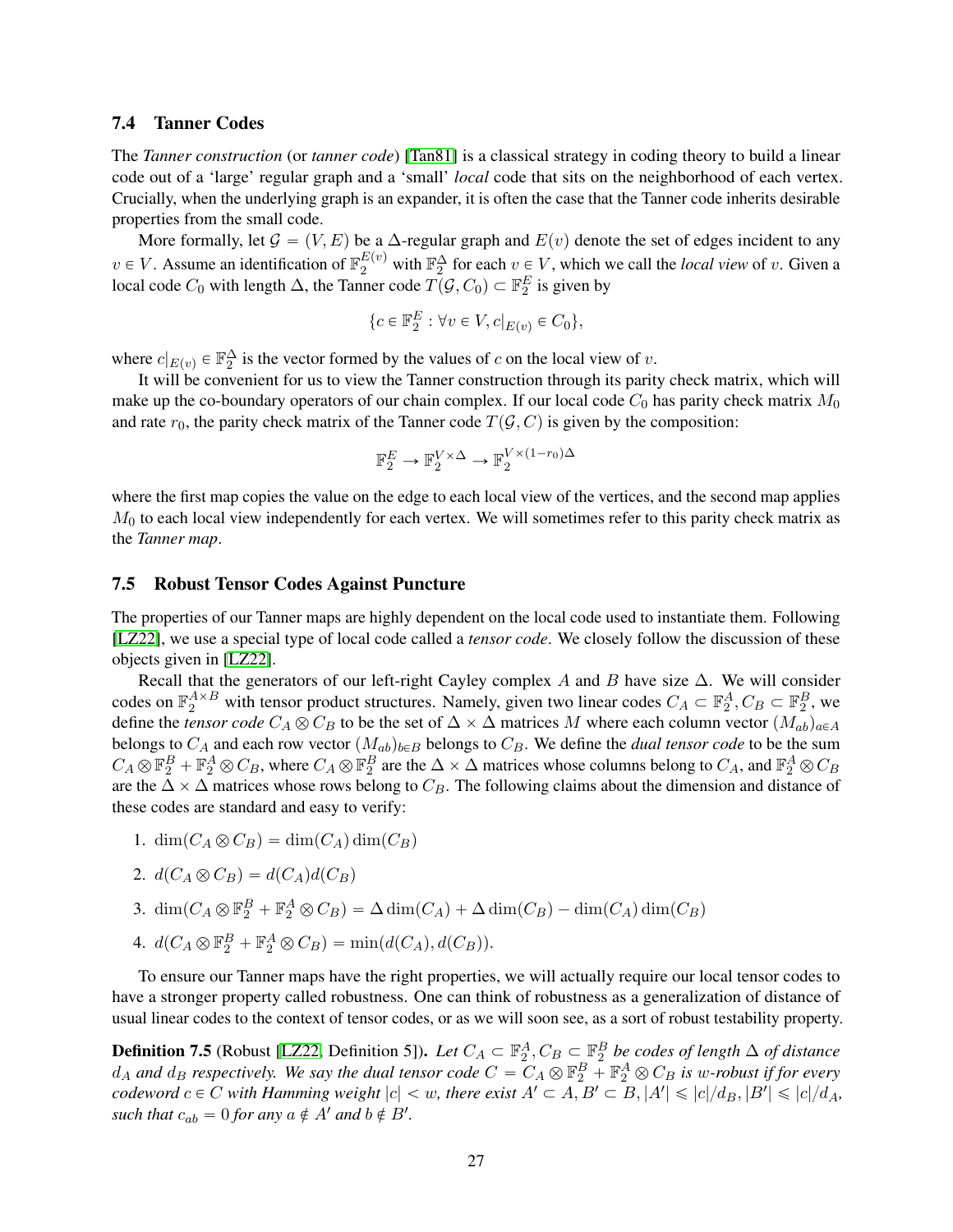Leverrier and Zémor [\[LZ22\]](#page-39-6) prove that robust tensor codes satisfy a useful small-set robust testability property.

<span id="page-27-2"></span>**Lemma 7.6** ([\[LZ22\]](#page-39-6), Proposition 6). Let  $C_A \subset \mathbb{F}_2^A$ ,  $C_B \subset \mathbb{F}_2^B$  be codes of length  $\Delta$  of distance  $d_A$  and  $d_B$  *respectively. If the dual tensor code*  $C = C_A \otimes \mathbb{F}_2^B + \mathbb{F}_2^A \otimes C_B$  *is w-robust with*  $w \le d_A d_B/2$ , then *any word* x *close to both the column and row code is also close to the tensor code. More explicitly, if*  $d(x, C_A \otimes \mathbb{F}_2^B) + d(x, \mathbb{F}_2^A \otimes C_B) < w$  then:

$$
d(x, C_A \otimes C_B) \leq \frac{3}{2} \left( d(x, C_A \otimes \mathbb{F}_2^B) + d(x, \mathbb{F}_2^A \otimes C_B) \right).
$$

In fact, [\[LZ22\]](#page-39-6) need a slightly stronger condition than just robustness of the code: it needs to remain robust even after the removal of a small set of rows and columns. Conceptually, this is similar to the idea of smooth codes [\[DSW06\]](#page-37-14) where the code maintains nice properties even after the removal of a small number of variables or checks. Given a code  $C_A \subset \mathbb{F}_2^A$  and  $A' \subset A$ , let  $C_{A'} \subset \mathbb{F}_2^{A'}$  denote the *puncture code* which is the restriction of all codewords in  $C_A$  to the coordinates in  $A'$  (more precisely,  $C_{A'} = \{(c_a)_{a \in A'} : (c_a)_{a \in A} \in C_A\}.$ 

**Definition 7.7** (Robust against puncture [\[LZ22,](#page-39-6) Definition 7]). *Given linear codes*  $C_A \subset \mathbb{F}_2^A$ ,  $C_B \subset \mathbb{F}_2^B$ , we say the dual tensor code  $C_A\otimes \mathbb F_2^B+\mathbb F_2^A\otimes C_B$  is w-robust with p-resistance to puncture if for any  $w'\leqslant p$ and  $A' \subset A$  and  $B' \subset B$  such that  $|A'| = |B'| = \Delta - w'$ , the dual tensor code  $C_{A'} \otimes \mathbb{F}_2^{B'} + \mathbb{F}_2^{A'} \otimes C_{B'}$  is w*-robust.*

Extending prior work of [\[PK21a\]](#page-39-5), [\[LZ22\]](#page-39-6) show random tensor codes are robust against puncture.

<span id="page-27-0"></span>**Theorem 7.8** ([\[LZ22,](#page-39-6) Theorem 8]). *Let*  $0 < r_A < 1$  *and*  $0 < r_B < 1$ . *Let*  $0 < \varepsilon < 1/2$  *and*  $1/2 + \varepsilon < \gamma < 1$ . *Let*  $C_A$  *be a random code obtained from a random uniform*  $r_A\Delta \times \Delta$  *generator matrix, and let*  $C_B$  *be a random code obtained from a random uniform*  $(1 - r_B)\Delta \times \Delta$  *parity-check matrix. With probability tending to* 1 *when*  $\Delta$  *goes to infinity, the dual tensor code* 

$$
C_A\otimes \mathbb{F}_2^B+\mathbb{F}_2^A\otimes C_B
$$

*is*  $\Delta^{3/2-\epsilon}$ -robust with  $\Delta^{\gamma}$ -resistance to puncturing.

Because the dual of a random code is again a random code, this implies both  $C_A \otimes \mathbb{F}_2^B + \mathbb{F}_2^A \otimes C_B$  and  $C_A^{\perp} \otimes \mathbb{F}_2^B + \mathbb{F}_2^A \otimes C_B^{\perp}$  are robust against puncture with high probability.

<span id="page-27-1"></span>**Corollary 7.9** ([\[LZ22,](#page-39-6) Theorem 17]). *Fix*  $r \in (0, 1/2)$ ,  $\varepsilon \in (0, 1/2)$ ,  $\gamma \in (1/2 + \varepsilon, 1)$  and  $\delta > 0$  satisfying  $-\delta \log \delta - (1 - \delta) \log(1 - \delta) < r$ . When k is large enough, there exist codes  $C_A$  and  $C_B$  of length  $\Delta$  such *that*

- *1.* dim  $C_A = |r\Delta|$  and dim  $C_B = \Delta \dim C_A$
- 2. The distances of  $C_A, C_B, C_A^{\perp}, C_B^{\perp}$  are all at least  $\delta \Delta$
- *3. Both dual tensor codes*  $C_0^{\perp} = (C_A \otimes C_B)^{\perp}$  *and*  $C_1^{\perp} = (C_A^{\perp} \otimes C_B^{\perp})^{\perp}$  *are*  $\Delta^{3/2-\epsilon}$ -*robust with*  $\Delta^{\gamma}$ *resistance to puncturing*
- 4.  $C_A, C_B, C_A^{\perp}$  and  $C_B^{\perp}$  have generator matrices where every row and column have at least two ones.

We note that this is not exactly the statement of [\[LZ22,](#page-39-6) Theorem 17], who prove the first three conditions occur with probability going to 1 as  $\Delta$  becomes large when  $C_A$  and  $C_B$  are generated as in Theorem [7.8.](#page-27-0) The fourth item is not included in [\[LZ22\]](#page-39-6), but also occurs under this distribution with high probability by fairly standard arguments. We give the proof in the appendix for completeness.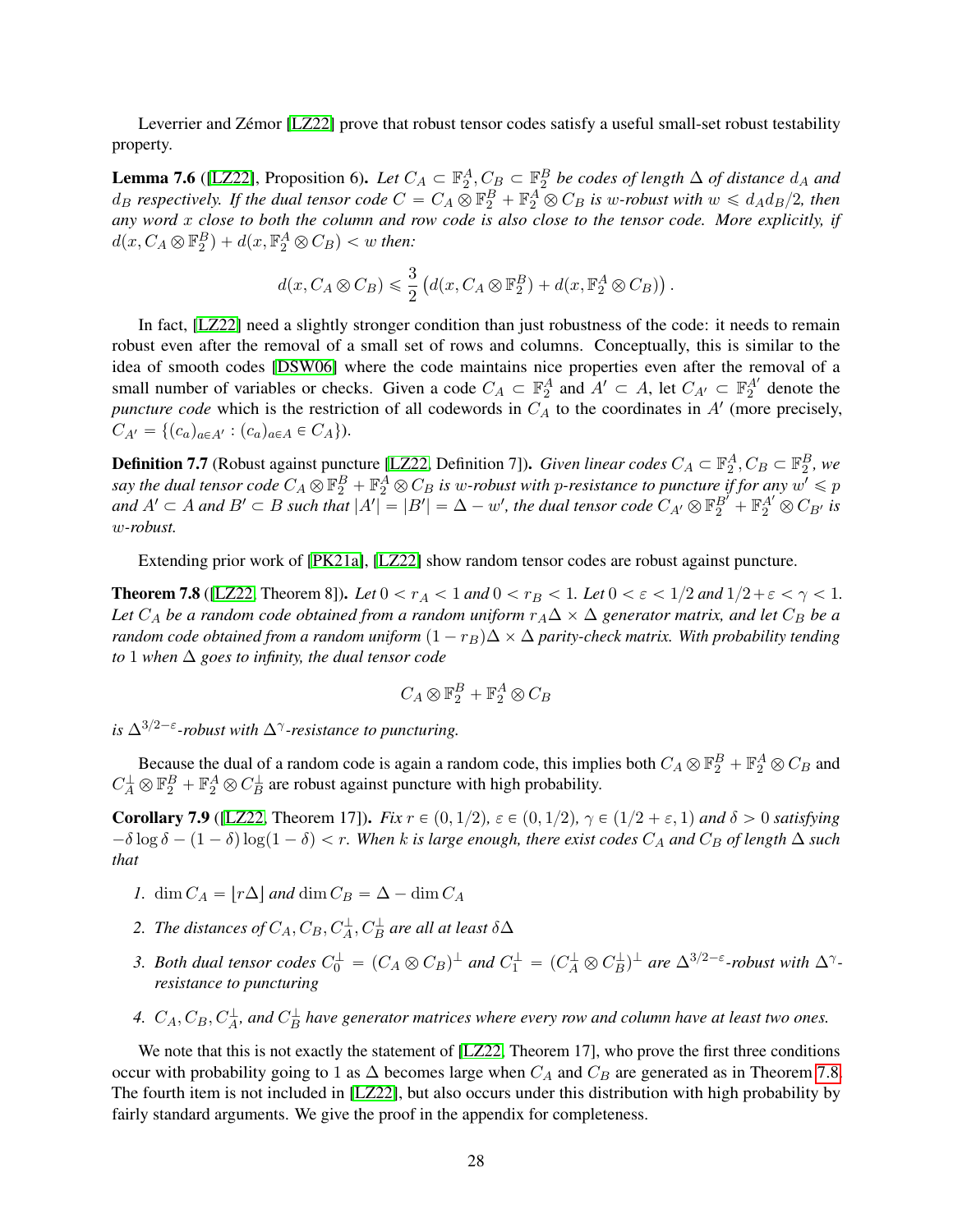# <span id="page-28-1"></span>8 Constructing Small-Set HDX

We are finally ready to construct a family of 3-term chain complexes with small-set boundary and co-boundary expansion.

<span id="page-28-0"></span>**Theorem 8.1.** *There exists an explicit infinite family of chain complexes*  $\{X_i\}$  *and constants*  $d \in \mathbb{N}$  *and*  $\rho_1, \rho_2 \in (0, 1)$  *such that each*  $X_i$  *satisfies:* 

- *1.* X<sup>i</sup> *has maximum degree* d *and minimum degree at least* 3
- 2.  $X_i$  has non-trivial co-homology  $H^1$
- *3.*  $X_i$  is a  $(\rho_1, \rho_2)$ -small-set HDX.

Combined with Theorem [6.1](#page-17-1) which transforms SS-HDX into hard instances of 3-XOR, this completes the proof of our main theorem.

*Proof of Theorem [1.1.](#page-1-0)* Theorem [6.1](#page-17-1) gives the desired explicit family of 3-XOR instances as long as it is provided an explicit family of chain complexes with bounded maximum degree, minimum degree at least 3, non-trivial co-homology, and which are  $(\rho_1, \rho_2)$ -small-set boundary expanders with  $\mu$ -co-systolic distance for some set of constants  $\mu$ ,  $\rho_1$ ,  $\rho_2 \in (0, 1)$ . Since any  $(\rho_1, \rho_2)$ -small-set co-boundary expander has  $\rho_1$ -co-systolic distance (Lemma [5.2\)](#page-15-1), Theorem [8.1](#page-28-0) provides an explicit family of chain complexes matching these conditions with  $\mu = \rho_1$ .  $\Box$ 

As discussed, Theorem [8.1](#page-28-0) is proved via Leverrier and Zémor's [\[LZ22\]](#page-39-6) recent construction of good qLPDC codes. They show the associated 3-term chain complex has linear systolic and co-systolic distance. Our contribution is to observe that the same construction actually satisfies the stronger small-set boundary and co-boundary expansion conditions. We note that while we only show this property for Leverrier and Zémor's [\[LZ22\]](#page-39-6) simplified construction, similar arguments likely hold for Panteleev and Kalachev's [\[PK21a\]](#page-39-5) original good qLDPC codes as well.

Construction: We first describe Leverrier and Zémor's construction, which is based upon Tanner maps (parity-check matrices of Tanner codes). To start, we'll first need to describe the underlying graphs and local codes of these maps. Recall the explicit family of left-right Cayley complexes promised by Theorem [7.3](#page-24-0) and for any fixed complex  $X_i$  in the family let the group  $G = G_i$  and generator sets  $A = A_i, B = B_i$  be as in the theorem. The graphs underlying our Tanner maps will be the 'square graphs'  $\mathcal{G}_0^{\circ}$  and  $\mathcal{G}_1^{\circ}$ , which we recall have

- Vertices  $V_i = G \times \{i\},\$
- Edges  $E_i^{\circ} = \{ \{ (g, i), (agb, i) \} : g \in G, a \in A, b \in B \}$

for  $i \in \{0, 1\}$  respectively. It bears repeating that edges in these graphs are in one-to-one correspondence with squares of the double covered Cayley complex via the following identifications:

$$
\{(g,i),(agb,i)\}\leftrightarrow\{(g,i),(ag,1-i),(gb,1-i),(agb,i)\}.
$$

We will frequently refer to edges in  $\mathcal{G}_{i}^{\square}$  as squares due to this connection.

Since the square graphs  $G_i^{\circ}$  are  $\Delta^2$ -regular, we can define a Tanner map by combining them with any length  $\Delta^2$  local code. This role will be played by the robust dual tensor codes promised by Corollary [7.9.](#page-27-1)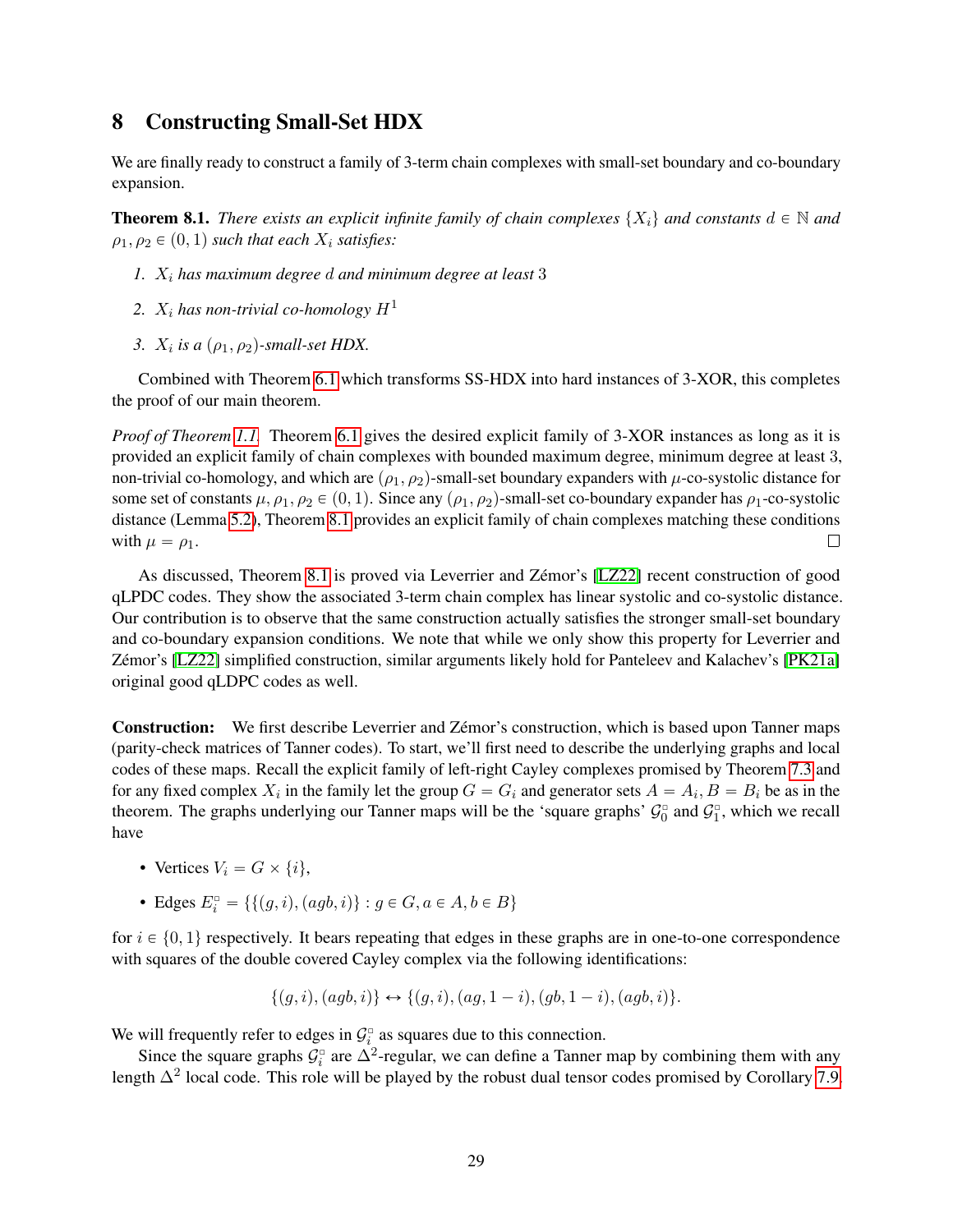Namely, letting  $C_A : \mathbb{F}_2^{\Delta} \to \mathbb{F}_2^{r\Delta}$  and  $C_B : \mathbb{F}_2^{\Delta} \to \mathbb{F}_2^{(1-r)\Delta}$  $\sum_{n=2}^{\infty}$  be as in Corollary [7.9](#page-27-1) for some choice of  $r, \varepsilon$ , and  $\gamma$ , our local codes will be  $C_0^{\perp}$  and  $C_1^{\perp}$  where  $C_0 = C_A \otimes C_B$  and  $C_1 = C_A^{\perp} \otimes C_B^{\perp}$ .<sup>[27](#page-29-0)</sup>

Combining these graphs and local codes gives the Tanner maps  $C_0 = T(\mathcal{G}_0^{\square}, C_0^{\perp})$ .  $\mathbb{F}_2^n \to \mathbb{F}_2^m$  and  $C_1 =$  $T(G_1^{\circ}, C_1^{\perp}): \mathbb{F}_2^n \to \mathbb{F}_2^m$ , where  $n = |F| = \Delta^2 |G|/2$  is the number of squares, and  $m = r(1 - r)\Delta^2 |V_0| =$  $r(1 - r)\Delta^2|G|$  comes from the fact that the both dual tensor codes have dimension  $(1 - r(1 - r))\Delta^2$ . Associating the edges of  $\mathcal{G}_i^{\circ}$  with squares in the discussed manner, one can check that  $\mathcal{C}_1\mathcal{C}_0^T = 0$  (see [\[LZ22,](#page-39-6) Section 4.1]) and therefore that these maps define a chain complex:

<span id="page-29-3"></span>
$$
X: \mathbb{F}_2^m \xrightarrow{\delta_0 := \mathcal{C}_0^T} \mathbb{F}_2^n \xrightarrow{\delta_1 := \mathcal{C}_1} \mathbb{F}_2^m.
$$
\n
$$
(9)
$$

Moreover, this process gives an explicit family of chain complexes  $\{X_i\}$  by choosing  $G_i$ ,  $A_i$ , and  $B_i$  as in the explicit family of left-right Cayley complexes promised by Theorem [7.3,](#page-24-0) and computing  $C_A$ ,  $C_B$  with the desired properties by brute force search over all pairs of length  $\Delta$  codes  $C_A$ ,  $C_B$  of dimensions  $r\Delta$  and  $(1 - r)\Delta$  respectively.<sup>[28](#page-29-1)</sup>

This completes the construction. We now move to showing that  $X$  has the three desired properties: bounded-degree, non-trivial co-homology, and small-set (co)-boundary expansion.

X has (upper) bounded-degree: By definition X is bounded-degree if and only if the parity-check matrices of our two Tanner codes have a bounded number of ones in every row and column. By the nature of the Tanner code construction the support of any row or column is at most twice the degree of the underlying graph. Since our graphs are of degree  $\Delta^2$  (a constant with respect to the family), the resulting complex is bounded-degree as desired.

X has (lower) bounded-degree: Recall we are promised that  $C_A$ ,  $C_B$ ,  $C_A^{\perp}$ , and  $C_B^{\perp}$  have generator matrices where every row and column have at least two ones. This implies that the tensor codes  $C_A \otimes C_B$  and  $C_A^{\perp} \otimes C_B^{\perp}$ can be taken to have generator matrices with at least four ones in each row and column. Since these correspond to the parity check matrices of  $C_0^{\perp} = (C_A \otimes C_B)^{\perp}$  and  $C_1^{\perp} = (C_A^{\perp} \otimes C_B^{\perp})^{\perp}$  respectively, it can be easily checked that the parity check matrices of the associated Tanner codes  $T(\mathcal{G}_0^{\square},C_0^{\bot})$  and  $T(\mathcal{G}_1^{\square},C_1^{\bot})$  also have at least four ones in every row and column.

 $H<sup>1</sup>$  is non-trivial: This follows immediately from dimensionality arguments. In particular, notice that  $\dim Z^1 \geqslant n-m$ , whereas  $\dim B^1 \leqslant m$ . As a result we have  $\dim H^1 \geqslant n-2m = (1/2-2r(1-r))\Delta^2|G|$ which is  $> 0$  whenever  $r \neq 1/2$ .

 $X$  is a small-set (co)-boundary expander: It is left to show our complexes are small-set (co)-boundary expanders. In what follows we show the co-boundary expansion case. Since the construction is symmetric, a similar proof gives small-set boundary expansion. For convenience, we first re-formulate the problem as the following technical theorem. Note that this is the analog of [\[LZ22,](#page-39-6) Theorem 1] where co-systolic distance is replaced with small-set co-boundary expansion. We follow their notation when possible for consistency.

<span id="page-29-4"></span>**Theorem 8.2.** *Fix*  $\varepsilon \in (0, 1/2)$ ,  $\gamma \in (1/2 + \varepsilon, 1)$  and  $\delta > 0$ . For any fixed large enough  $\Delta$ , if the linear codes  $C_A$  and  $C_B$  have minimum distance at least  $\delta\Delta$  and if the dual tensor code  $C_A \otimes \mathbb{F}_2^B + \mathbb{F}_2^A \otimes C_B = C_1^{\perp}$ <br>is w-robust with p-resistance to puncturing for  $w = \Delta^{3/2-\epsilon/2}$  and  $p = \Delta^{\gamma}$ ,<sup>[29](#page-29-2)</sup> then the chain c

<span id="page-29-0"></span><sup>&</sup>lt;sup>27</sup>Note we are assuming for simplicity that  $r\Delta$  and  $(1-r)\Delta$  are integer valued, but these can be replaced with  $|r\Delta|$  and  $\Delta-|r\Delta|$ without substantially affecting the proof (see [\[LZ22\]](#page-39-6)).

<span id="page-29-2"></span><span id="page-29-1"></span><sup>&</sup>lt;sup>28</sup>Note that since  $\Delta$  is a constant with respect to our infinite family, brute force search only requires  $O(1)$  time here.

<sup>&</sup>lt;sup>29</sup>We note that the value of w here is slightly different than in [\[LZ22\]](#page-39-6). This corrects a small error in the application of robust testability (Lemma [7.6\)](#page-27-2) in the original work.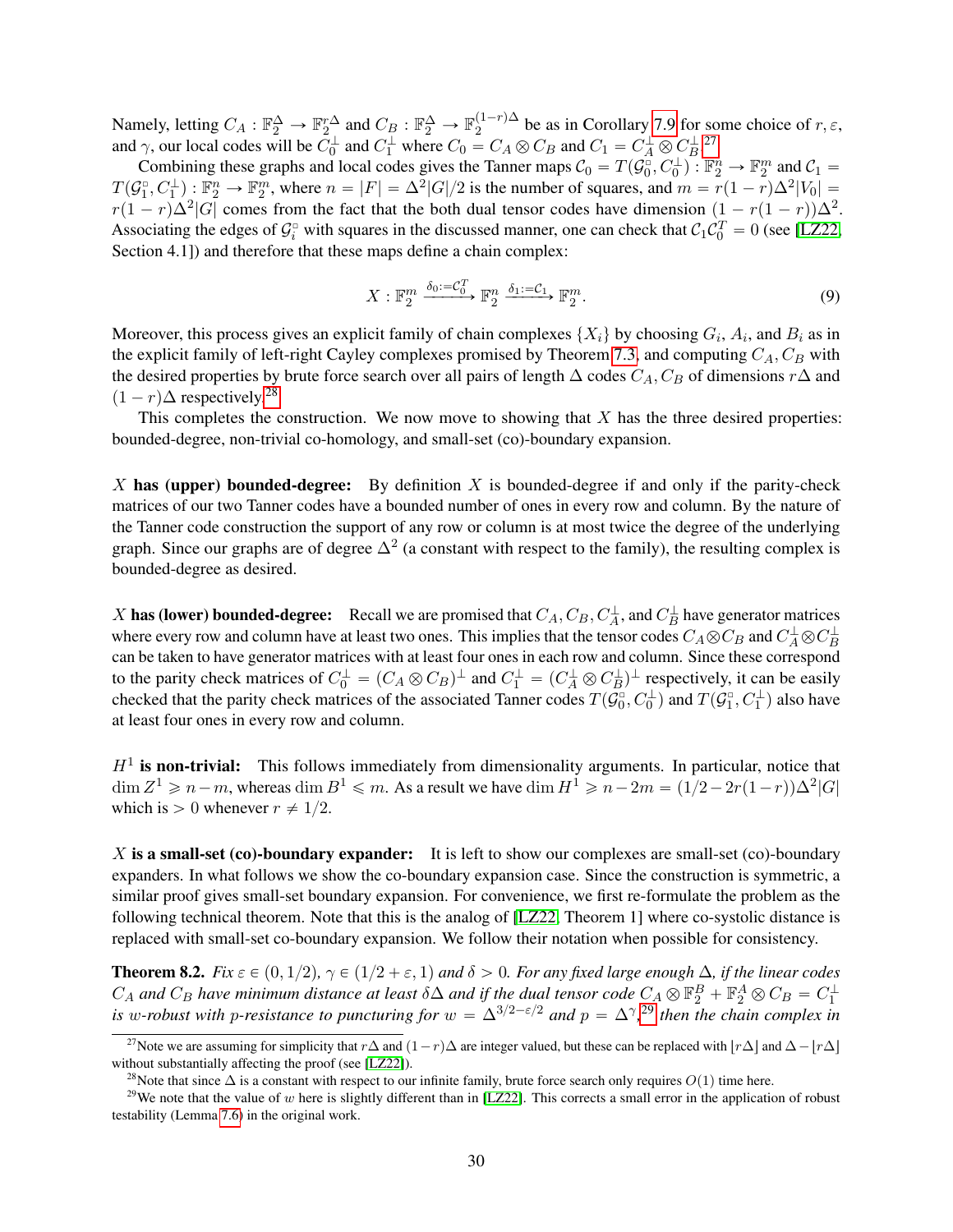*Equation* [\(9\)](#page-29-3)*:*

$$
X: \mathbb{F}_2^m \xrightarrow{\delta_0:=\mathcal{C}_0^T} \mathbb{F}_2^n \xrightarrow{\delta_1:=\mathcal{C}_1} \mathbb{F}_2^m,
$$

*satisfies the following isoperimetric inequality for small, minimal chains:*

 $\forall x \in \mathbb{F}_2^n$  s.t. x is minimal and  $|x| \leq \rho_1 n : |\delta_1 x| \geq \rho_2 |x|$ ,

*where*  $\rho_1 = \frac{\delta}{6\Delta^{3/2}}$  $\frac{\delta}{6\Delta^{3/2+\varepsilon}},\, \rho_2 = \frac{56}{\Delta^{3-2\varepsilon}}.$ 

Recall that this isoperimetric condition is equivalent to  $(\rho_1, \rho_2)$ -small-set co-boundary expansion (Lemma [5.4\)](#page-16-0), so this indeed proves the desired property. The proof of Theorem [8.2](#page-29-4) closely follows the analogous proof in [\[LZ22\]](#page-39-6) for systolic distance. The main difference is that we must track an additional set of elements consisting of vertices in  $\mathcal{G}_0^{\circ}$  corresponding to violated constraints. Since [\[LZ22\]](#page-39-6) only need to consider  $x \in \mathbb{F}_2^n$ that are true codewords, this is not a relevant consideration in their result. We note that throughout we set our coefficients to match those in [\[LZ22\]](#page-39-6) for ease of comparison.

*Proof of Theorem [8.2.](#page-29-4)* We assume  $x \neq 0$ , as the theorem holds trivially otherwise. We proceed by contradiction. Assuming  $|\delta_1 x| < \rho_2 |x|$ , we will show there exists  $y \in B_1$  such that  $|x + y| < |x|$ , contradicting minimality of  $x$ .

We first lay out some relevant notation. Thinking of x as a subset of  $E_1^{\circ}$  (the edge set of  $\mathcal{G}_1^{\circ}$ ), we will consider the edge-induced subgraph  $\mathcal{G}^{\square}_{1,x} \subset \mathcal{G}^{\square}_1$  and denote its vertex set by  $S \subset V_1$ . Recall that each vertex  $(g, 1) \in V_1$  has a corresponding local view made up of  $|A| \cdot |B|$  incident squares, which we'll denote by:

$$
\ell(g,1) := \left\{ \{ (g,1), (ag,0), (gb,0), (agb,1) \} : a \in A, b \in B \right\}.
$$

Thinking of x now as a set of squares, let  $x|_{\ell(g,1)} \in \mathbb{F}_2^{A \times B}$  denote the restriction of x to the local view of  $(g, 1)$ , and recall that x is a co-cycle exactly when these local views correspond to codewords in  $C_1^{\perp}$  =  $C_A \otimes \mathbb{F}_2^B + \mathbb{F}_2^A \otimes C_B.$ 

Since  $x$  is arbitrary in our setting (unlike [\[LZ22\]](#page-39-6) who only consider co-cycles) we will partition the vertices of our induced subgraph into three parts:  $S = S_v \cup S_n \cup S_e$ . First, let  $S_v \subset S$  denote the set of *violated vertices*  $(g, 1) \in V_1$  whose local views  $x|_{\ell(g,1)}$  do *not* form codewords in  $C_1^{\perp}$ . Following [\[LZ22\]](#page-39-6), we split the remaining vertices in  $S \backslash S_v$  into two parts based upon their degree in the induced subgraph  $\mathcal{G}_{1,x}^{\circ}$ : the *normal vertices*  $S_n$  with degree less than  $w_2 := \Delta^{3/2-\epsilon}$ , and the *exceptional vertices*  $S_e$  with degree at least  $w_2$ . The intuition behind this strategy is that because  $C_1^{\perp}$  is  $(w > w_2)$ -robust, the codewords associated to vertices in  $S_n$  have particularly nice structure: they are zero outside of a small set of at most  $w_2/(\delta\Delta)$  rows and columns. This implies that any column (respectively row) is close to a codeword in  $C_A$  (respectively  $C_B$ ) which will eventually help us apply small-set robust testability (Lemma [7.6\)](#page-27-2) to prove x is close to a co-boundary (and is therefore non-minimal).

To find such a co-boundary, we'll first need to look to the other side of the complex. Broadly speaking, the idea (which is the same as in [\[LZ22\]](#page-39-6)) is to find a vertex  $v \subset V_0$  whose local view shares many (heavy) rows and columns with local views of vertices in  $S_n$ . One can then apply robustness to see that the value of x on this local view is close to a codeword in  $C_A \otimes C_B$  which can easily be translated to the desired co-boundary.

More formally, let  $E_x \subset \mathcal{G}^{\cup}$  denote the set of edges incident to the squares in  $x,^{30}$  $x,^{30}$  $x,^{30}$  and call an edge *heavy* if it is incident to at least  $\delta\Delta - \Delta^{1/2-\epsilon}/\delta$  squares in x. We will consider the set of vertices  $T \subset V_0$  which are adjacent to  $S_n \subset V_1$  through a heavy edge in the graph  $\mathcal{G}^{\cup}$ . Given  $v \in T$ , note that every heavy edge with an element in  $S_n$  corresponds to a row or column that is shared in their local view (and is therefore close to

<span id="page-30-0"></span><sup>&</sup>lt;sup>30</sup>In particular for any square  $\{(g,0),(ag,1),(agb, 1),(agb, 0)\}\in x$ , add its four edges  $\{(g,0),(ag,1)\}, \{(g,0),(bg,1)\},$  $\{(agb, 0), (ag, 1)\}$ , and  $\{(agb, 0), (gb, 1)\}$  to  $E_x$ .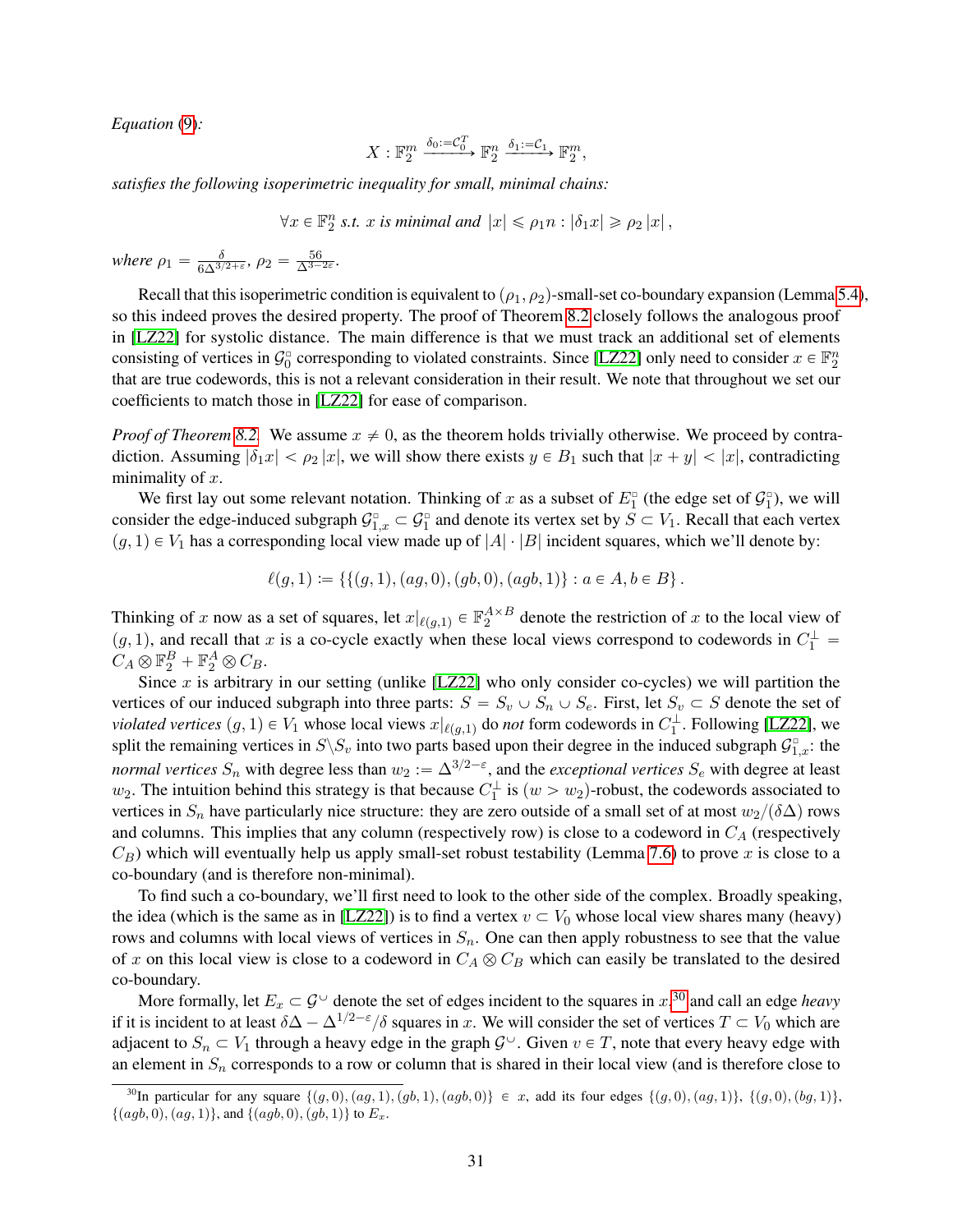a codeword of  $C_B$  or  $C_A$  respectively). The goal is therefore to show that there exists a vertex in T that is adjacent to many elements in  $S_n$  through heavy edges, while simultaneously adjacent to few 'bad' vertices in  $S_e$  and  $S_v$ . This will allow us to apply robustness against puncture to find a co-boundary that reduces the weight of  $x$ . We formalize these statements below in the following two claims.

<span id="page-31-1"></span>**Claim 8.3** (Modification of [\[LZ22,](#page-39-6) Claim 13]). *There exist*  $h_1 \ge \Omega(\Delta)$ ,  $d_1 \le O(\Delta^{1/2+\epsilon})$ , and  $v \in T$  *such that* v *is incident to at least*  $h_1$  *heavy edges and adjacent to at most*  $d_1$  *vertices of*  $S_e \cup S_v$ *.* 

<span id="page-31-2"></span>Claim 8.4 (Summary of paragraph following [\[LZ22,](#page-39-6) Claim 13]). *For all sufficiently large*[31](#page-31-0) ∆*, if there exists*  $a$  vertex  $v\in V_0$  incident to  $h_1\geqslant\Omega(\Delta)$  heavy edges and at most  $d_1\leqslant O(\Delta^{1/2+\varepsilon})$  vertices of  $S_e\cup S_v$ , then *we can find a vector*  $y \in B_1$  *such that*  $|x + y| < |x|$ *.* 

Together, Claim [8.3](#page-31-1) and Claim [8.4](#page-31-2) complete the proof of Theorem [8.2,](#page-29-4) as they promise the existence of some  $y \in B_1$  such that  $|x + y| < |x|$ , violating minimality of x. Thus it is left to prove the claims. While Claim [8.4](#page-31-2) follows largely from arguments in [\[LZ22\]](#page-39-6), it is helpful to present first to motivate the more technical proof of Claim [8.3.](#page-31-1)

*Proof of Claim [8.4.](#page-31-2)* Recall we are given an element  $v \in V_0$  which is incident to at least  $h_1 \ge \Omega(\Delta)$  heavy edges and adjacent to at most  $d_1 \leqslant O(\Delta^{1/2+\varepsilon})$  vertices in  $S_e \cup S_v$ . We consider the local view of x around v (considered as an element of  $\mathcal{G}_0^D$ ), denoted  $x_v \in \mathbb{F}_2^{A \times B}$  here for notational simplicity. Because at most  $d_1$ vertices adjacent to v in  $\mathcal{G}^{\cup}$  are exceptional or violated (as considered in  $\mathcal{G}^{\square}_{1,x}$ ), one can find  $A'\subset A, B'\subset B$ with  $|A'| = |B'| \ge \Delta - d_1$ , such that A' and B' are indexed by either normal vertices, or vertices not in S. Furthermore, since  $d_1 \le \Delta^{\gamma}$  for large enough  $\Delta$ , we also have by robustness to puncture that the restricted dual tensor code  $(C_1^{\perp})' := C_{A'} \otimes \mathbb{F}_2^{B'} + \mathbb{F}_2^{A'} \otimes C_{B'}$  is w-robust.

Let  $x'_v$  be the restriction of  $x_v$  in  $A' \times B'$ . Recall each column (row) of the local view of a normal vertex is at most  $w_2/(\delta \Delta)$  away from a codeword by w-robustness. Then since each column (row) of  $x'_v$  is indexed by either a normal vertex or a vertex whose local view is all zero (i.e. not in S), every column (respectively row) of  $x'_v$  is at most  $w_2/(\delta \Delta) = \Delta^{1/2-\epsilon}/\delta$  away from a codeword in  $C_{A'}$  (respectively  $C_{B'}$ ). Since there are at most  $\Delta$  rows and columns, this means that  $x'_v$  is at most  $\Delta^{3/2-\epsilon}/\delta$  away from either  $C_{A'} \otimes \mathbb{F}_2^{B'}$  or  $\mathbb{F}_2^{A'} \otimes C_{B'}$ , and moreover that:

$$
d(x'_v, C_{A'} \otimes \mathbb{F}_2^{B'}) + d(x'_v, \mathbb{F}_2^{A'} \otimes C_{B'}) \leq 2\Delta^{3/2 - \varepsilon}/\delta \leq w
$$

for sufficiently large  $\Delta$ . Because  $(C_1^{\perp})'$  is w-robust, we can apply small-set robust testability (Lemma [7.6\)](#page-27-2) to infer that  $x'_v$  is close to some codeword  $c' \in C_{A'} \otimes C_{B'}$ :

$$
d(x'_v,c')\leqslant \frac{3}{2}\left(d(x'_v,C_{A'}\otimes \mathbb{F}_2^{B'})+d(x'_v,\mathbb{F}_2^{A'}\otimes C_{B'})\right)\leqslant 3\frac{\Delta^{3/2-\varepsilon}}{\delta}.
$$

Finally, since the total number of punctured rows and columns is less than the code distance for large enough  $\Delta$ , we can extend c'uniquely to a codeword  $c \in C_A \otimes C_B$ . Taking into account the rows and columns added in this process, the distance from  $x_v$  to c then becomes at most  $d(x_v, c) \leq d(x'_v, c') + 2d_1\Delta \leq O(\Delta^{3/2+\varepsilon}) < o(\Delta^2)$ since  $\varepsilon < 1/2$ .

On the other hand, because v is incident to  $\Omega(\Delta)$  heavy edges, the weight  $|x_v| = \Theta(\Delta^2)$ . Thus for large enough  $\Delta$ , it must be the case that flipping c strictly reduces the weight of x. More precisely, set y to be c on the local view  $x_v$  and 0 elsewhere, then we have  $|x + y| < |x|$ . Since  $c \in C_A \otimes C_B = C_0$ ,  $y \in B^1$  is indeed a co-boundary which completes the proof.  $\Box$ 

The only thing left is to show that our main technical claim actually holds, the existence of a vertex with many heavy edges that is adjacent to few violated or exceptional vertices. The proof technique is similar to that of [\[LZ22,](#page-39-6) Claim 13], and mostly boils down to proving that  $S_v$  and  $S_e$  are small compared to  $S_n$ .

<span id="page-31-0"></span><sup>&</sup>lt;sup>31</sup>Here we mean in terms of  $r, \varepsilon$ , and  $\gamma$ , so  $\Delta$  remains constant with respect to the infinite family.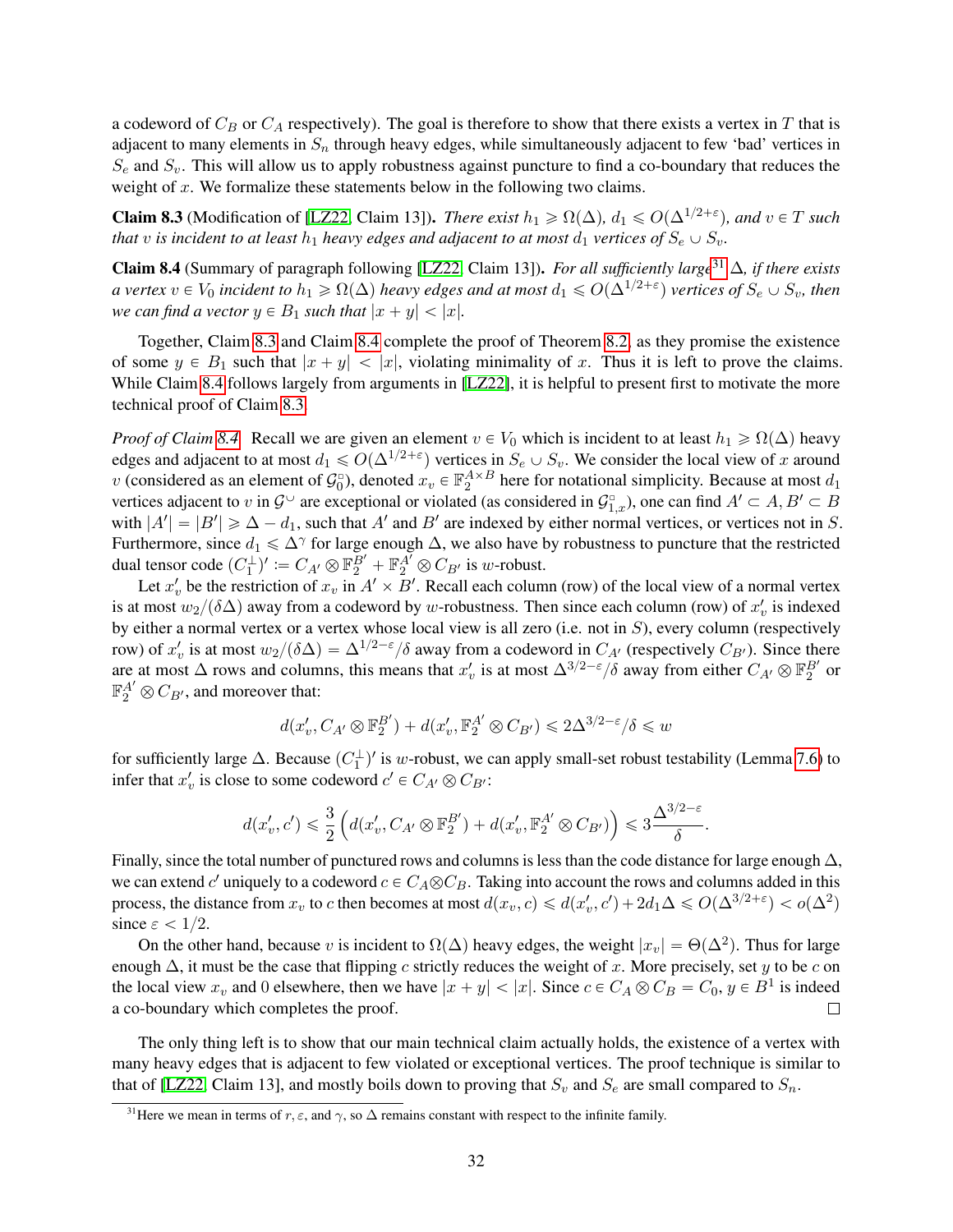*Proof of Claim [8.3.](#page-31-1)* We split the proof into the following three claims. First, we claim T is non-empty.

<span id="page-32-0"></span>**Claim 8.5.**  $|T| > 0$ .

With this in mind, let  $\alpha$ ,  $\beta = \Theta(1)$  be constants to be set later in the proof. Following [\[LZ22\]](#page-39-6), we claim that a reasonable fraction of  $T$  is incident to many heavy edges:

<span id="page-32-1"></span>**Claim 8.6** ([\[LZ22,](#page-39-6) Claim 12]). *At least an*  $\alpha/2$  *fraction of vertices in* T *are incident to at least*  $h_1 = \alpha \Delta$ *heavy edges,*

and further that at most some smaller fraction is adjacent to greater than  $d_1$  violated and exceptional vertices:

<span id="page-32-2"></span>Claim 8.7 ([\[LZ22,](#page-39-6) Paragraph between Claim 4.10 and Claim 4.11]). At most an  $\alpha/4$  fraction of vertices in T *are incident to more than*  $d_1 = \frac{4\beta}{\alpha} \Delta^{1/2+\varepsilon}$  vertices of  $S_e \cup S_v$ .

Combining these claims implies at least an  $\alpha/4$  fraction of vertices satisfy the requirements of Claim [8.3.](#page-31-1) Since T is non-empty, this must apply to at least one  $v \in T$  which gives the desired result.

The key to proving all three claims lies in showing that the number of vertices in  $S_e \cup S_v$  is small compared to  $S_n$ . We will show that  $S_v$  can be upper bounded by taking  $\rho_2$  sufficiently small, and  $S_e$  can be upper bounded by the expander mixing lemma as in [\[LZ22\]](#page-39-6).

<span id="page-32-3"></span>Lemma 8.8 (Modification of [\[LZ22,](#page-39-6) Claim 6]). *The number of exceptional and violated vertices is at most*

$$
|S_e \cup S_v| \leq \frac{64}{\Delta^{1-2\varepsilon}} |S|.
$$
\n(10)

*On the other hand, the number of normal vertices is at least*

$$
|S_n| \geqslant (1 - \frac{64}{\Delta^{1 - 2\varepsilon}})|S|.
$$
\n<sup>(11)</sup>

*Proof.* The latter fact follows immediately from the former and recalling that  $S_e$ ,  $S_v$ , and  $S_n$  partition S. We now show  $|S_v|$  is small. Note that by assumption we have that

$$
|S_v| \leqslant |\delta_1 x| < \rho_2 |x| \,,
$$

since  $\delta_1$  is the parity-check matrix of  $C_1$  and every violated vertex corresponds to at least one violated constraint in  $C_1$ . Because  $V_1$  has degree  $\Delta^2$  in  $\mathcal{G}_1^{\circ}$  (i.e. each vertex sits in  $\Delta^2$  squares), we also have  $|x| \leq \Delta^2 |S|/2$ . Altogether this gives

$$
|S_v| < \rho_2 \Delta^2 |S| / 2 = 28 |S| / \Delta^{1 - 2\varepsilon}
$$

for our choice of  $\rho_2$ .

Now we show  $|S_e|$  is small. The degree of each non-violated vertex is at least  $\delta\Delta$  because the local view corresponds to a non-zero codeword in  $C_A \otimes \mathbb{F}_2^B + \mathbb{F}_2^A \otimes C_B$ . This implies  $|S_n| + |S_e| \leq \frac{2|x|}{\delta \Delta}$ . Combining this with our bound on  $|S_v|$  gives

$$
|S| = |S_n| + |S_e| + |S_v| \le (\rho_2 + \frac{2}{\delta \Delta}) |x| \le \frac{4}{\delta \Delta} |x| \tag{12}
$$

where the second inequality holds for large enough  $\Delta$  (recalling that  $\rho_2 = O(\Delta^{-3+2\varepsilon})$ ). Applying the expander mixing lemma to  $E(S_e, S)$ , we then obtain

$$
\begin{aligned} |E(S_e, S)| &\leqslant \frac{\Delta^2}{|V_1|} |S_e||S| + 4 \Delta \sqrt{|S_e||S|} \\ &\leqslant \frac{4 \Delta}{\delta |V_1|} |x||S_e| + 4 \Delta \sqrt{|S_e||S|} \\ &= \frac{1}{3} \Delta^{3/2-\varepsilon} |S_e| + 4 \Delta \sqrt{|S_e||S|} \end{aligned}
$$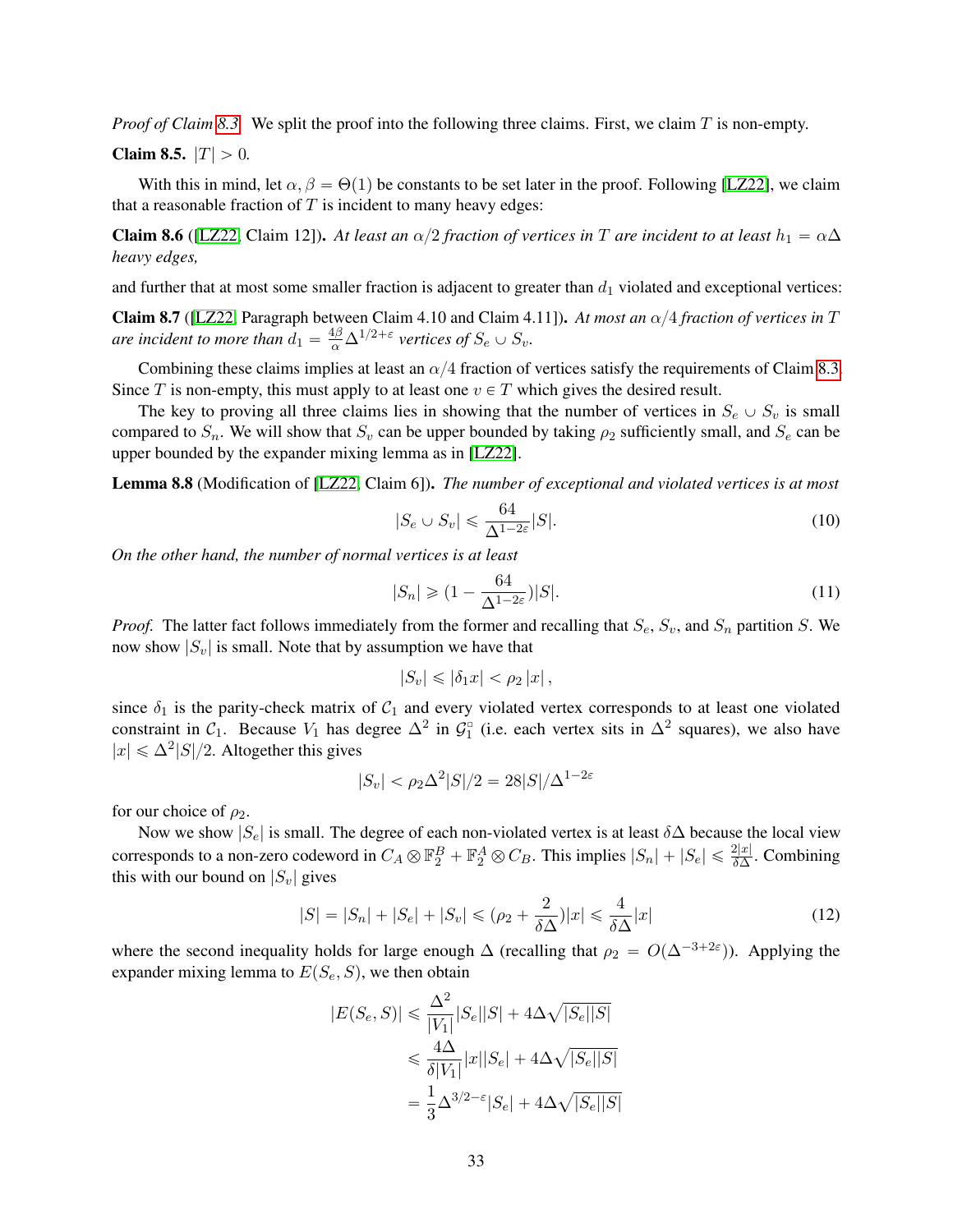where we have used the assumption that  $|x| \le \frac{\delta n}{6\Delta^{3/2+\epsilon}}$  and the fact that  $|V_1| = |G| = 2n/\Delta^2$ . On the other hand, by definition of exceptional vertices we have that  $|E(S_e, S)| \geq \Delta^{3/2 - \varepsilon} |S_e|$ . Combining the inequalities we obtain  $|S_e| \le 36|S|/\Delta^{1-2\varepsilon}$ , and plugging in our bound on  $|S_v|$  then gives  $|S_e \cup S_v| \le 64|S|/\Delta^{1-2\varepsilon}$  as desired.  $\Box$ 

Finally, we prove Claim [8.5,](#page-32-0) Claim [8.6,](#page-32-1) and Claim [8.7,](#page-32-2) completing the result. The latter two follow essentially as in [\[LZ22\]](#page-39-6) (replacing  $S_e$  with  $S_e \cup S_v$ ), but we give the proofs here for completeness.

*Proof of Claim [8.5.](#page-32-0)* We wish to prove T is non-empty. First, recall that since  $x \neq 0$  by assumption,  $|S| > 0$ . By Lemma [8.8,](#page-32-3) we then have  $|S_n| > 0$  as well. We now argue that every vertex in  $S_n$  is incident to at least one heavy edge. Since  $S_n$  is non-empty, this implies T is non-empty as desired.

To see each vertex in  $S_n$  has a heavy edge, recall the local view of each normal vertex is a codeword in  $C_A \otimes \mathbb{F}_2^B + \mathbb{F}_2^A \otimes C_B$  with weight less than  $w = \Delta^{3/2-\epsilon}$ . Because the dual tensor code is w-robust, each column (respectively row) is within  $\Delta^{1/2-\epsilon}/\delta$  of a codeword in  $C_A$  (respectively  $C_B$ ). Since these codes all have distance at least  $\delta\Delta$ , there must be a row or column with at least  $\delta\Delta - \Delta^{1/2 - \epsilon}/\delta$  ones which exactly corresponds to a heavy edge. We note this fact also implies the total number of heavy edges is at least  $|S_n|$ , which will be useful later on.  $\Box$ 

*Proof of Claim [8.6.](#page-32-1)* Now that we have confirmed the existence of T, we want to show it is incident to many heavy edges. To do so, we'll argue that  $T$  is small compared to the number of heavy edges.

To start, we show that  $|T| \le \frac{64}{\delta^2 \Delta} |S|$ . The proof is the same as [\[LZ22,](#page-39-6) Claim 11], but we give it here for completeness. First, note that by the expander mixing lemma on  $\mathcal{G}^{\cup}$  (which is the double cover of a  $4\sqrt{\Delta}$ -spectral expander) we have:

$$
|E(S,T)| \leqslant \frac{2\Delta}{|G|}|S||T| + 4\sqrt{\Delta}\sqrt{|S||T|}
$$
  

$$
\leqslant \frac{2\Delta^{1/2-\varepsilon}}{3}|T| + 4\sqrt{\Delta}\sqrt{|S||T|}
$$

where as in Lemma [8.8](#page-32-3) we have again used the fact that

$$
|S|\leqslant \frac{4}{\delta \Delta} \,|x|\leqslant \frac{2}{3\Delta^{5/2+\varepsilon}}n=\frac{1}{3\Delta^{1/2+\varepsilon}}|G|.
$$

On the other hand, since each vertex  $v \in T$  is incident to at least one heavy edge e by definition, v (and e) are contained in at least  $\delta\Delta - \Delta^{1/2-\epsilon}/\delta$  squares in x. Since each of these contains an additional (unique) edge incident to  $v$ , we also have the following lower bound

$$
|E(S,T)| \ge (\delta \Delta - \Delta^{1/2 - \varepsilon}/\delta)|T|.
$$

Combining these inequalities one can check that  $|T| \le \frac{64}{\delta^2 \Delta} |S|$  for large enough  $\Delta$  as desired.

With this in hand, recall from the proof of Claim [8.5](#page-32-0) that the total number of heavy edges in  $E_x$  is at least  $|S_n| \geq (1 - \frac{64}{\Delta^{1-2\varepsilon}})|S|$  (where the inequality is given by Lemma [8.8\)](#page-32-3). Together, this implies the average number of heavy edges incident to a vertex in  $T$  is at least:

$$
\frac{|S_n|}{|T|} \ge \frac{\delta^2 \Delta}{64} \left( 1 - \frac{64}{\Delta^{1-2\varepsilon}} \right) =: 2\alpha \Delta. \tag{13}
$$

Finally given that the average degree is at least  $2\alpha\Delta$ , we want to show there is some fraction of vertices with degree  $\ge \alpha\Delta$ . This is immediate from recalling that the maximum degree of  $\mathcal{G}^{\cup}$  (and thus T) is 2 $\Delta$ , which implies at least an  $\alpha/2$  fraction of vertices in T are incident to at least  $\alpha\Delta$  heavy edges as desired.  $\Box$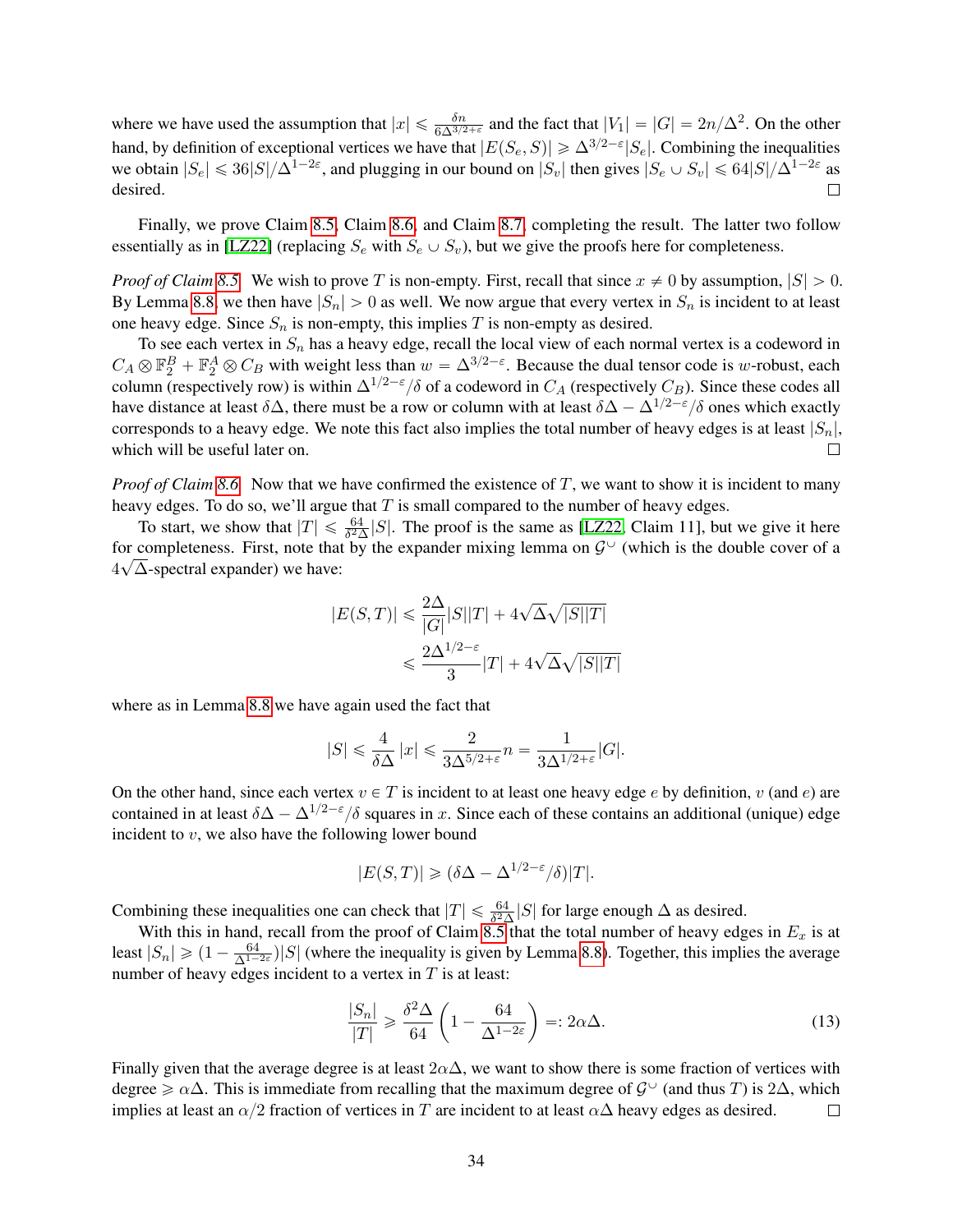*Proof of Claim [8.7.](#page-32-2)* Finally, we want to show there are few edges between T and  $S_e \cup S_v$ . This follows from the fact that both sets are small, and the underlying graph  $\mathcal{G}^{\cup}$  is the double cover of a  $4\sqrt{\Delta}$ -expander on  $|G| = \frac{2n}{\Delta^2}$  vertices. In particular, combining the expander mixing lemma with our bounds from Lemma [8.8](#page-32-3) gives:

$$
E(S_e \cup S_v, T) \leq \frac{2\Delta}{|G|} |S_e \cup S_v||T| + 4\sqrt{\Delta}\sqrt{|T||S_e \cup S_v|}
$$
  

$$
\leq \frac{128\Delta^{2\varepsilon}}{|G|} |S||T| + 32\Delta^{\varepsilon}\sqrt{|T||S|}.
$$

Recall that  $|S| \le \frac{1}{3\Delta^{1/2+\epsilon}} |G|$ . Further, since each normal vertex is adjacent to T and the degree of T is at most 2 $\Delta$ , we have  $(1 - \frac{64}{\Delta^{1-2\epsilon}})|S| \leq |S_n| \leq 2\Delta |T|$ , and thus for large enough  $\Delta$  that  $|S| \leq 4\Delta |T|$ . Altogether we therefore have:

$$
E(S_e \cup S_v, T) \leq \frac{128}{3\Delta^{1/2-\varepsilon}}|T| + 64\Delta^{1/2+\varepsilon}|T| \leq \beta \Delta^{1/2+\varepsilon}|T|
$$

where  $\beta = 64 + \frac{128}{3\Delta}$ . As a result, at most an  $\alpha/4$  fraction of vertices in T are incident to more than  $d_1 = \frac{4\beta}{\alpha} \Delta^{1/2+\epsilon}$  vertices of  $S_e \cup S_v$  as desired, which completes the proof of Claim [8.3](#page-31-1) and Theorem [8.2](#page-29-4) in turn.

 $\Box$ 

 $\Box$ 

Putting everything together, we now prove the existence of an explicit family of SS-HDX.

*Proof of Theorem [8.1.](#page-28-0)* Fix any  $r \in (0, 1/2)$ ,  $\varepsilon \in (0, 1/2)$ ,  $\gamma \in (1/2 + \varepsilon, 1)$ , and  $\delta \in (0, 1)$  satisfying  $-\delta \log \delta - (1 - \delta) \log(1 - \delta) < r$ , and let  $\Delta = \Delta(r, \varepsilon/2, \gamma, \delta) \in \mathbb{N}$  be sufficiently large that the guarantees of Corollary [7.9](#page-27-1) and Theorem [8.2](#page-29-4) are met. Brute forcing over pairs of length  $\Delta$  codes  $C_A$ ,  $C_B$  of dimensions  $r\Delta$  and  $(1 - r)\Delta$  respectively, Corollary [7.9](#page-27-1) promises we can find in  $O_\Delta(1)$  time codes  $C_A, C_B$  such that:

- 1. dim  $C_A = |r\Delta|$  and dim  $C_B = \Delta \dim C_A$ ,
- 2. The distances of  $C_A$ ,  $C_B$ ,  $C_A^{\perp}$ ,  $C_B^{\perp}$  are all at least  $\delta \Delta$ ,
- 3. Both dual tensor codes  $C_0^{\perp} = (C_A \otimes C_B)^{\perp}$  and  $C_1^{\perp} = (C_A^{\perp} \otimes C_B^{\perp})^{\perp}$  are  $\Delta^{3/2 \epsilon/2}$ -robust with  $\Delta^{\gamma}$ -resistance to puncturing.
- 4.  $C_A, C_B, C_A^{\perp}$ , and  $C_B^{\perp}$  have generator matrices where every row and column have at least two ones.

Following the construction and the discussion earlier this section, the Tanner maps resulting from these codes and the explicit left-right Cayley complexes of  $[DEL+21]$  $[DEL+21]$  give an explicit family of chain complexes with degree between 3 and  $2\Delta^2$  and non-trivial co-homology. Furthermore each individual complex in the family satisfies the requirements of Theorem [8.2](#page-29-4) in both directions, so by symmetry the complexes are  $(\rho_1, \rho_2)$ -small-set HDX for  $\rho_1 = \frac{\delta}{6\Delta^{3/2+\epsilon}}$  and  $\rho_2 = \frac{56}{\Delta^{3-2\epsilon}}$ . This concludes the proof of Theorem [8.1.](#page-28-0)

<span id="page-34-0"></span>Remark 8.9. *We note that the proof of Theorem [8.2](#page-29-4) actually gives a stronger guarantee than small-set (co)-boundary expansion. In particular, because the boundary* y *that reduces the weight of* x *is supported on a local view of a single vertex, the result actually gives an isoperimetric inequality for the broader class of small, locally minimal functions:*

 $\forall x \in \mathbb{F}_2^n$  s.t. x is locally minimal and  $|x| \leq \rho_1 n : |\delta_1 x| \geq \rho_2 |x|$ ,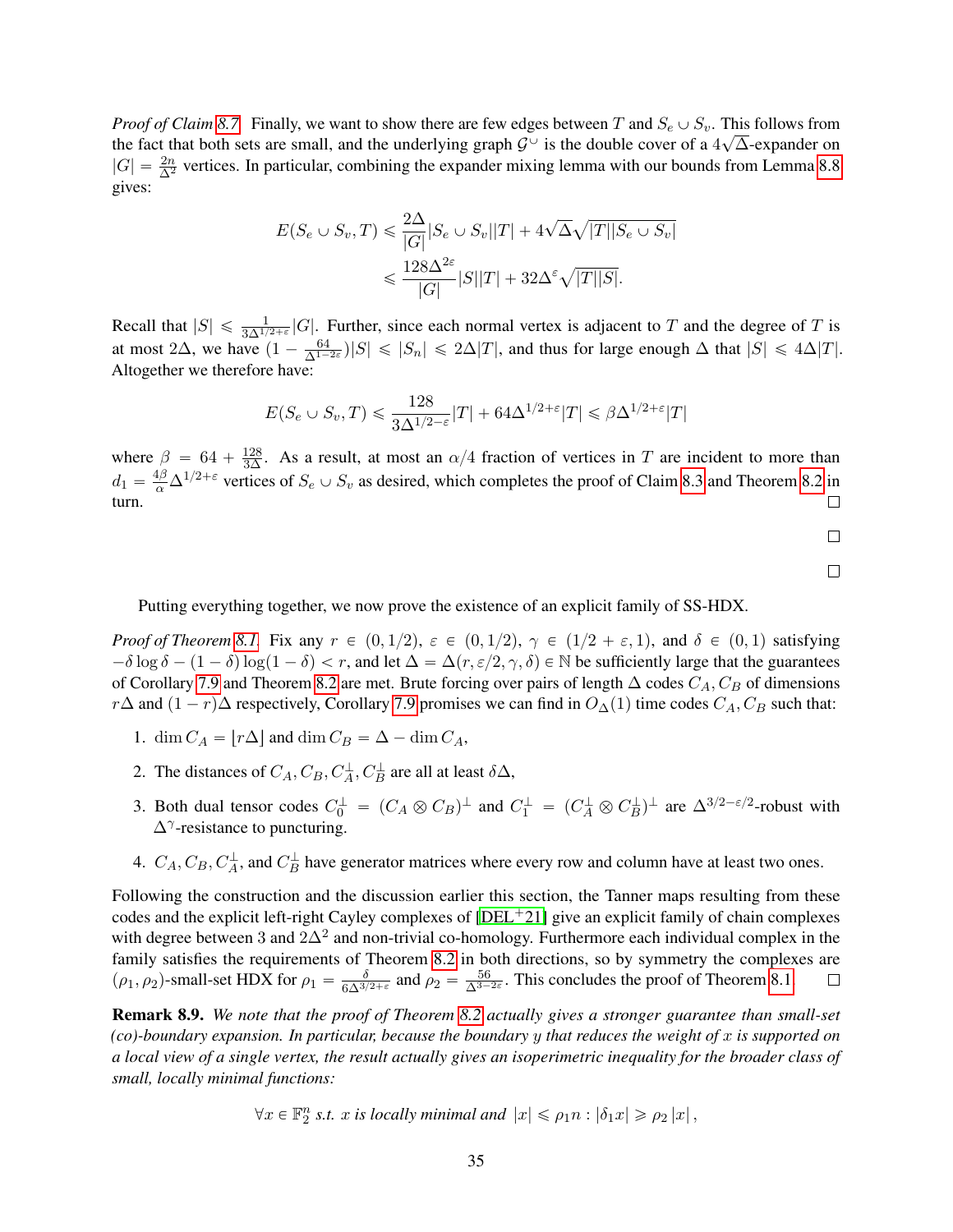where x is locally minimal if  $|x| \leqslant |x+\delta_0(e_v)|$  for all basis vectors  $e_v \in \mathbb{F}_2^m$ . As discussed in Section [3.1,](#page-10-0) *this stronger isoperimetric inequality has seen prior use in the topological HDX literature [\[KKL14,](#page-38-5) [EK16,](#page-37-6) [KM18,](#page-38-6) [KM21\]](#page-38-7) as well as in recent work on c3-LTCs [\[LH22a\]](#page-39-4) and qLDPC codes [\[LH22b\]](#page-39-14).*

### Acknowledgements

The authors thank Noah Fleming, Sam Hopkins, and Russell Impagliazzo for helpful discussion on reductions within the Sum-of-Squares hierarchy, Amy Kanne for helpful discussions on qLDPC codes and [\[LZ22\]](#page-39-6), and Tali Kaufman for many fruitful discussions on high dimensional expansion. The authors also thank Sam Hopkins, Shachar Lovett, and Anthony Ostuni for helpful comments on an earlier version of the manuscript.

### References

- <span id="page-35-6"></span>[AAT05] Mikhail Alekhnovich, Sanjeev Arora, and Iannis Tourlakis, *Towards strong nonapproximability results in the lovász-schrijver hierarchy*, Proceedings of the thirty-seventh annual ACM symposium on theory of computing, 2005, pp. 294–303.
- <span id="page-35-10"></span>[AC88] Noga Alon and Fan RK Chung, *Explicit construction of linear sized tolerant networks*, Discrete Mathematics 72 (1988), no. 1-3, 15–19.
- <span id="page-35-1"></span>[AC02] Noga Alon and Michael Capalbo, *Explicit unique-neighbor expanders*, The 43rd Annual IEEE Symposium on Foundations of Computer Science, 2002. Proceedings., IEEE, 2002, pp. 73–79.
- <span id="page-35-5"></span>[AJT19] Vedat Levi Alev, Fernando Granha Jeronimo, and Madhur Tulsiani, *Approximating constraint satisfaction problems on high-dimensional expanders*, 2019 IEEE 60th Annual Symposium on Foundations of Computer Science (FOCS), IEEE, 2019, pp. 180–201.
- <span id="page-35-3"></span>[AL20] Vedat Levi Alev and Lap Chi Lau, *Improved analysis of higher order random walks and applications*, arXiv preprint arXiv:2001.02827 (2020).
- <span id="page-35-9"></span>[Alo86] Noga Alon, *Eigenvalues and expanders*, Combinatorica 6 (1986), no. 2, 83–96.
- <span id="page-35-4"></span>[ALO20] Nima Anari, Kuikui Liu, and Shayan Oveis Gharan, *Spectral independence in high-dimensional expanders and applications to the hardcore model*, arXiv preprint arXiv:2001.00303 (2020).
- <span id="page-35-2"></span>[ALOV19] Nima Anari, Kuikui Liu, Shayan Oveis Gharan, and Cynthia Vinzant, *Log-concave polynomials ii: high-dimensional walks and an fpras for counting bases of a matroid*, Proceedings of the 51st Annual ACM SIGACT Symposium on Theory of Computing, 2019, pp. 1–12.
- <span id="page-35-8"></span><span id="page-35-7"></span><span id="page-35-0"></span>[BBK`21] Mitali Bafna, Boaz Barak, Pravesh K. Kothari, Tselil Schramm, and David Steurer, *Playing unique games on certified small-set expanders*, STOC '21: 53rd Annual ACM SIGACT Symposium on Theory of Computing, Virtual Event, Italy, June 21-25, 2021 (Samir Khuller and Virginia Vassilevska Williams, eds.), ACM, 2021, pp. 1629–1642.
	- [BCK15] Boaz Barak, Siu On Chan, and Pravesh K Kothari, *Sum of squares lower bounds from pairwise independence*, Proceedings of the forty-seventh annual ACM symposium on Theory of computing, 2015, pp. 97–106.
		- [BE21] Nikolas P Breuckmann and Jens Niklas Eberhardt, *Quantum low-density parity-check codes*, PRX Quantum 2 (2021), no. 4, 040101.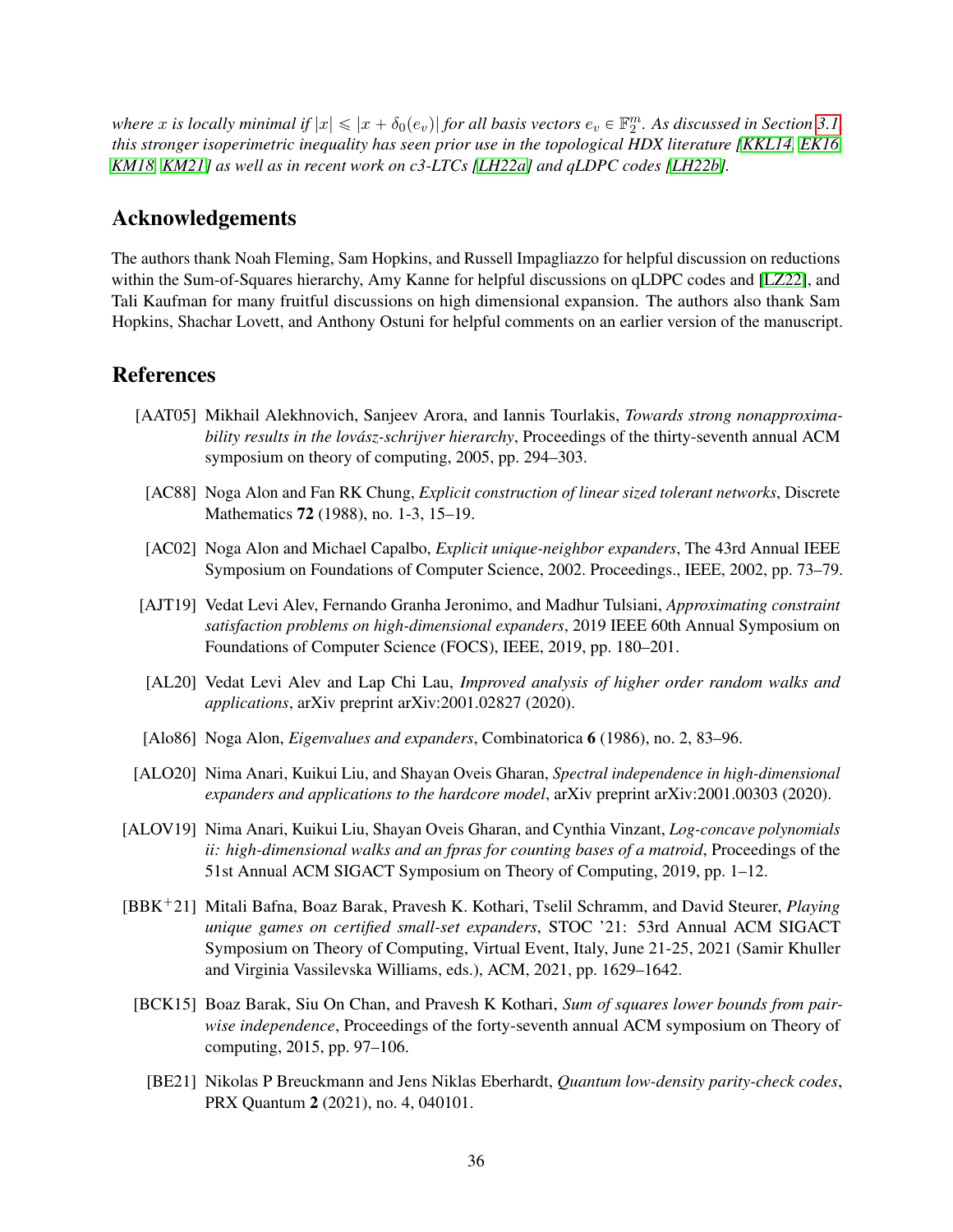- <span id="page-36-10"></span>[BGIP01] Sam Buss, Dima Grigoriev, Russell Impagliazzo, and Toniann Pitassi, *Linear gaps between degrees for the polynomial calculus modulo distinct primes*, Journal of Computer and System Sciences **62** (2001), no. 2, 267–289.
- <span id="page-36-12"></span>[BGMT12] Siavosh Benabbas, Konstantinos Georgiou, Avner Magen, and Madhur Tulsiani, *Sdp gaps from pairwise independence*, Theory of Computing 8 (2012), no. 1, 269–289.
- <span id="page-36-4"></span>[BHKL21] Mitali Bafna, Max Hopkins, Tali Kaufman, and Shachar Lovett, *Hypercontractivity on high dimensional expanders*, arXiv preprint arXiv:2111.09444 (2021).
- <span id="page-36-2"></span>[BHKL22] , *High dimensional expanders: Eigenstripping, pseudorandomness, and unique games*, Proceedings of the 2022 Annual ACM-SIAM Symposium on Discrete Algorithms (SODA), SIAM, 2022, pp. 1069–1128.
- <span id="page-36-8"></span>[BIK<sup>+96</sup>] Paul Beame, Russell Impagliazzo, Jan Krajíček, Toniann Pitassi, and Pavel Pudlák, *Lower bounds on hilbert's nullstellensatz and propositional proofs*, Proceedings of the London Mathematical Society 3 (1996), no. 1, 1–26.
- <span id="page-36-14"></span><span id="page-36-13"></span>[BKS18] Boaz Barak, Pravesh K Kothari, and David Steurer, *Small-set expansion in shortcode graph and the 2-to-2 conjecture*, arXiv preprint arXiv:1804.08662 (2018).
	- [BS14] Boaz Barak and David Steurer, *Sum-of-squares proofs and the quest toward optimal algorithms*, arXiv preprint arXiv:1404.5236 (2014).
- <span id="page-36-6"></span>[BSW99] Eli Ben-Sasson and Avi Wigderson, *Short proofs are narrow—resolution made simple*, Proceedings of the thirty-first annual ACM symposium on Theory of computing, 1999, pp. 517–526.
- <span id="page-36-9"></span>[CEI96] Matthew Clegg, Jeffery Edmonds, and Russell Impagliazzo, *Using the groebner basis algorithm to find proofs of unsatisfiability*, Proceedings of the twenty-eighth annual ACM symposium on Theory of computing, 1996, pp. 174–183.
- <span id="page-36-0"></span>[Cha16] Siu On Chan, *Approximation resistance from pairwise-independent subgroups*, Journal of the ACM (JACM) 63 (2016), no. 3, 1–32.
- <span id="page-36-11"></span><span id="page-36-7"></span>[CMM09] Moses Charikar, Konstantin Makarychev, and Yury Makarychev, *Integrality gaps for sheraliadams relaxations*, Proceedings of the forty-first annual ACM symposium on Theory of computing, 2009, pp. 283–292.
	- [CS96] A Robert Calderbank and Peter W Shor, *Good quantum error-correcting codes exist*, Physical Review A 54 (1996), no. 2, 1098.
	- [DD19] Yotam Dikstein and Irit Dinur, *Agreement testing theorems on layered set systems*, 2019 IEEE 60th Annual Symposium on Foundations of Computer Science (FOCS), IEEE, 2019, pp. 1495–1524.
- <span id="page-36-5"></span><span id="page-36-3"></span>[DDFH18] Yotam Dikstein, Irit Dinur, Yuval Filmus, and Prahladh Harsha, *Boolean function analysis on high-dimensional expanders*, Approximation, Randomization, and Combinatorial Optimization. Algorithms and Techniques (APPROX/RANDOM 2018), Schloss Dagstuhl-Leibniz-Zentrum fuer Informatik, 2018.
- <span id="page-36-1"></span>[DEL`21] Irit Dinur, Shai Evra, Ron Livne, Alexander Lubotzky, and Shahar Mozes, *Locally testable codes with constant rate, distance, and locality*, arXiv preprint arXiv:2111.04808 (2021).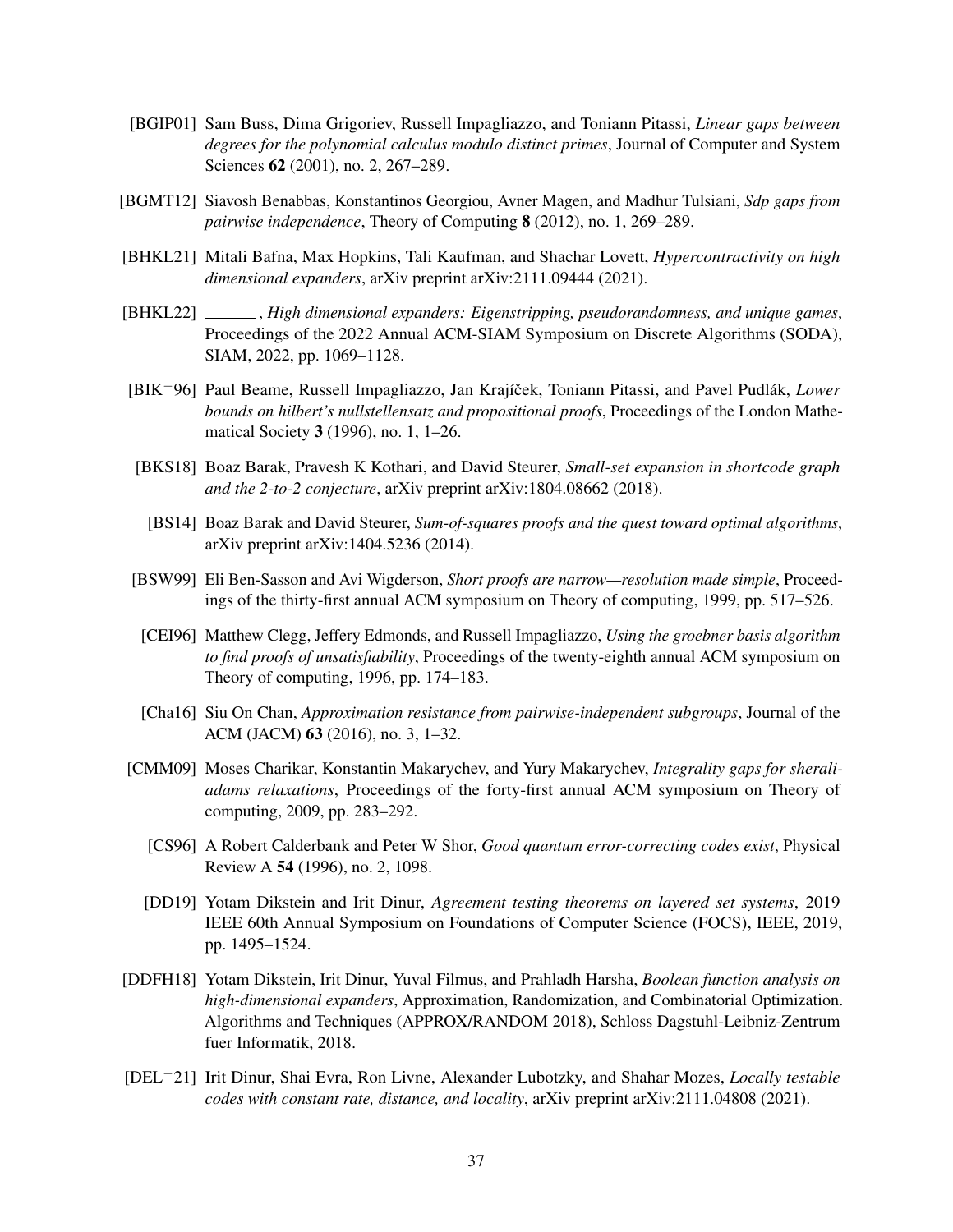- <span id="page-37-5"></span><span id="page-37-1"></span>[DFHT20] Irit Dinur, Yuval Filmus, Prahladh Harsha, and Madhur Tulsiani, *Explicit sos lower bounds from high-dimensional expanders*, arXiv preprint arXiv:2009.05218 (2020).
	- [DK17] Irit Dinur and Tali Kaufman, *High dimensional expanders imply agreement expanders*, 2017 IEEE 58th Annual Symposium on Foundations of Computer Science (FOCS), IEEE, 2017, pp. 974–985.
- <span id="page-37-12"></span>[DKK<sup>+</sup>18a] Irit Dinur, Subhash Khot, Guy Kindler, Dor Minzer, and Muli Safra, *On non-optimally expanding sets in grassmann graphs*, Proceedings of the 50th Annual ACM SIGACT Symposium on Theory of Computing, 2018, pp. 940–951.
- <span id="page-37-14"></span><span id="page-37-11"></span><span id="page-37-7"></span><span id="page-37-6"></span>[DKK<sup>+</sup>18b] \_\_\_\_\_, *Towards a proof of the 2-to-1 games conjecture?*, Proceedings of the 50th Annual ACM SIGACT Symposium on Theory of Computing, 2018, pp. 376–389.
	- [DSW06] Irit Dinur, Madhu Sudan, and Avi Wigderson, *Robust local testability of tensor products of ldpc codes*, Approximation, Randomization, and Combinatorial Optimization. Algorithms and Techniques, Springer, 2006, pp. 304–315.
		- [EH17] Lior Eldar and Aram W Harrow, *Local hamiltonians whose ground states are hard to approximate*, 2017 IEEE 58th Annual Symposium on Foundations of Computer Science (FOCS), IEEE, 2017, pp. 427–438.
		- [EK16] Shai Evra and Tali Kaufman, *Bounded degree cosystolic expanders of every dimension*, Proceedings of the forty-eighth annual ACM symposium on Theory of Computing, 2016, pp. 36–48.
	- [EKZ20] Shai Evra, Tali Kaufman, and Gilles Zémor, *Decodable quantum ldpc codes beyond the square root distance barrier using high dimensional expanders*, 2020 IEEE 61st Annual Symposium on Foundations of Computer Science (FOCS), IEEE, 2020, pp. 218–227.
	- [FKP19] Noah Fleming, Pravesh Kothari, and Toniann Pitassi, *Semialgebraic proofs and efficient algorithm design*, Foundations and Trends in Theoretical Computer Science, 2019.
	- [GLL21] Tom Gur, Noam Lifshitz, and Siqi Liu, *Hypercontractivity on high dimensional expanders*, arXiv preprint arXiv:2111.09375 (2021).
- <span id="page-37-13"></span><span id="page-37-10"></span><span id="page-37-9"></span><span id="page-37-8"></span><span id="page-37-4"></span><span id="page-37-3"></span><span id="page-37-2"></span><span id="page-37-0"></span>[GMPT10] Konstantinos Georgiou, Avner Magen, Toniann Pitassi, and Iannis Tourlakis, *Integrality gaps of 2-o(1) for vertex cover sdps in the lovász–schrijver hierarchy*, SIAM Journal on Computing 39 (2010), no. 8, 3553–3570.
	- [Gri98] Dima Grigoriev, *Tseitin's tautologies and lower bounds for nullstellensatz proofs*, Proceedings 39th Annual Symposium on Foundations of Computer Science (Cat. No. 98CB36280), IEEE, 1998, pp. 648–652.
	- [Gri01a] , *Complexity of positivstellensatz proofs for the knapsack*, computational complexity 10 (2001), no. 2, 139–154.
	- [Gri01b] , *Linear lower bound on degrees of positivstellensatz calculus proofs for the parity*, Theoretical Computer Science 259 (2001), no. 1-2, 613–622.
	- [Gro83] Mikhael Gromov, *Filling riemannian manifolds*, Journal of Differential Geometry 18 (1983), no. 1, 1–147.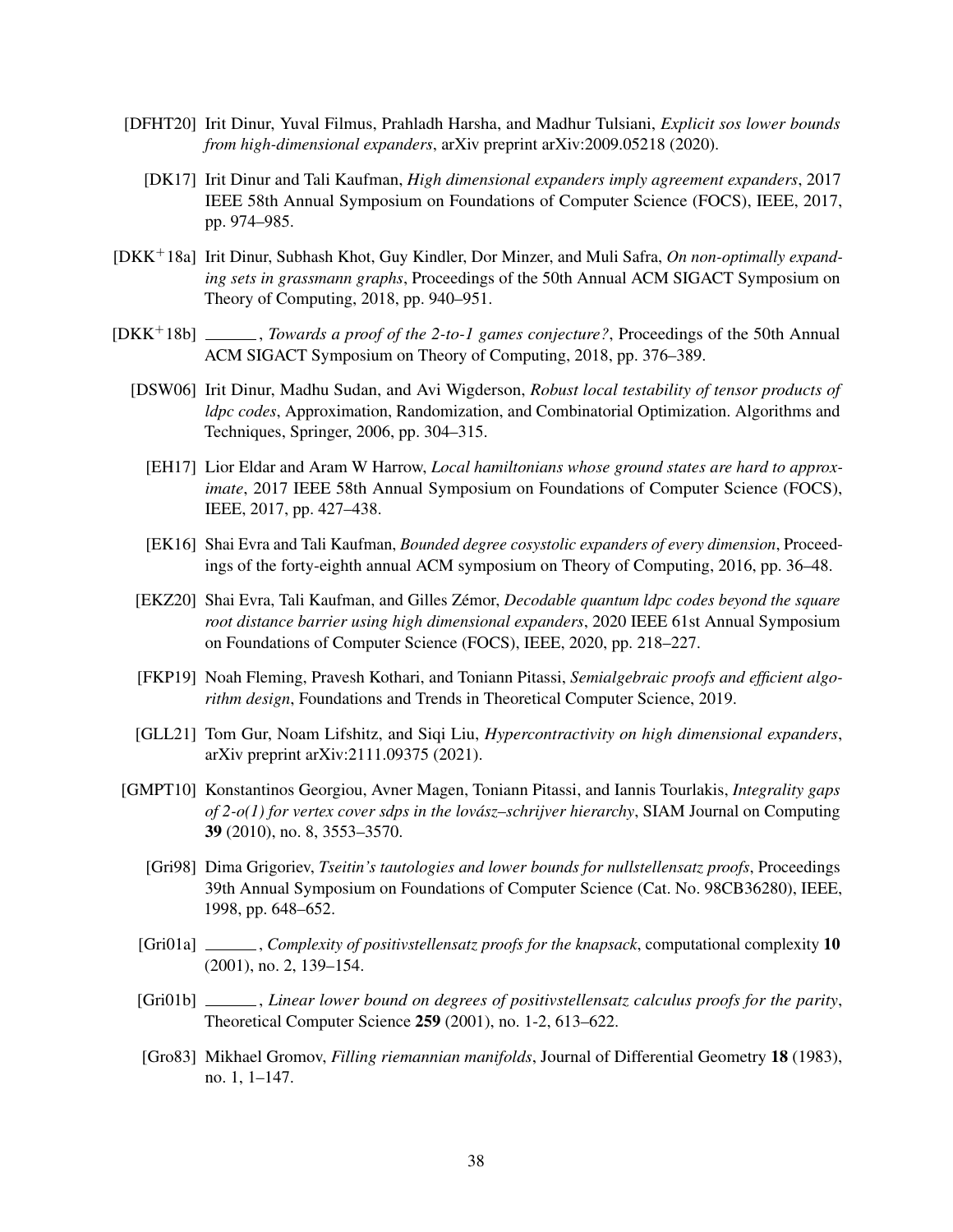- <span id="page-38-8"></span>[Gro10] Mikhail Gromov, *Singularities, expanders and topology of maps. part 2: From combinatorics to topology via algebraic isoperimetry*, Geometric and Functional Analysis 20 (2010), no. 2, 416–526.
- <span id="page-38-10"></span>[HHO21] Matthew B Hastings, Jeongwan Haah, and Ryan O'Donnell, *Fiber bundle codes: breaking the n 1/2 polylog (n) barrier for quantum ldpc codes*, Proceedings of the 53rd Annual ACM SIGACT Symposium on Theory of Computing, 2021, pp. 1276–1288.
- <span id="page-38-11"></span><span id="page-38-1"></span>[JMO<sup>+</sup>21] Fernando Granha Jeronimo, Tushant Mittal, Ryan O'Donnell, Pedro Paredes, and Madhur Tulsiani, *Explicit abelian lifts and quantum ldpc codes*, arXiv preprint arXiv:2112.01647 (2021).
	- [JST21] Fernando Granha Jeronimo, Shashank Srivastava, and Madhur Tulsiani, *Near-linear time decoding of ta-shma's codes via splittable regularity*, Proceedings of the 53rd Annual ACM SIGACT Symposium on Theory of Computing, 2021, pp. 1527–1536.
	- [Kho02] Subhash Khot, *On the power of unique 2-prover 1-round games*, Proceedings of the thiry-fourth annual ACM symposium on Theory of computing, 2002, pp. 767–775.
- <span id="page-38-5"></span><span id="page-38-3"></span>[KKL14] Tali Kaufman, David Kazhdan, and Alexander Lubotzky, *Ramanujan complexes and bounded degree topological expanders*, 2014 IEEE 55th Annual Symposium on Foundations of Computer Science, IEEE, 2014, pp. 484–493.
- <span id="page-38-14"></span>[KKL16] , *Isoperimetric inequalities for ramanujan complexes and topological expanders*, Geometric and Functional Analysis 26 (2016), no. 1, 250–287.
- <span id="page-38-6"></span>[KM18] Tali Kaufman and David Mass, *Cosystolic expanders over any abelian group.*, Electron. Colloquium Comput. Complex., vol. 25, 2018, p. 134.
- <span id="page-38-7"></span>[KM21] , *Unique-neighbor-like expansion and group-independent cosystolic expansion*, 32nd International Symposium on Algorithms and Computation (ISAAC 2021), Schloss Dagstuhl-Leibniz-Zentrum für Informatik, 2021.
- <span id="page-38-13"></span>[KMMS18] Subhash Khot, Dor Minzer, Dana Moshkovitz, and Muli Safra, *Small set expansion in the johnson graph.*, Electronic Colloquium on Computational Complexity (ECCC), vol. 25, 2018, p. 78.
- <span id="page-38-12"></span><span id="page-38-9"></span><span id="page-38-4"></span><span id="page-38-2"></span><span id="page-38-0"></span>[KMOW17] Pravesh K Kothari, Ryuhei Mori, Ryan O'Donnell, and David Witmer, *Sum of squares lower bounds for refuting any csp*, Proceedings of the 49th Annual ACM SIGACT Symposium on Theory of Computing, 2017, pp. 132–145.
	- [KMS17] Subhash Khot, Dor Minzer, and Muli Safra, *On independent sets, 2-to-2 games, and grassmann graphs*, Proceedings of the 49th Annual ACM SIGACT Symposium on Theory of Computing, 2017, pp. 576–589.
	- [KMS18] , *Pseudorandom sets in grassmann graph have near-perfect expansion*, 2018 IEEE 59th Annual Symposium on Foundations of Computer Science (FOCS), IEEE, 2018, pp. 592–601.
		- [KO20] Tali Kaufman and Izhar Oppenheim, *High order random walks: Beyond spectral gap*, Combinatorica (2020), 1–37.
		- [KT21] Tali Kaufman and Ran J. Tessler, *New cosystolic expanders from tensors imply explicit quantum* a  $LDPC$  codes with  $\Omega(\sqrt(n)\log^k(n))$  distance, STOC '21: 53rd Annual ACM SIGACT Symposium on Theory of Computing, Virtual Event, Italy, June 21-25, 2021, 2021, pp. 1317–1329.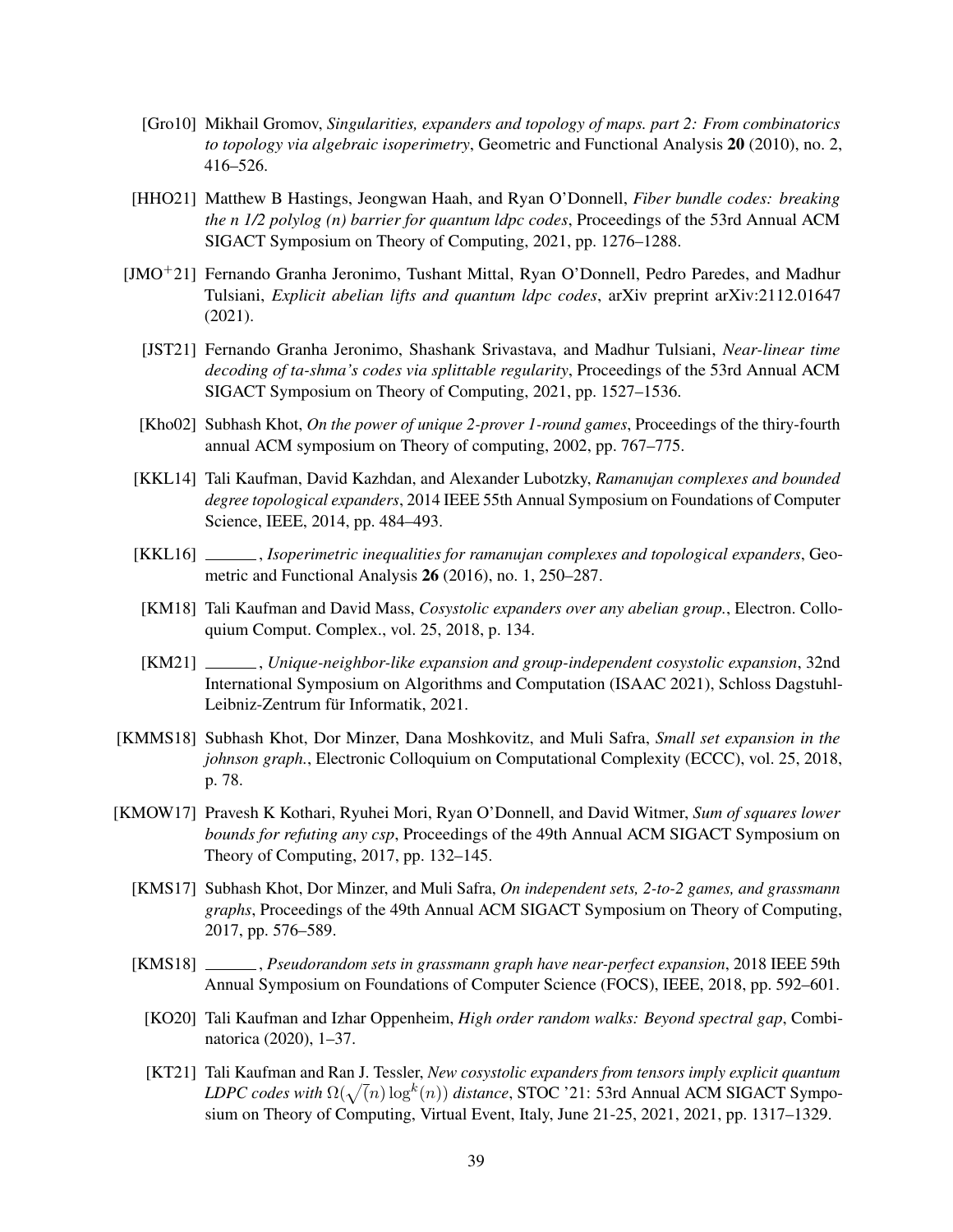- <span id="page-39-4"></span>[LH22a] Ting-Chun Lin and Min-Hsiu Hsieh, *c3-local testable codes from lossless expanders*, arXiv preprint arXiv:2201.11369 (2022).
- <span id="page-39-14"></span>[LH22b] , *Good quantum ldpc codes with linear time decoder from lossless expanders*, arXiv preprint arXiv:2203.03581 (2022).
- <span id="page-39-7"></span>[LM06] Nathan Linial\* and Roy Meshulam\*, *Homological connectivity of random 2-complexes*, Combinatorica 26 (2006), no. 4, 475–487.
- <span id="page-39-9"></span>[LSV05] Alexander Lubotzky, Beth Samuels, and Uzi Vishne, *Explicit constructions of ramanujan complexes of type ad*, European Journal of Combinatorics 26 (2005), no. 6, 965–993.
- <span id="page-39-6"></span>[LZ22] Anthony Leverrier and Gilles Zémor, *Quantum tanner codes*, arXiv preprint arXiv:2202.13641 (2022).
- <span id="page-39-17"></span>[Mor94] Moshe Morgenstern, *Existence and explicit constructions of q+ 1 regular ramanujan graphs for every prime power q*, Journal of Combinatorial Theory, Series B 62 (1994), no. 1, 44–62.
- <span id="page-39-12"></span>[MS09] Claire Mathieu and Alistair Sinclair, *Sherali-adams relaxations of the matching polytope*, Proceedings of the forty-first annual ACM symposium on Theory of computing, 2009, pp. 293– 302.
- <span id="page-39-5"></span>[PK21a] Pavel Panteleev and Gleb Kalachev, *Asymptotically good quantum and locally testable classical ldpc codes*, arXiv preprint arXiv:2111.03654 (2021).
- <span id="page-39-15"></span>[PK21b] , *Quantum ldpc codes with almost linear minimum distance*, IEEE Transactions on Information Theory 68 (2021), no. 1, 213–229.
- <span id="page-39-3"></span>[Pra22] Kevin Pratt, Personal communication, March 2022.
- <span id="page-39-16"></span>[RS10] Prasad Raghavendra and David Steurer, *Graph expansion and the unique games conjecture*, Proceedings of the forty-second ACM symposium on Theory of computing, 2010, pp. 755–764.
- <span id="page-39-8"></span>[RST12] Prasad Raghavendra, David Steurer, and Madhur Tulsiani, *Reductions between expansion problems*, 2012 IEEE 27th Conference on Computational Complexity, IEEE, 2012, pp. 64–73.
- <span id="page-39-0"></span>[Sch08] Grant Schoenebeck, *Linear level lasserre lower bounds for certain k-csps*, 2008 49th Annual IEEE Symposium on Foundations of Computer Science, IEEE, 2008, pp. 593–602.
- <span id="page-39-10"></span>[Ste96] Andrew M Steane, *Error correcting codes in quantum theory*, Physical Review Letters 77 (1996), no. 5, 793.
- <span id="page-39-13"></span>[STT07] Grant Schoenebeck, Luca Trevisan, and Madhur Tulsiani, *Tight integrality gaps for lovászschrijver lp relaxations of vertex cover and max cut*, Proceedings of the thirty-ninth annual ACM symposium on Theory of computing, 2007, pp. 302–310.
- <span id="page-39-11"></span>[Tan81] R Tanner, *A recursive approach to low complexity codes*, IEEE Transactions on information theory 27 (1981), no. 5, 533–547.
- <span id="page-39-1"></span>[Tul09] Madhur Tulsiani, *Csp gaps and reductions in the lasserre hierarchy*, Proceedings of the fortyfirst annual ACM symposium on Theory of computing, 2009, pp. 303–312.
- <span id="page-39-2"></span>[Tul21] \_\_\_\_\_, *On sos algorithms and lower bounds for constraint satisfaction problems over highdimensional expanders.*, SoS+TCS Reading Group, 2021.